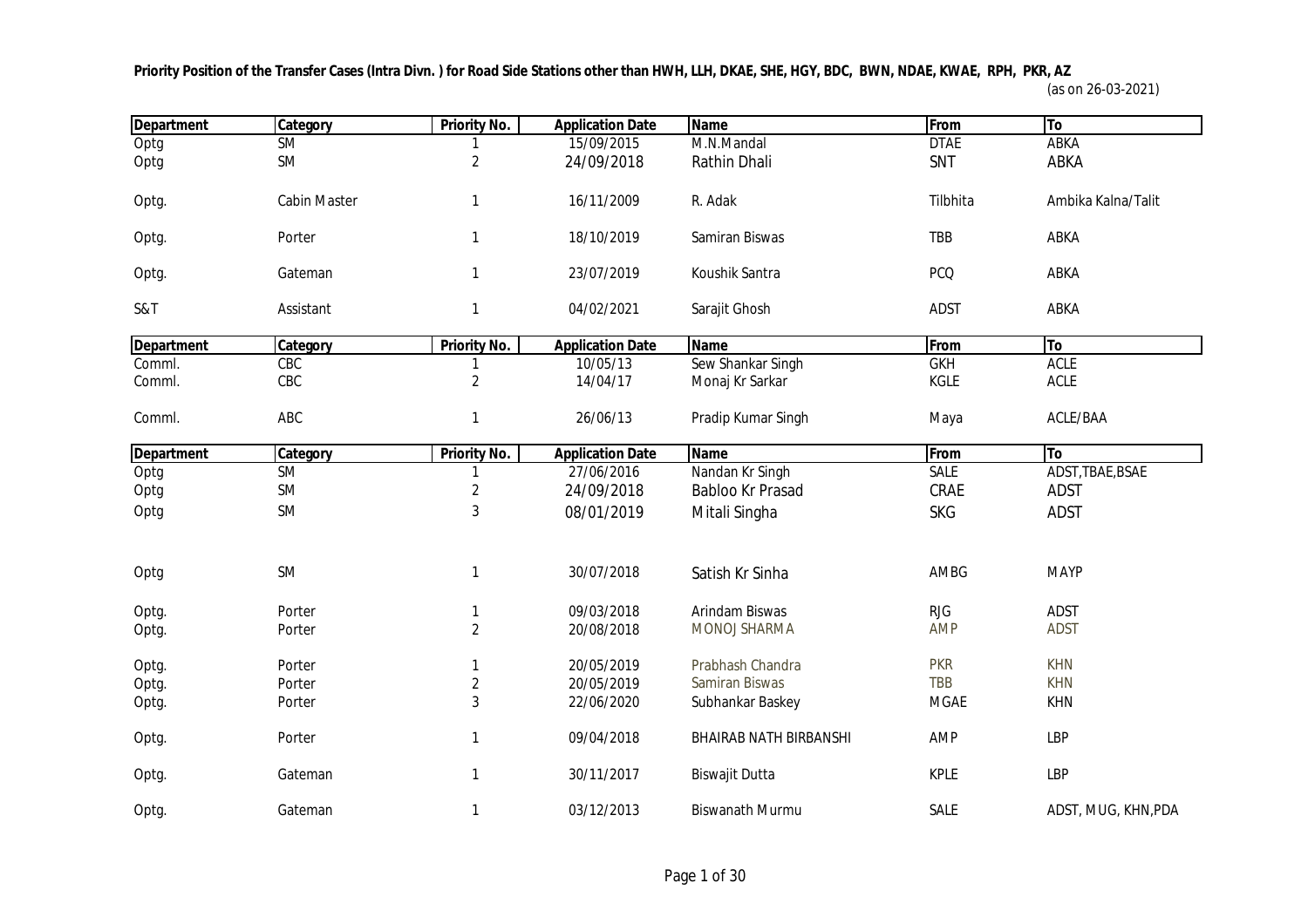| <b>Department</b> | Category        | <b>Priority No.</b> | <b>Application Date</b> | <b>Name</b>             | <b>From</b>             | To                    |
|-------------------|-----------------|---------------------|-------------------------|-------------------------|-------------------------|-----------------------|
|                   |                 |                     |                         |                         |                         |                       |
| Comml.            | Sr.BC           | $\mathbf{1}$        | 3-9-2012, 14-01-14      | Nilima Murmu            | <b>JRAE</b>             | <b>ADST</b>           |
| Comml.            | Sr.BC           | $\overline{2}$      | 07/11/12                | Mahadeb Chirimar        | <b>MYM</b>              | <b>ADST</b>           |
| Comml.            | ABC             | 1                   | 23/10/17                | Deepak Sonar            | <b>BQY</b>              | <b>ADST</b>           |
| Comml.            | ABC             | $\sqrt{2}$          | 29/01/18                | Avimanyu Mukherjee      | <b>MRR</b>              | <b>ADST</b>           |
| Comml.            | ABC             | 3                   | 09/03/18                | Pradip Kishore Karketta | SOAE                    | <b>ADST</b>           |
| <b>Department</b> | Category        | <b>Priority No.</b> | <b>Application Date</b> | <b>Name</b>             | From                    | To                    |
| Comml.            | CBC             | 18                  | 14/05/14                | Sujoy Kr.Ghoshal        | LKO                     | CBC/AMBG              |
| <b>Department</b> | <b>Category</b> | Priority No.        | <b>Application Date</b> | <b>Name</b>             | From                    | To                    |
| Optg.             | Gateman         |                     | 03/08/2016              | Mihir Kumar Sarkar      | Kopai                   | AGAE, PTAE, Sahebtola |
| <b>Department</b> | Category        | Priority No.        | <b>Application Date</b> | <b>Name</b>             | From                    | To                    |
| Optg.             | Gateman         | $\mathbf{1}$        | 30/11/2017              | <b>Biswajit Dutta</b>   | <b>KPLE</b>             | AMP or Labpur         |
| Optg.             | Gateman         | $\overline{2}$      | 02/07/2018              |                         | <b>DHAE</b>             | Ahmedpur, Labpur or   |
|                   |                 |                     |                         | Somnath Singha          |                         | <b>KNHR</b>           |
| Comml.            | CCC             | $\mathbf{1}$        | 20/09/16                | Shyamal Kumar Shaw      | LAP                     | AMP-KAN               |
| Comml.            | CBC             | $\overline{2}$      | 17/02/17                | Kashi Nath Bagdi        | <b>MRR</b>              | AMP                   |
| Comml.            | <b>BS-I</b>     | 3                   | 01/02/16                | Anil Hansda             | <b>BHP</b>              | AMP                   |
| Comml.            | Sr.BC           |                     | 19/10/16                | <b>Barun Das</b>        | LAP                     | <b>GKH-SNT</b>        |
| Comml.            | ABC             | 5                   | 21/05/17                | Sukhen Mondal           | SALE                    | <b>AMP-KNHR Sec</b>   |
| <b>Department</b> | Category        | <b>Priority No.</b> | <b>Application Date</b> | <b>Name</b>             | From                    | To                    |
| Optg              | <b>SM</b>       | -1                  | 14/03/2016              | Braj Kishor Singh       | <b>MGAE</b>             | Amjora Sikaripara     |
| <b>Department</b> | Category        | <b>Priority No.</b> | <b>Application Date</b> | <b>Name</b>             | From                    | To                    |
| Comml.            | CBC             | 1                   | 11/10/13                | Biswajit Sadhukhan      | $\overline{\text{CGR}}$ | CBC/BBAE              |
| <b>Department</b> | Category        | <b>Priority No.</b> | <b>Application Date</b> | <b>Name</b>             | From                    | To                    |
| Optg              | <b>SM</b>       | $\mathbf{1}$        | 19/05/2016              | Santanu Pal             | Mayapur                 | Bahirkhanda           |
| <b>Department</b> | Category        | <b>Priority No.</b> | <b>Application Date</b> | <b>Name</b>             | From                    | To                    |
| Mech.Dsl          | SSE(D)          | -1                  | 29/08/2017              | <b>DEBASISH ROY</b>     | <b>BWN/DSL SHED</b>     | <b>BALIGHATA</b>      |
| <b>Department</b> | Category        | <b>Priority No.</b> | <b>Application Date</b> | <b>Name</b>             | From                    | To                    |
| Optg.             | Porter          | 1                   | 20/11/2017              | <b>SUBRATA GHOSH</b>    | <b>KWAE</b>             | <b>BANKAPASI</b>      |
| Optg.             | Porter          | $\overline{c}$      | 14/06/2018              | Rabiyol Mallick         | <b>JRAE</b>             | <b>BANKAPASI</b>      |
| Optg.             | Porter          | 3                   | 19/02/2019              | Atanu Ghosh             | <b>JTL</b>              | <b>BANKAPASI</b>      |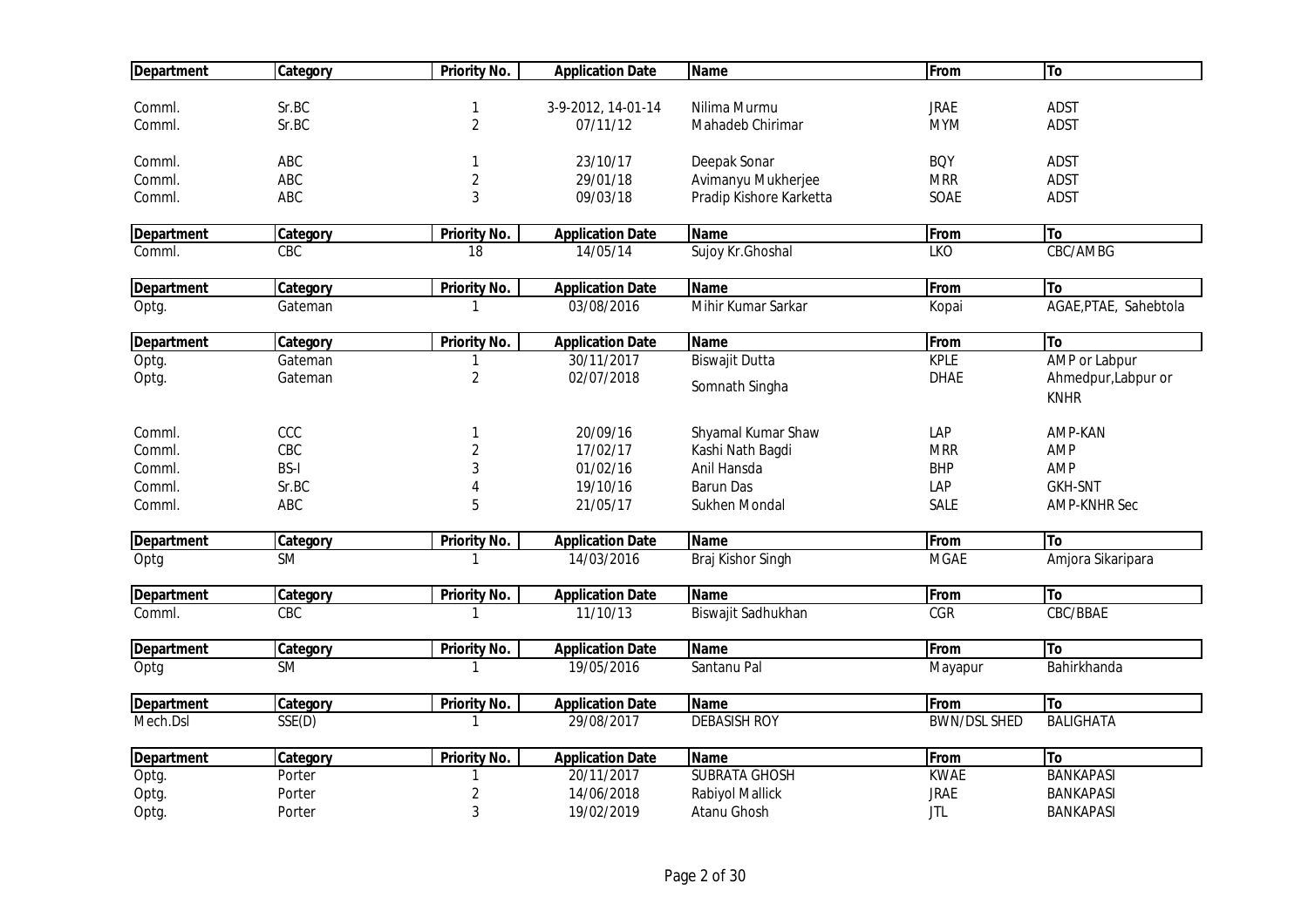| <b>Department</b> | Category  | <b>Priority No.</b> | <b>Application Date</b> | <b>Name</b>           | From        | To                            |
|-------------------|-----------|---------------------|-------------------------|-----------------------|-------------|-------------------------------|
| Optg.             | Porter    | Δ                   | 19/10/2020              | Asim Kumar Mondal     | GRP         | Bankapasi                     |
| Optg.             | Porter    | 5                   | 10/01/2020              | <b>SUJIT RUIDAS</b>   | SPS         | BCF (Bankapasi)               |
| Optg              | <b>SM</b> | 1                   | 23/11/2017              | Surojit Manna         | SDLE        | Bankapasi                     |
| Optg              | SM        | $\overline{2}$      | 27/11/2017              | Suman Kundu           | KAN         | Bankapasi                     |
| Optg              | <b>SM</b> | 3                   | 05/12/2017              | Debkumar Das          | <b>KAN</b>  | Bankapasi                     |
| <b>Department</b> | Category  | <b>Priority No.</b> | <b>Application Date</b> | <b>Name</b>           | From        | To                            |
| Optg              | <b>SM</b> | 1                   | 12/03/2015              | Raj Kumar Prasad      | <b>KWAE</b> | Barmasia                      |
| Optg              | <b>SM</b> | $\overline{c}$      | 13/08/2015              | Sunil Marandi         | <b>TPF</b>  | Barmasia, Shikaripara         |
| Optg              | <b>SM</b> | 3                   | 14/09/2018              | Rupesh Kumar          | <b>SKIP</b> | Barmasia                      |
| Optg              | <b>SM</b> | 4                   | 08/10/2018              | <b>Ved Prakash</b>    | <b>PNGR</b> | Barmasia                      |
| Optg              | <b>SM</b> | 5                   | 24/10/2018              | Prabhakar Kapri       | <b>BSLE</b> | <b>BRMA</b>                   |
| Optg              | <b>SM</b> | 6                   | 08/01/2019              | Md.Sharique Raza      | <b>MGAE</b> | Barmasia                      |
| Optg              | <b>SM</b> | $\overline{7}$      | 08/01/2019              | Jitendra Kr Mandal    | <b>MGAE</b> | Barmasia                      |
| Optg              | <b>SM</b> | 8                   | 12/03/2019              | Md.Ismail Ansari      | <b>AMP</b>  | Barmasia                      |
| <b>Department</b> | Category  | <b>Priority No.</b> | <b>Application Date</b> | <b>Name</b>           | From        | To                            |
| Comml.            | CBC/BS-I  | $\mathbf{1}$        | 02/09/2009              | MONORANJAN BAR        | <b>HGY</b>  | <b>BBAE</b>                   |
| Comml.            | CBC/BS-I  | $\overline{2}$      | 11/01/2013              | DHANANJOY MANJHI      | <b>GKH</b>  | <b>BBAE</b>                   |
| Comml.            | CBC/BS-I  | 3                   | 11/01/2013              | MAHENDRA KR. DUBEY    | KQU         | <b>BBAE</b>                   |
| <b>Department</b> | Category  | Priority No.        | <b>Application Date</b> | Name                  | From        | <b>To</b>                     |
| Optg.             | Porter    | 1                   | 12/03/2012              | Sri. Shivpoojan Yadav | <b>BGF</b>  | <b>BCGM</b>                   |
| Optg.             | Porter    | $\overline{2}$      | 08/05/2017              | Md Abu Bakar          | <b>SLG</b>  | <b>BCGM OR BGF</b>            |
| <b>Department</b> | Category  | <b>Priority No.</b> | <b>Application Date</b> | <b>Name</b>           | From        | To                            |
| Comml.            | CBC/BS-I  | 1                   | 20/02/2012              | <b>SUDHIR MONDAL</b>  | <b>BOI</b>  | <b>BEQ</b>                    |
| Comml.            | CBC/BS-I  | $\overline{2}$      | 11/01/2013              | DHANANJOY MANJHI      | <b>GKH</b>  | <b>BEQ</b>                    |
| Comml.            | CBC/BS-I  | 3                   | 11/01/2013              | ALOK NATH GHOSH       | AMBG        | <b>BEQ</b>                    |
| Comml.            | CBC/BS-I  | 4                   | 26/09/2016              | CHITRA BHAKAT         | <b>TAK</b>  | <b>BEQ</b>                    |
| Comml.            | CBC/BS-I  | 5                   | 26/04/2017              | <b>TARUN DAS</b>      | <b>BOY</b>  | <b>BEQ</b>                    |
| Comml.            | CBC/BS-I  | 6                   | 19/02/2019              | Animesh Kumar Patra   | <b>DKAE</b> | <b>BEQ</b>                    |
| Comml.            | CBC       | $\mathbf{1}$        | 12/08/2017              | Jharna Achara         | <b>MUU</b>  | BEQ to UPA (Spouse<br>Ground) |
| Optg              | SM        | 1                   | 01/09/2015              | S.S.Banerjee          | KAN         | BEQ-BDC                       |
| Optg              | <b>SM</b> | $\overline{2}$      | 01/07/2016              | Mithalesh Kumar       | <b>KWAE</b> | BEQ, HWH                      |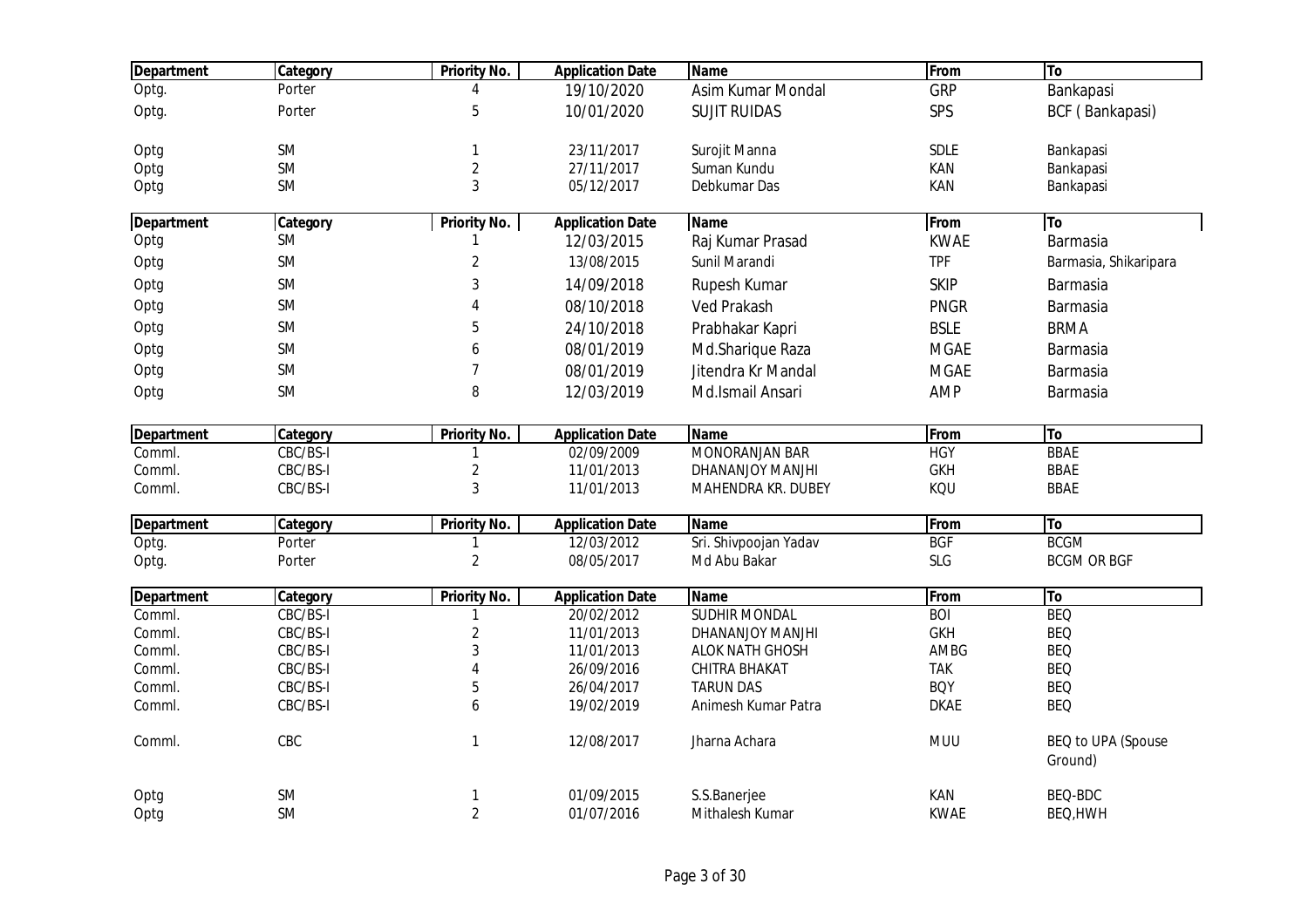| <b>Department</b> | Category          | Priority No.        | <b>Application Date</b> | <b>Name</b>               | From        | To                       |
|-------------------|-------------------|---------------------|-------------------------|---------------------------|-------------|--------------------------|
| Optg              | <b>SM</b>         | 3                   | 11/01/2018              | Vivekananda Arya          | CDAE        | <b>BEQ</b>               |
|                   | Gate Man          |                     | 16/02/2017              | Navin Kumar               | <b>MYM</b>  | <b>BEQ</b>               |
| Optg              |                   | 1                   |                         |                           |             |                          |
| Optg              | Gate Man          | $\overline{2}$      | 30/01/2019              | Indrajit Majumder         | <b>TBAE</b> | <b>BEQ</b>               |
| Optg              | Porter            | 1                   | 17/09/2019              | Avinash Kumar Mondal      | <b>GRAE</b> | <b>BEQ</b>               |
| <b>Department</b> | Category          | <b>Priority No.</b> | <b>Application Date</b> | <b>Name</b>               | From        | To                       |
| Comml.            | CBC               |                     | $27 - 12 - 13$          | Rajiv Das                 | <b>UPA</b>  | <b>BEQM</b>              |
| <b>Department</b> | Category          | Priority No.        | <b>Application Date</b> | <b>Name</b>               | From        | To                       |
| Optg.             | Cabinman/Pointman |                     | 28/10/2015              | Nanda Dulal Hazra         | <b>BAHW</b> | BFZ                      |
| Optg.             | Cabinman/Pointman | $\overline{2}$      | 25/01/2018              | Ramavilak Kewt            | <b>KLNT</b> | <b>BFZ</b>               |
|                   |                   |                     |                         |                           |             |                          |
| <b>Department</b> | Category          | <b>Priority No.</b> | <b>Application Date</b> | <b>Name</b>               | From        | To                       |
| Optg.             | Porter            |                     | 15/01/2016              | Sri. Nupur Chandra Mondal | <b>DBP</b>  | <b>BGF</b>               |
| Optg.             | Cabinman/Pointman | 1                   | 28/11/2017              | Subhasis Kr. Ghosh        | <b>BAHW</b> | <b>BGNA-KWA-AMP</b>      |
| Optg.             | Cabinman/Pointman | $\overline{2}$      | 28/11/2017              | NandaDualal Hazra         | <b>BAHW</b> | BGNA-KWA-AMP             |
| Optg.             | SM                | 1                   | 25/01/2019              | <b>Dhirendra Prasad</b>   | <b>TYAE</b> | <b>BGNA</b>              |
|                   |                   |                     |                         |                           |             |                          |
| S&T               | Tech-III(SIM)     | 1                   | 18/08/2020              | Anudeb Mondal             | PRAE        | <b>BGNA</b>              |
|                   |                   |                     |                         |                           |             |                          |
| <b>Department</b> | Category          | <b>Priority No.</b> | <b>Application Date</b> | <b>Name</b>               | From        | <b>To</b>                |
| Optg.             | Cabinman/Pointman | 1                   | 02/12/2016              | Sk. Idel                  | SHE         | <b>BGRA, KTNA, BWN</b>   |
| Comml.            | CBC               | 1                   | 18/09/14                | Anwar Hossiain            | GRP         | <b>BGRA</b>              |
| Optg.             | Gateman           | $\mathbf{1}$        | 01/10/20                | Samir Biswas              | AMP         | <b>BGRA</b>              |
|                   |                   |                     |                         |                           |             |                          |
| <b>Department</b> | Category          | Priority No.        | <b>Application Date</b> | <b>Name</b>               | From        | <b>To</b>                |
| Comml.            | CBC/BS-I          | 1                   | 11/01/2013              | DHANANJOY MANJHI          | <b>GKH</b>  | <b>BHAE</b>              |
| Comml.            | Sr.BC             | $\mathbf{1}$        | 19/01/10                | Pinaki Bose               | <b>HWH</b>  | <b>BHAE</b>              |
| <b>Department</b> | Category          | Priority No.        | <b>Application Date</b> | <b>Name</b>               | From        | <b>To</b>                |
| Optg              | SM                | 1                   | 23/01/2015              | Shankar Pd Ganguly        | PNE         | <b>BHP</b>               |
| Optg              | SM                | $\overline{c}$      | 11/05/2015              |                           | KAN         | BHP, PNE, AMP, BDH, GKH, |
|                   |                   |                     |                         | Swadesh Kr Verma          |             |                          |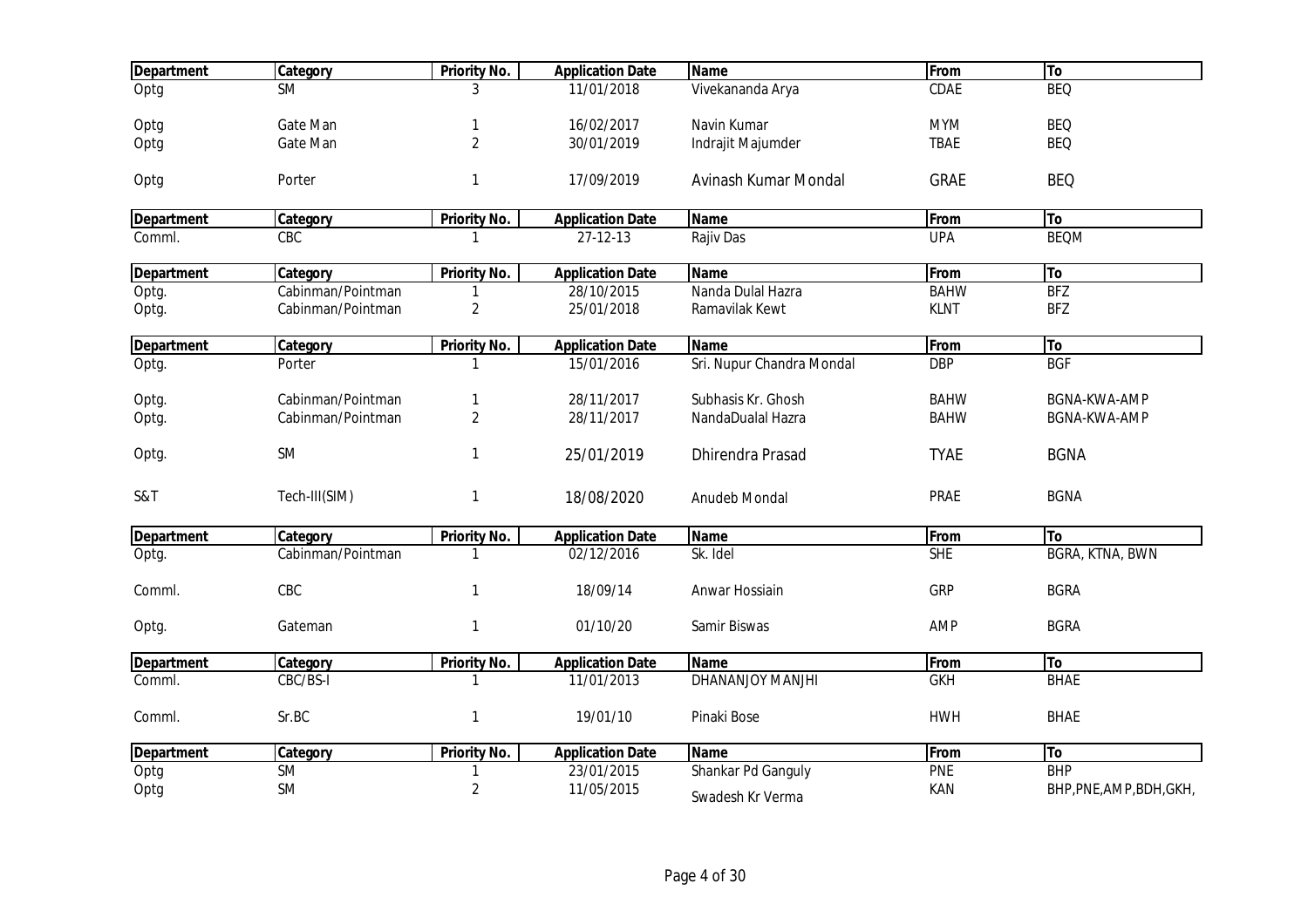| Optg<br><b>SM</b><br><b>BHP</b><br>Juli Kumari<br>TIT<br>3<br>14/09/2018<br>SM<br>Optg<br>01/01/2019<br><b>JTL</b><br>4<br>Shib Shankar Chowhan<br><b>BHP</b><br>Porter<br>$\mathbf{1}$<br>12/09/2019<br>Chandan Gope<br><b>BHP</b><br><b>BDH</b><br>Optg<br><b>RPH</b><br><b>BHP</b><br>Attendant<br>$\mathbf{1}$<br>24/08/2018<br><b>Azizul Haque</b><br>Optg<br>$\overline{2}$<br><b>RPH</b><br><b>BHP</b><br>Attendant<br>25/04/2019<br>Ujair Hossain<br>Optg<br><b>GHLE</b><br><b>BHP</b><br>Porter<br>18/05/2018<br>Biki Paswan<br>Optg<br>$\mathbf{1}$<br>$\overline{2}$<br>02/01/2020<br>MD. KHAIRUL BASAR<br><b>BWN</b><br><b>BHP</b><br>Porter<br>Optg<br>$\mathbf{1}$<br>03/09/2020<br><b>NHT</b><br><b>BHP</b><br>Welder<br>Ravi Shankar Sah<br>Optg<br>TM-IV<br>$\mathbf{1}$<br><b>NHT</b><br><b>BHP</b><br>03/12/2020<br>Pranay Das<br>Engg.<br>$\mathbf{1}$<br><b>BWN</b><br><b>BHP</b><br>Mech.(C&W)<br>19/11/2018<br>Mantu Shaikh<br>Peon<br>Priority No.<br>Name<br>From<br> To<br><b>Department</b><br>Category<br><b>Application Date</b><br>CBC/BS-I<br>DHANANJOY MANJHI<br>BHR<br>11/01/2013<br><b>GKH</b><br>Comml.<br>$\mathbf{1}$<br>06/02/2018<br>SANTOSH KR SHAW<br><b>MYM</b><br><b>BHR</b><br>Porter<br>$\mathbf{1}$<br>Optg.<br>SM<br><b>BHR</b><br>26/03/2013<br>Ujjwal Kr Bakshi<br><b>MUG</b><br>Optg<br>$\mathbf{1}$<br>SM<br>$\overline{2}$<br>07/05/2014<br><b>BHR</b><br>Achintya Kumar Dutta<br>Belur<br>Optg<br>3<br>SLG<br><b>BHR/ Nearer BHR</b><br><b>SM</b><br>16/01/2015<br>Samir Barman<br>Optg<br>SM<br>10/08/2015<br>Uma Shankar Prasad<br><b>KHN</b><br><b>BHR-HWH</b><br>Optg<br>$\Delta$<br>SM<br>5<br><b>SRP</b><br><b>BHR</b><br>Optg<br>19/10/2015<br>Mohan Das<br>SM<br>BHR,CGR<br>Optg<br>6<br>25/08/2017<br>Kali Das Sarkar<br><b>TBAE</b><br>$\overline{7}$<br><b>BHR</b><br>SM<br><b>BEQ</b><br>Optg<br>18/04/2018<br>A.K.Dutta<br>SM<br>8<br><b>BHR</b><br>Optg<br>17/07/2018<br>Chhotu Ram<br><b>KHN</b><br>SM<br>9<br><b>BHR</b><br>13/08/2018<br><b>JOX</b><br>Optg<br>Sandip Jaiswal<br><b>SM</b><br>10<br>Optg<br>05/10/2018<br>Arup Kr Mallick<br><b>BHR</b><br><b>BHAW</b><br><b>SM</b><br>11<br><b>BHR</b><br>15/02/2019<br>Goutam Deb<br><b>DBP</b><br>Optg<br>Priority No.<br>Name<br>From<br> To<br>Category<br><b>Application Date</b><br><b>Department</b><br>$\overline{\text{S&ampT}}$<br>BHR<br>12/12/2016<br><b>NDAE</b><br>Helper<br>$\mathbf{1}$<br>Animesh Ghosh<br><b>Priority No.</b><br><b>Department</b><br>Category<br><b>Application Date</b><br><b>Name</b><br>From<br> To<br><b>KOPAI</b><br><b>SM</b><br>25/01/2019<br><b>PNE</b><br>Optg.<br>Naresh Kujur<br>$\mathbf{1}$ | <b>Department</b> | Category | <b>Priority No.</b> | <b>Application Date</b> | <b>Name</b> | From | To |
|--------------------------------------------------------------------------------------------------------------------------------------------------------------------------------------------------------------------------------------------------------------------------------------------------------------------------------------------------------------------------------------------------------------------------------------------------------------------------------------------------------------------------------------------------------------------------------------------------------------------------------------------------------------------------------------------------------------------------------------------------------------------------------------------------------------------------------------------------------------------------------------------------------------------------------------------------------------------------------------------------------------------------------------------------------------------------------------------------------------------------------------------------------------------------------------------------------------------------------------------------------------------------------------------------------------------------------------------------------------------------------------------------------------------------------------------------------------------------------------------------------------------------------------------------------------------------------------------------------------------------------------------------------------------------------------------------------------------------------------------------------------------------------------------------------------------------------------------------------------------------------------------------------------------------------------------------------------------------------------------------------------------------------------------------------------------------------------------------------------------------------------------------------------------------------------------------------------------------------------------------------------------------------------------------------------------------------------------------------------------------------------------------------------------------------------------------------------------------------------------------------------------------------------------------------------------------------------------------------------------------------------------------------------------|-------------------|----------|---------------------|-------------------------|-------------|------|----|
|                                                                                                                                                                                                                                                                                                                                                                                                                                                                                                                                                                                                                                                                                                                                                                                                                                                                                                                                                                                                                                                                                                                                                                                                                                                                                                                                                                                                                                                                                                                                                                                                                                                                                                                                                                                                                                                                                                                                                                                                                                                                                                                                                                                                                                                                                                                                                                                                                                                                                                                                                                                                                                                                    |                   |          |                     |                         |             |      |    |
|                                                                                                                                                                                                                                                                                                                                                                                                                                                                                                                                                                                                                                                                                                                                                                                                                                                                                                                                                                                                                                                                                                                                                                                                                                                                                                                                                                                                                                                                                                                                                                                                                                                                                                                                                                                                                                                                                                                                                                                                                                                                                                                                                                                                                                                                                                                                                                                                                                                                                                                                                                                                                                                                    |                   |          |                     |                         |             |      |    |
|                                                                                                                                                                                                                                                                                                                                                                                                                                                                                                                                                                                                                                                                                                                                                                                                                                                                                                                                                                                                                                                                                                                                                                                                                                                                                                                                                                                                                                                                                                                                                                                                                                                                                                                                                                                                                                                                                                                                                                                                                                                                                                                                                                                                                                                                                                                                                                                                                                                                                                                                                                                                                                                                    |                   |          |                     |                         |             |      |    |
|                                                                                                                                                                                                                                                                                                                                                                                                                                                                                                                                                                                                                                                                                                                                                                                                                                                                                                                                                                                                                                                                                                                                                                                                                                                                                                                                                                                                                                                                                                                                                                                                                                                                                                                                                                                                                                                                                                                                                                                                                                                                                                                                                                                                                                                                                                                                                                                                                                                                                                                                                                                                                                                                    |                   |          |                     |                         |             |      |    |
|                                                                                                                                                                                                                                                                                                                                                                                                                                                                                                                                                                                                                                                                                                                                                                                                                                                                                                                                                                                                                                                                                                                                                                                                                                                                                                                                                                                                                                                                                                                                                                                                                                                                                                                                                                                                                                                                                                                                                                                                                                                                                                                                                                                                                                                                                                                                                                                                                                                                                                                                                                                                                                                                    |                   |          |                     |                         |             |      |    |
|                                                                                                                                                                                                                                                                                                                                                                                                                                                                                                                                                                                                                                                                                                                                                                                                                                                                                                                                                                                                                                                                                                                                                                                                                                                                                                                                                                                                                                                                                                                                                                                                                                                                                                                                                                                                                                                                                                                                                                                                                                                                                                                                                                                                                                                                                                                                                                                                                                                                                                                                                                                                                                                                    |                   |          |                     |                         |             |      |    |
|                                                                                                                                                                                                                                                                                                                                                                                                                                                                                                                                                                                                                                                                                                                                                                                                                                                                                                                                                                                                                                                                                                                                                                                                                                                                                                                                                                                                                                                                                                                                                                                                                                                                                                                                                                                                                                                                                                                                                                                                                                                                                                                                                                                                                                                                                                                                                                                                                                                                                                                                                                                                                                                                    |                   |          |                     |                         |             |      |    |
|                                                                                                                                                                                                                                                                                                                                                                                                                                                                                                                                                                                                                                                                                                                                                                                                                                                                                                                                                                                                                                                                                                                                                                                                                                                                                                                                                                                                                                                                                                                                                                                                                                                                                                                                                                                                                                                                                                                                                                                                                                                                                                                                                                                                                                                                                                                                                                                                                                                                                                                                                                                                                                                                    |                   |          |                     |                         |             |      |    |
|                                                                                                                                                                                                                                                                                                                                                                                                                                                                                                                                                                                                                                                                                                                                                                                                                                                                                                                                                                                                                                                                                                                                                                                                                                                                                                                                                                                                                                                                                                                                                                                                                                                                                                                                                                                                                                                                                                                                                                                                                                                                                                                                                                                                                                                                                                                                                                                                                                                                                                                                                                                                                                                                    |                   |          |                     |                         |             |      |    |
|                                                                                                                                                                                                                                                                                                                                                                                                                                                                                                                                                                                                                                                                                                                                                                                                                                                                                                                                                                                                                                                                                                                                                                                                                                                                                                                                                                                                                                                                                                                                                                                                                                                                                                                                                                                                                                                                                                                                                                                                                                                                                                                                                                                                                                                                                                                                                                                                                                                                                                                                                                                                                                                                    |                   |          |                     |                         |             |      |    |
|                                                                                                                                                                                                                                                                                                                                                                                                                                                                                                                                                                                                                                                                                                                                                                                                                                                                                                                                                                                                                                                                                                                                                                                                                                                                                                                                                                                                                                                                                                                                                                                                                                                                                                                                                                                                                                                                                                                                                                                                                                                                                                                                                                                                                                                                                                                                                                                                                                                                                                                                                                                                                                                                    |                   |          |                     |                         |             |      |    |
|                                                                                                                                                                                                                                                                                                                                                                                                                                                                                                                                                                                                                                                                                                                                                                                                                                                                                                                                                                                                                                                                                                                                                                                                                                                                                                                                                                                                                                                                                                                                                                                                                                                                                                                                                                                                                                                                                                                                                                                                                                                                                                                                                                                                                                                                                                                                                                                                                                                                                                                                                                                                                                                                    |                   |          |                     |                         |             |      |    |
|                                                                                                                                                                                                                                                                                                                                                                                                                                                                                                                                                                                                                                                                                                                                                                                                                                                                                                                                                                                                                                                                                                                                                                                                                                                                                                                                                                                                                                                                                                                                                                                                                                                                                                                                                                                                                                                                                                                                                                                                                                                                                                                                                                                                                                                                                                                                                                                                                                                                                                                                                                                                                                                                    |                   |          |                     |                         |             |      |    |
|                                                                                                                                                                                                                                                                                                                                                                                                                                                                                                                                                                                                                                                                                                                                                                                                                                                                                                                                                                                                                                                                                                                                                                                                                                                                                                                                                                                                                                                                                                                                                                                                                                                                                                                                                                                                                                                                                                                                                                                                                                                                                                                                                                                                                                                                                                                                                                                                                                                                                                                                                                                                                                                                    |                   |          |                     |                         |             |      |    |
|                                                                                                                                                                                                                                                                                                                                                                                                                                                                                                                                                                                                                                                                                                                                                                                                                                                                                                                                                                                                                                                                                                                                                                                                                                                                                                                                                                                                                                                                                                                                                                                                                                                                                                                                                                                                                                                                                                                                                                                                                                                                                                                                                                                                                                                                                                                                                                                                                                                                                                                                                                                                                                                                    |                   |          |                     |                         |             |      |    |
|                                                                                                                                                                                                                                                                                                                                                                                                                                                                                                                                                                                                                                                                                                                                                                                                                                                                                                                                                                                                                                                                                                                                                                                                                                                                                                                                                                                                                                                                                                                                                                                                                                                                                                                                                                                                                                                                                                                                                                                                                                                                                                                                                                                                                                                                                                                                                                                                                                                                                                                                                                                                                                                                    |                   |          |                     |                         |             |      |    |
|                                                                                                                                                                                                                                                                                                                                                                                                                                                                                                                                                                                                                                                                                                                                                                                                                                                                                                                                                                                                                                                                                                                                                                                                                                                                                                                                                                                                                                                                                                                                                                                                                                                                                                                                                                                                                                                                                                                                                                                                                                                                                                                                                                                                                                                                                                                                                                                                                                                                                                                                                                                                                                                                    |                   |          |                     |                         |             |      |    |
|                                                                                                                                                                                                                                                                                                                                                                                                                                                                                                                                                                                                                                                                                                                                                                                                                                                                                                                                                                                                                                                                                                                                                                                                                                                                                                                                                                                                                                                                                                                                                                                                                                                                                                                                                                                                                                                                                                                                                                                                                                                                                                                                                                                                                                                                                                                                                                                                                                                                                                                                                                                                                                                                    |                   |          |                     |                         |             |      |    |
|                                                                                                                                                                                                                                                                                                                                                                                                                                                                                                                                                                                                                                                                                                                                                                                                                                                                                                                                                                                                                                                                                                                                                                                                                                                                                                                                                                                                                                                                                                                                                                                                                                                                                                                                                                                                                                                                                                                                                                                                                                                                                                                                                                                                                                                                                                                                                                                                                                                                                                                                                                                                                                                                    |                   |          |                     |                         |             |      |    |
|                                                                                                                                                                                                                                                                                                                                                                                                                                                                                                                                                                                                                                                                                                                                                                                                                                                                                                                                                                                                                                                                                                                                                                                                                                                                                                                                                                                                                                                                                                                                                                                                                                                                                                                                                                                                                                                                                                                                                                                                                                                                                                                                                                                                                                                                                                                                                                                                                                                                                                                                                                                                                                                                    |                   |          |                     |                         |             |      |    |
|                                                                                                                                                                                                                                                                                                                                                                                                                                                                                                                                                                                                                                                                                                                                                                                                                                                                                                                                                                                                                                                                                                                                                                                                                                                                                                                                                                                                                                                                                                                                                                                                                                                                                                                                                                                                                                                                                                                                                                                                                                                                                                                                                                                                                                                                                                                                                                                                                                                                                                                                                                                                                                                                    |                   |          |                     |                         |             |      |    |
|                                                                                                                                                                                                                                                                                                                                                                                                                                                                                                                                                                                                                                                                                                                                                                                                                                                                                                                                                                                                                                                                                                                                                                                                                                                                                                                                                                                                                                                                                                                                                                                                                                                                                                                                                                                                                                                                                                                                                                                                                                                                                                                                                                                                                                                                                                                                                                                                                                                                                                                                                                                                                                                                    |                   |          |                     |                         |             |      |    |
|                                                                                                                                                                                                                                                                                                                                                                                                                                                                                                                                                                                                                                                                                                                                                                                                                                                                                                                                                                                                                                                                                                                                                                                                                                                                                                                                                                                                                                                                                                                                                                                                                                                                                                                                                                                                                                                                                                                                                                                                                                                                                                                                                                                                                                                                                                                                                                                                                                                                                                                                                                                                                                                                    |                   |          |                     |                         |             |      |    |
|                                                                                                                                                                                                                                                                                                                                                                                                                                                                                                                                                                                                                                                                                                                                                                                                                                                                                                                                                                                                                                                                                                                                                                                                                                                                                                                                                                                                                                                                                                                                                                                                                                                                                                                                                                                                                                                                                                                                                                                                                                                                                                                                                                                                                                                                                                                                                                                                                                                                                                                                                                                                                                                                    |                   |          |                     |                         |             |      |    |
|                                                                                                                                                                                                                                                                                                                                                                                                                                                                                                                                                                                                                                                                                                                                                                                                                                                                                                                                                                                                                                                                                                                                                                                                                                                                                                                                                                                                                                                                                                                                                                                                                                                                                                                                                                                                                                                                                                                                                                                                                                                                                                                                                                                                                                                                                                                                                                                                                                                                                                                                                                                                                                                                    |                   |          |                     |                         |             |      |    |
|                                                                                                                                                                                                                                                                                                                                                                                                                                                                                                                                                                                                                                                                                                                                                                                                                                                                                                                                                                                                                                                                                                                                                                                                                                                                                                                                                                                                                                                                                                                                                                                                                                                                                                                                                                                                                                                                                                                                                                                                                                                                                                                                                                                                                                                                                                                                                                                                                                                                                                                                                                                                                                                                    |                   |          |                     |                         |             |      |    |
|                                                                                                                                                                                                                                                                                                                                                                                                                                                                                                                                                                                                                                                                                                                                                                                                                                                                                                                                                                                                                                                                                                                                                                                                                                                                                                                                                                                                                                                                                                                                                                                                                                                                                                                                                                                                                                                                                                                                                                                                                                                                                                                                                                                                                                                                                                                                                                                                                                                                                                                                                                                                                                                                    |                   |          |                     |                         |             |      |    |
|                                                                                                                                                                                                                                                                                                                                                                                                                                                                                                                                                                                                                                                                                                                                                                                                                                                                                                                                                                                                                                                                                                                                                                                                                                                                                                                                                                                                                                                                                                                                                                                                                                                                                                                                                                                                                                                                                                                                                                                                                                                                                                                                                                                                                                                                                                                                                                                                                                                                                                                                                                                                                                                                    |                   |          |                     |                         |             |      |    |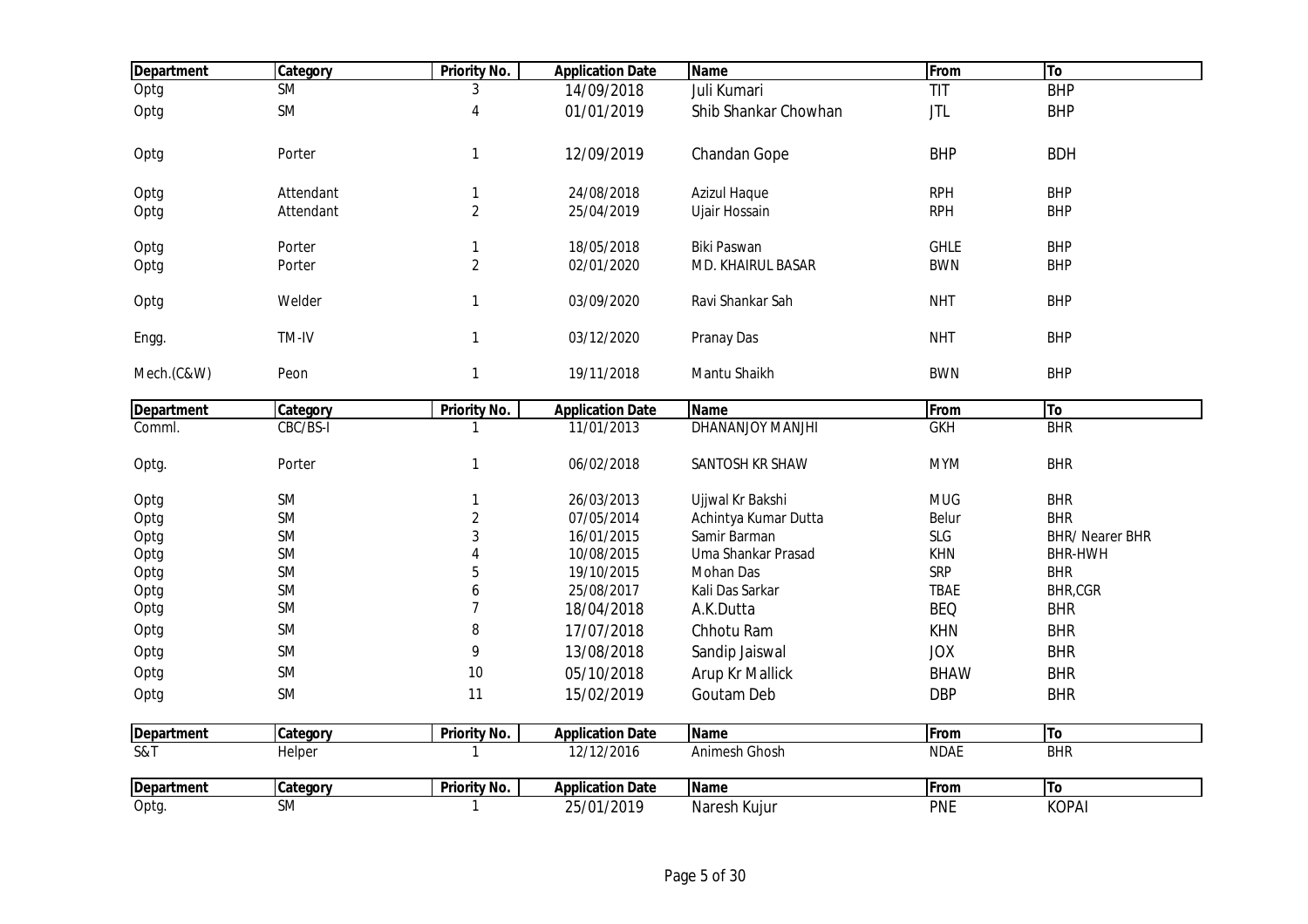| <b>Department</b> | Category     | Priority No.        | <b>Application Date</b> | <b>Name</b>           | From         | To                                     |
|-------------------|--------------|---------------------|-------------------------|-----------------------|--------------|----------------------------------------|
|                   |              |                     |                         |                       |              |                                        |
| <b>Department</b> | Category     | Priority No.        | <b>Application Date</b> | <b>Name</b>           | From         | <b>To</b>                              |
| Comml.            | CCC          |                     | 14/09/16                | Mery Topno            | <b>NHT</b>   | Any Station near BHP                   |
| Comml.            | CCC          | $\overline{c}$      | 20/09/16                | Kashi Nath Bagdi      | <b>MRR</b>   | Near by BHP                            |
| Comml.            | CCC          | $\sqrt{3}$          | 21/01/17                | Dinanath Ram          | SNT          | <b>BHP</b>                             |
| Comml.            | CCC          | 4                   | 14/10/17                | Raghu nath Bhowmick   | TIT          | <b>BHP</b>                             |
| Comml.            | CS-I         | $\mathbf{1}$        | 06/01/17                | Dilip Kr Das          | <b>BWN(P</b> | <b>BHP or SNT</b>                      |
| Comml.            | <b>CTI</b>   | $\mathbf{1}$        | 18-04-13,17-05-13       | Niranjan Lo           | AZ           | BHP or BWN, Squad Tkt<br>Checking duty |
| Comml.            | ABC          | $\mathbf{1}$        | 22/11/16                | Subham Sanyal         | <b>NDAE</b>  | ABC/BHP                                |
| <b>Department</b> | Category     | <b>Priority No.</b> | <b>Application Date</b> | <b>Name</b>           | From         | To                                     |
| Medical           | H&MI         | -1                  | 16/01/2018              | SRI AJAY KUMAR        | <b>HWH</b>   | <b>BMG</b>                             |
| Medical           | HA           | $\mathbf{1}$        | 31/12/2018              | Sri Rajkumar Mallick  | ANO/HWH      | <b>BMG/HU</b>                          |
| Medical           | HA           | $\overline{2}$      | 08/01/2019              | Ranjeet Kumar         | ANO/HWH      | <b>BMG/HU</b>                          |
| Medical           | HA           | 3                   | 18/03/2019              | <b>Abdul Sukur</b>    | ANO/HWH      | <b>BMG/HU</b>                          |
| Engineering       | Trackman-IV  | 1                   | 13/02/2020              | Debabrata Mondal      | <b>GRAE</b>  | <b>BMG</b>                             |
| Engineering       | Trackman-IV  | $\overline{2}$      | 23/06/2020              | Santosh Routh         | <b>PDA</b>   | <b>BMG</b>                             |
| Engineering       | Trackman-IV  | 3                   | 11/08/2020              | Prasanta Rana         | BWN/E        | <b>BMG</b>                             |
| Engineering       | Trackman-IV  | 4                   | 11/08/2020              | Koustubh Manna        | BWN/E        | <b>BMG</b>                             |
| Engineering       | Trackman-IV  | 5                   | 11/08/2020              | <b>Biswadip Paul</b>  | BWN/W        | <b>BMG</b>                             |
| Engineering       | Trackman-IV  | 6                   | 11/08/2020              | Joydev Paul           | <b>BHP</b>   | <b>BMG</b>                             |
| Engineering       | Trackman-IV  | 7                   | 11/08/2020              | Soumen Samanta        | BWN/E        | <b>BMG</b>                             |
| Engineering       | Trackman-IV  | 8                   | 11/08/2020              | Jitan Ram             | BWN/W        | <b>BMG</b>                             |
| Engineering       | Trackman-IV  | 9                   | 15/10/2020              | Aritra Ghosh          | <b>GRAE</b>  | <b>BMG</b>                             |
| Engineering       | Trackman-IV  | 10                  | 15/10/2020              | Md. Bakibillah        | <b>GRAE</b>  | <b>BMG</b>                             |
| Engineering       | Trackman-IV  | 11                  | 03/12/2020              | Rasil Kumar Singh     | <b>DKAE</b>  | <b>BMG</b>                             |
| Engineering       | Trackman-IV  | 12                  | 15/01/2021              | Ati Maiti             | GRAE         | <b>BMG</b>                             |
| <b>Department</b> | Category     | <b>Priority No.</b> | <b>Application Date</b> | <b>Name</b>           | From         | To                                     |
| Optg.             | Cabin Master | -1                  | 13/10/2017              | Mrityunjay Mandal     | <b>PKR</b>   | <b>BOI</b>                             |
| Optg.             | Porter       | $\mathbf{1}$        | 12/08/2020              | Anowarul Kadir Biswas | CRAE         | <b>BOI</b>                             |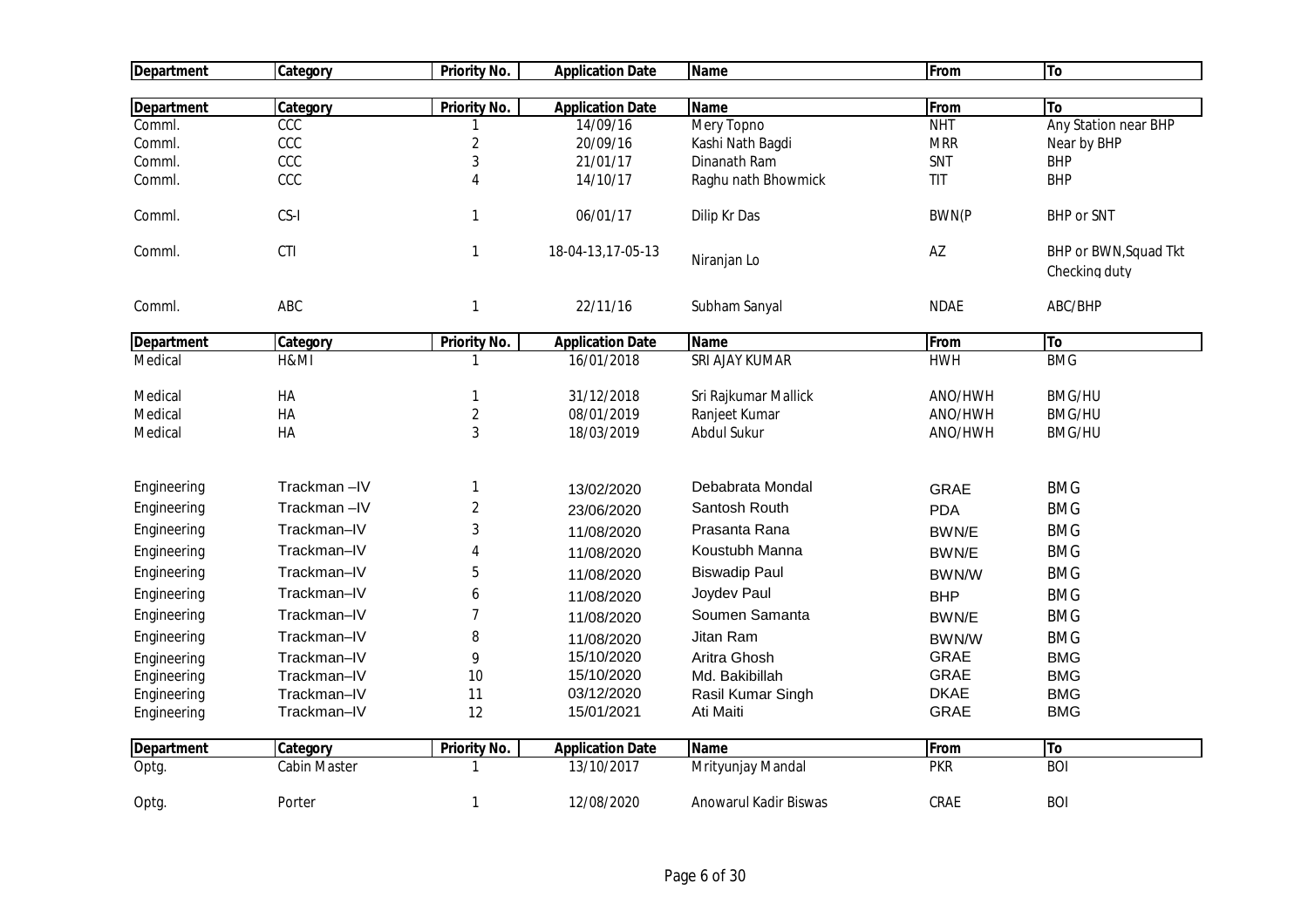| <b>Department</b> | Category            | Priority No.                | <b>Application Date</b> | <b>Name</b>            | From                   | To                                    |
|-------------------|---------------------|-----------------------------|-------------------------|------------------------|------------------------|---------------------------------------|
|                   | CPC                 |                             | 05/09/11                | Prabir Kumar           | <b>HWH</b>             | BOI/DBP/PLAE                          |
| Comml.<br>Comml.  | CBC                 | 1<br>$\overline{2}$         | 09/10/13                |                        | <b>RJG</b>             | <b>BOI</b>                            |
|                   |                     |                             |                         | Goutam Kr. Singh       |                        |                                       |
| S&T               | Assistant           |                             | 14/09/20                | Sanjay Saren           | <b>JRAE</b>            | <b>BOI</b>                            |
| <b>Department</b> | Category            | <b>Priority No.</b>         | <b>Application Date</b> | <b>Name</b>            | From                   | To                                    |
| Optg.             | Gateman             |                             | 28/08/2015              | Sk.Naser Ali           | <b>SLG</b>             | <b>BPS</b>                            |
| Optg.             | Gateman             | $\overline{2}$              | 11/09/2015              | <b>Uttam Harizon</b>   | <b>BSLE</b>            | <b>BPS</b>                            |
| <b>Department</b> | Category            | <b>Priority No.</b>         | <b>Application Date</b> | <b>Name</b>            | From                   | <b>To</b>                             |
| Comml.            | CBC/BS-I            | 1                           | 02/09/2009              | <b>MONORANJAN BAR</b>  | <b>HGY</b>             | <b>BRMH</b> (belur math)              |
| Comml.            | Sr.BC               | $\mathbf{2}$                | 23/09/16                | Suparna Indu           | <b>BEQ</b>             | HWH area/BRMH                         |
| Comml.            | <b>BS</b>           | 3                           | 13/02/18                | Jagadish Ch Barman     | LLH                    | <b>BS/BRMH</b>                        |
| Comml.            | ABC                 | $\mathbf{1}$                | 10/03/16                | Shib Nandan Das        | SIU                    | <b>BRMH</b>                           |
|                   |                     |                             |                         |                        |                        |                                       |
| <b>Department</b> | Category            | Priority No.                | <b>Application Date</b> | <b>Name</b>            | From                   | To                                    |
| Optg              | <b>SM</b>           |                             | 12/04/2017              | Tanima Pal             | <b>BMAE</b>            | <b>BRPA</b>                           |
| Optg              | SM                  | $\sqrt{2}$                  | 12/03/2018              | Anukul Sarkar          | <b>GRAE</b>            | <b>BRPA</b>                           |
| Optg.             | <b>Cabin Master</b> | 1                           | 18/05/2010              | <b>Bimal Mondal</b>    | Baruipara              | BRPA to HWH area                      |
| Optg.             | Porter              | $\mathbf{1}$                | 12/04/2016              | Sri. Ashok Kumar Kuril | Lr. Under<br>TI(M)/BWN | BRPA, JOX, HWH                        |
| Comml.            | CBC                 | 1                           | 02/03/14                | Ramkrishna Sethia      | KGLE                   | BRPA or nearby like<br>MBE, BPAE, JOX |
| Comml.            | Sr.BC               | 1                           | 17/12/16                | Kazi Injamul Haque     | <b>JRAE</b>            | <b>BRPA</b>                           |
| Comml.            | ABC                 | $\mathbf{1}$                | 24/04/12                | Pabitra Kr.Majumdar    | <b>BLAE</b>            | ABC/BRPA 08 hrs roster                |
| <b>Department</b> | Category            | <b>Priority No.</b>         | <b>Application Date</b> | Name                   | From                   | $\overline{I}$                        |
| Optg.             | Gateman             |                             | 13/03/2015              | <b>RABIN BAGDI</b>     | SOAE                   | <b>BSAE</b>                           |
| Optg.             | Gateman             | $\overline{2}$              | 06/05/2017              | <b>NARESH BANSFORE</b> | <b>JIT</b>             | <b>BSAE</b>                           |
| Optg.             | Gateman             | 3                           | 28/08/2017              | Manoj kumar Harijon    | <b>SLG</b>             | <b>BSAE</b>                           |
| Optg.             | Gateman             | $\boldsymbol{\vartriangle}$ | 24/05/2018              | ANANDA DALAL           | <b>DTAE</b>            | <b>BSAE</b>                           |
|                   | Gateman             | 5                           | 17/07/2018              | <b>SAMIT MALLICK</b>   | <b>BZL</b>             | <b>BSAE</b>                           |
| Optg.             |                     |                             |                         |                        |                        |                                       |
| Optg.             | Gateman             | 6                           | 07/06/2019              | <b>TAPAN HALDER</b>    | ABKA                   | <b>BSAE</b>                           |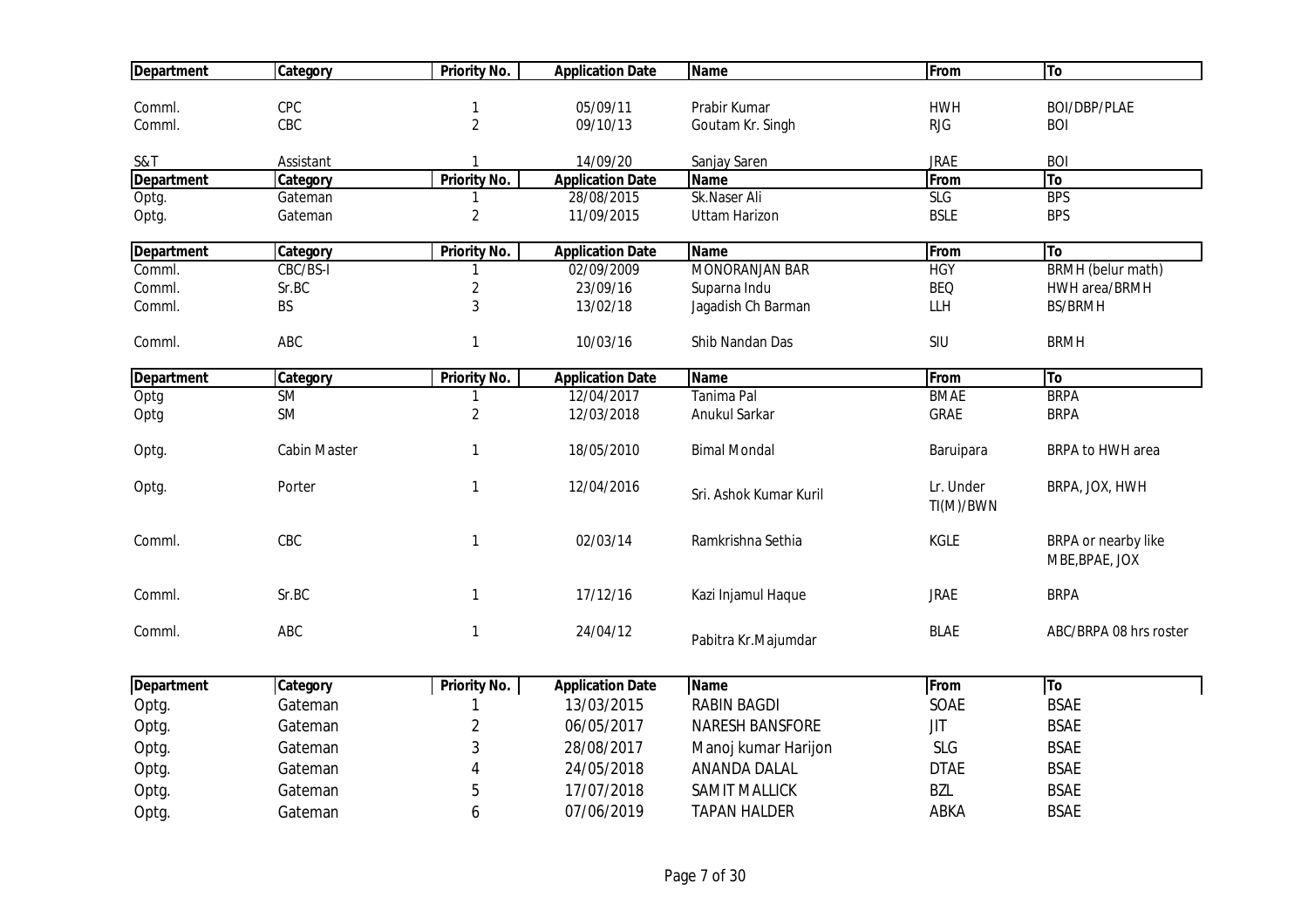| <b>Department</b> | Category          | <b>Priority No.</b> | <b>Application Date</b> | <b>Name</b>                  | From           | To                        |
|-------------------|-------------------|---------------------|-------------------------|------------------------------|----------------|---------------------------|
|                   |                   |                     |                         |                              |                |                           |
| Optg              | SM                | $\mathbf{1}$        | 04/11/2015              | Kalyan Sagar                 | <b>BZLE</b>    | <b>BSAE-HWH</b>           |
| Optg              | SM                | $\overline{2}$      | 18/07/2016              | <b>Biswajit Biswas</b>       | <b>JIT</b>     | BSAE, HYG, CNS            |
| Optg              | <b>SM</b>         | $\mathbf{3}$        | 18/08/2016              | Prokash Biswas               | KHN            | BSAE, TBAE, HYG           |
| Optg              | SM                | $\overline{4}$      | 29/11/2018              | Rajesh Kr Bharti             | <b>DTAE</b>    | <b>BSAE</b>               |
| Optg              | SM                | 5                   | 15/02/2019              | Krishna Gopal Debnath        | <b>NDAE</b>    | <b>BSAE</b>               |
| Optg.             | Porter            | $\mathbf{1}$        | 09/06/2016              | Sri. Raju Biswas             | SLG            | <b>BSAE-SRP &amp; HYG</b> |
| Opt.              | Porter            | $\overline{2}$      | 05/07/2018              | PIYUSH KR SINGH              | <b>KHANYAN</b> | <b>BSAE</b>               |
| Opt.              | Porter            | 3                   | 10/12/2018              | Gopal Chandra Dey            | <b>TLO</b>     | <b>BSAE</b>               |
| Optg.             | Porter            | $\mathbf{1}$        | 05/09/2018              | Apurba Kr. Mitra             | <b>SKG</b>     | <b>HYG</b>                |
| Optg.             | Porter            | $\overline{2}$      | 17/05/2019              | Lakhpatta Devi               | <b>TBAE</b>    | <b>HYG</b>                |
| Optg.             | Porter            | $\mathbf{3}$        | 25/01/2020              | <b>BISWAJIT MONDAL</b>       | <b>BSAE</b>    | <b>HYG</b>                |
| Optg.             | Porter            | 1                   | 11/05/2018              | <b>CHAMPA DEVI</b>           | <b>ADST</b>    | CNS                       |
| Optg.             | Porter            | $\overline{2}$      | 30/08/2018              | <b>DEBASISH KANTI HALDER</b> | SPS            |                           |
| Optg.             | Porter            | $\mathbf{1}$        | 27/08/2018              | <b>LELIN MONDAL</b>          | <b>NHT</b>     | <b>BAZARSAU</b>           |
| Comml.            | ABC               | 1                   | 22/06/17                | Manish Kumar                 | <b>BZLE</b>    | <b>BSAE to KJU</b>        |
| Comml.            | ABC               | $\overline{2}$      | 06/02/18                | Soma Saha                    | <b>HPL</b>     | <b>BSAE</b>               |
| Comml.            | <b>BS-I</b>       | $\mathbf{1}$        | 11/06/2018              | Kalo Sona Malo               | <b>BGF</b>     | <b>BSAE</b>               |
| S&T               | Tech/III          | 1                   | 23/08/2018              | Pranoy Sarkar                | <b>BHR</b>     | <b>BSAE</b>               |
| S&T               | Tech/III          | $\overline{2}$      | 06/09/2018              | Tarun Kr. Hazra              | MUG/CR         | <b>BSAE-JIT SECTION</b>   |
| S&T               | Tech-III          | $\mathfrak{Z}$      | 18/06/06/2020           | Pawan Kr. Yadav              | ABKA           | <b>BDC/RRI</b>            |
| S&T               | Tech-III/SIM      | $\overline{4}$      | 12/10/2020              | Ashis Bain                   | <b>MYM</b>     | <b>BSAE</b>               |
| <b>Department</b> | Category          | <b>Priority No.</b> | <b>Application Date</b> | <b>Name</b>                  | From           | To                        |
| Optg.             | Cabinman/Pointman |                     | 18/12/2017              | Swapan Kr. KAR               | <b>PKR</b>     | <b>BSLE</b>               |
| Optg.             | Gateman           | $\mathbf{1}$        | 15/05/2017              | <b>Uttam Harizon</b>         | <b>GKH</b>     | <b>BSLE</b>               |
| Optg.             | Porter            | $\mathbf{1}$        | 05/09/2019              | <b>SMT ABHYA BAGDI</b>       | <b>BHP</b>     | <b>BSLE</b>               |
| <b>Department</b> | Category          | <b>Priority No.</b> | <b>Application Date</b> | <b>Name</b>                  | From           | To                        |
| Optg.             | Porter            | 1                   | 29/11/2017              | PARTHA DAS                   | <b>BHR</b>     | <b>BTNG</b>               |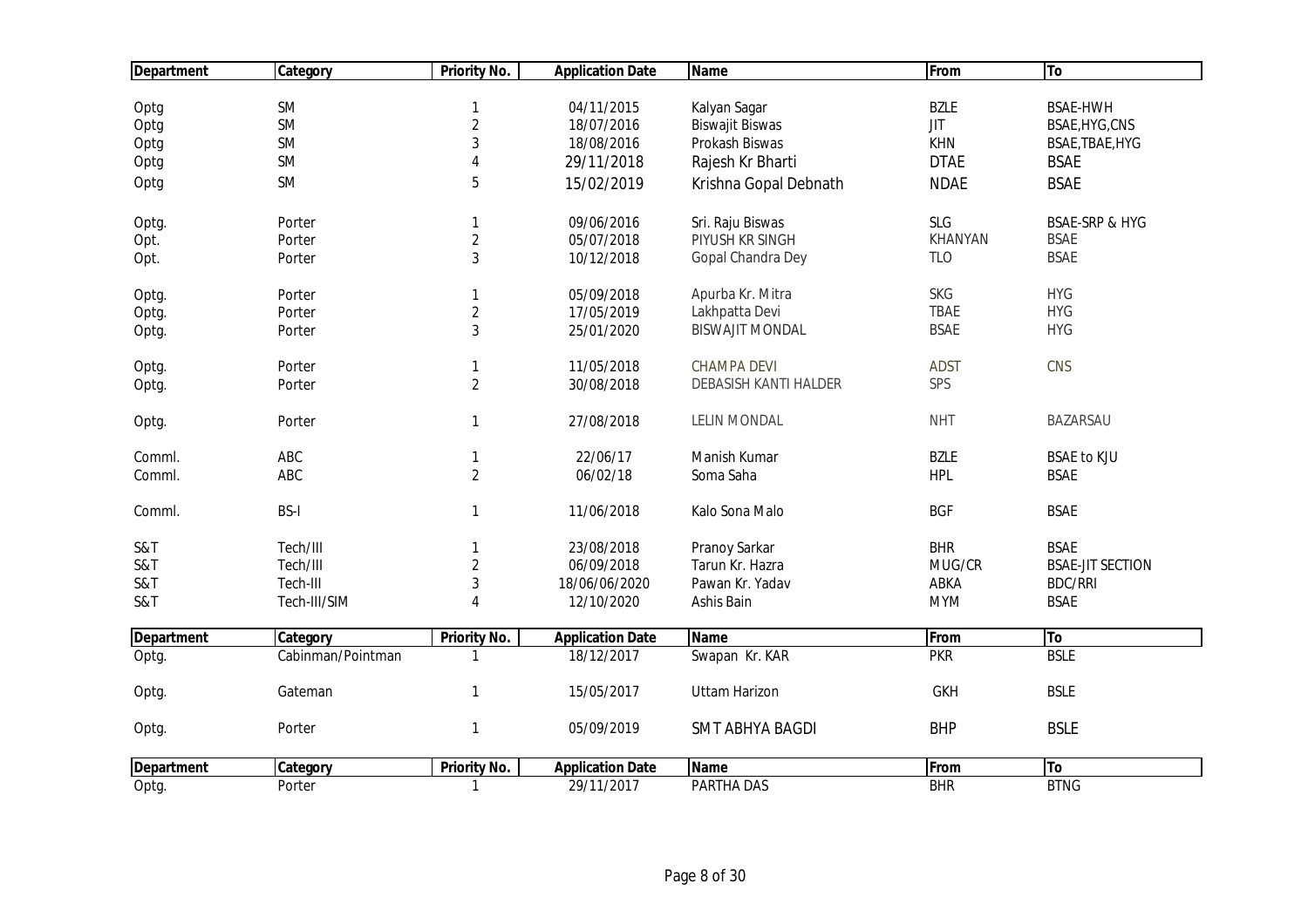| <b>Department</b> | Category               | <b>Priority No.</b> | <b>Application Date</b> | <b>Name</b>             | From        | To                           |
|-------------------|------------------------|---------------------|-------------------------|-------------------------|-------------|------------------------------|
| Optg              | $\overline{\text{SM}}$ |                     | 23/02/2015              | Narendra Kumar Singh    | <b>BHW</b>  | <b>BTNG/SYDL LLH/CC Link</b> |
|                   |                        |                     |                         |                         |             | Cab/BZL                      |
| Optg              | SM                     | $\overline{a}$      | 10/09/2018              | Satyajit Pal            | CRAE        | <b>BTNG</b>                  |
| Optg              | SM                     | 3                   | 13/09/2018              | Manoj Kumar             | <b>HPL</b>  | <b>BTNG</b>                  |
| Optg              | <b>SM</b>              | 4                   | 24/09/2018              | Ayan Santra             | <b>PCQ</b>  | <b>BTNG</b>                  |
| Optg              | SM                     | 5                   | 24/09/2018              | Debasish Das            | <b>TLO</b>  | <b>BTNG</b>                  |
| Optg              | <b>SM</b>              | 6                   | 10/10/2018              | Monoj Das               | <b>DKAE</b> | <b>BTNG</b>                  |
| Optg              | <b>SM</b>              | $\overline{7}$      | 04/03/2019              | Pavel Bagchi            | <b>KLP</b>  | <b>BTNG</b>                  |
| Department        | Category               | <b>Priority No.</b> | <b>Application Date</b> | <b>Name</b>             | From        | To                           |
| Optg.             | Gateman                | 1                   | 15/05/2017              | <b>SAMAR DEY</b>        | <b>MDSE</b> | <b>BZL</b>                   |
| Optg.             | Gateman                | $\overline{c}$      | 16/05/2017              | <b>AVIJIT DAS</b>       | <b>JOX</b>  | <b>BZL</b>                   |
| Optg.             | Gateman                | 3                   | 07/10/2017              | <b>Dilip Das</b>        | <b>BMAE</b> | <b>BZL</b>                   |
| Optg.             | Gateman                | $\overline{4}$      | 18/01/2018              | <b>Bhaskar Naru</b>     | <b>MSAE</b> | <b>BZL</b>                   |
| Optg.             | Gateman                | 5                   | 24/08/2018              | APARNA SARKAR           | KQU         | <b>BZL</b>                   |
| Optg.             | Gateman                | 6                   | 03/09/2018              | MD.NAZAR                | KQU         | <b>BZL</b>                   |
| Optg.             | Gateman                | $\overline{7}$      | 19/09/2018              | <b>SUBRATA KR KUNDU</b> | <b>BRPA</b> | <b>BZL</b>                   |
| Optg.             | Gateman                | 8                   | 17/05/2019              | SANGRAM YADAV           | <b>JOX</b>  | <b>BZL</b>                   |
| Optg.             | Gateman                | 9                   | 05/09/2019              | <b>SUDAM SHAW</b>       | <b>DKAE</b> | <b>BZL</b>                   |
| Optg.             | Porter                 | $\mathbf{1}$        | 22/10/2019              | Shankar Turi            | KQU         | <b>BZL</b>                   |
| Optg.             | Porter                 | $\overline{2}$      | 17/11/2020              | <b>Binod Kumar Mali</b> | <b>BZLE</b> | <b>BZL</b>                   |
| Optg              | SM                     | $\mathbf{1}$        | 01/09/2015              | P. P. Mukhopadhyay      | <b>DKAE</b> | <b>BZL</b>                   |
| Optg              | SM                     | $\sqrt{2}$          | 04/11/2016              | G.C.Porel               | <b>HWH</b>  | <b>BZL</b>                   |
| Optg              | SM                     | 3                   | 13/01/2017              | Nihar Ranjan Ray        | <b>HWH</b>  | <b>BZL</b>                   |
| Optg              | <b>SM</b>              | $\overline{4}$      | 19/12/2017              | Somnath Auddy           | <b>BMAE</b> | <b>BZL</b>                   |
| Optg              | <b>SM</b>              | 5                   | 11/01/2018              | Probir Kr Biswas        | CDAE        | <b>BZL</b>                   |
| Optg              | <b>SM</b>              | 6                   | 13/12/2018              | Kartick Sadhukhan       | KQU         | <b>BZL</b>                   |
| Optg              | <b>SM</b>              | $\overline{7}$      | 15/02/2019              | Siddhyatha Koley        | <b>BRPA</b> | <b>BZL</b>                   |
| Optg.             | Cabinman/Pointman      | $\mathbf{1}$        | 05/05/2015              | Anil Kr. Oraon          | <b>MUG</b>  | <b>BZLE</b> (Bazarsau)       |
| Optg.             | Gateman                | $\mathbf{1}$        | 13/01/2020              | Ekkari Mondal           | SALE        | <b>BZLE</b>                  |
| Comml.            | ABC                    | $\mathbf{1}$        | 04/10/16                | Abdul Talib Khan        | <b>RPH</b>  | Between BZL to DKAE          |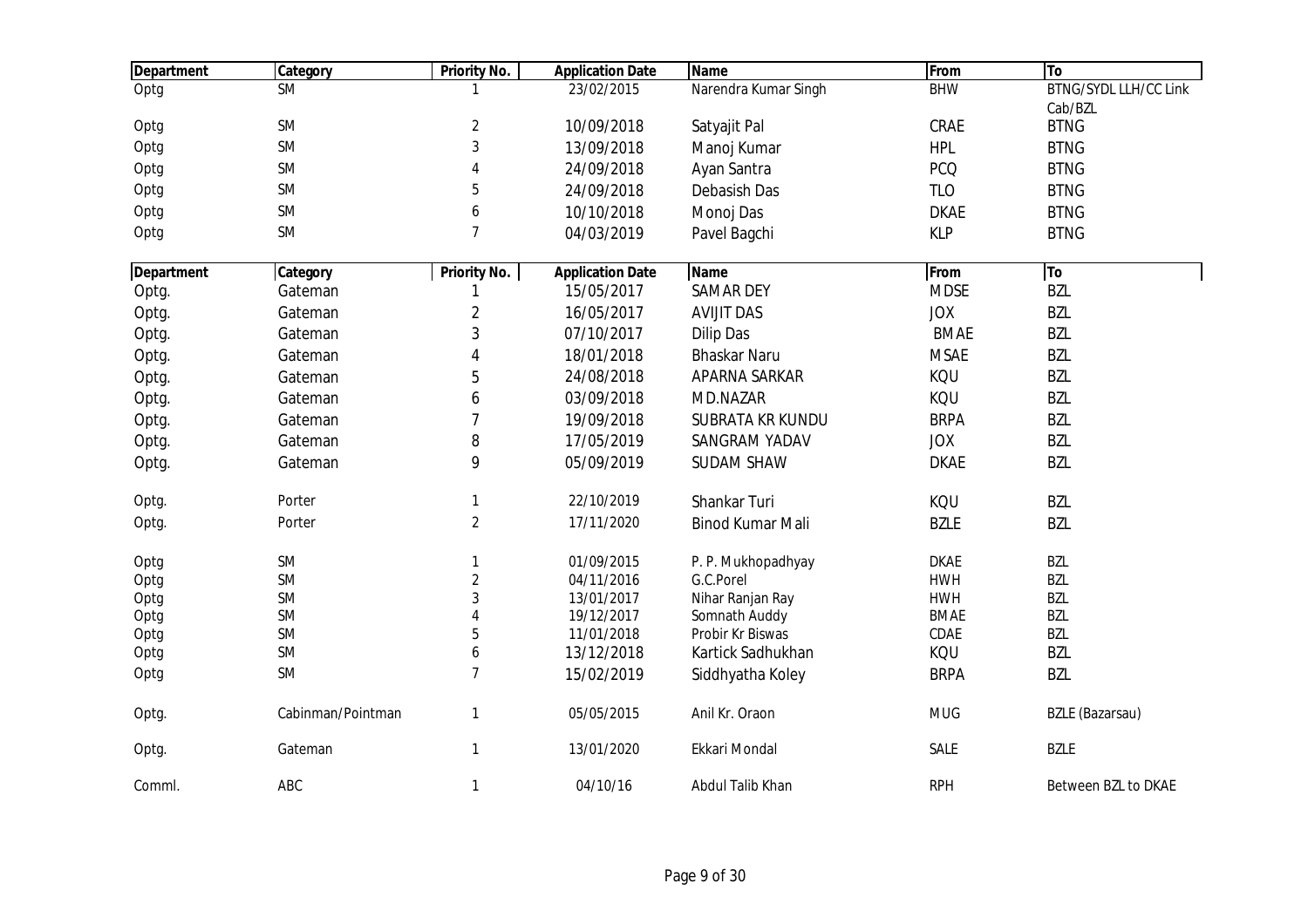| <b>Department</b> | Category         | <b>Priority No.</b>            | <b>Application Date</b>  | <b>Name</b>                      | From        | To                      |
|-------------------|------------------|--------------------------------|--------------------------|----------------------------------|-------------|-------------------------|
|                   |                  |                                |                          |                                  |             |                         |
| Department        | Category         | <b>Priority No.</b>            | <b>Application Date</b>  | <b>Name</b>                      | From        | To                      |
| Optg              | <b>SM</b>        | 1                              | 04/05/2016               | <b>Tirthankar Mallik</b>         | <b>DKAE</b> | CCL(E), BLY, BZL        |
| Optg              | <b>SM</b>        | $\overline{c}$                 | 19/12/2017               | Naren Mondal                     | <b>DKAE</b> | CCL(W)                  |
| Optg              | <b>SM</b>        | 3                              | 16/07/2018               | Rajib Manna                      | CRAE        | CCL-W                   |
| Optg              | <b>SM</b>        | 4                              | 24/05/2018               | Shambhu Das                      | CRAE        | CCL(W)                  |
| Optg              | <b>SM</b>        | 5                              | 30/11/2018               | Mitali Malakar                   | <b>JOX</b>  | CCL(E)                  |
| Optg              | <b>SM</b>        | 6                              | 09/01/2019               | <b>Adeet Biswas</b>              | SPS         | CCL, W                  |
| Optg              | <b>SM</b>        | $\overline{7}$                 | 01/02/2019               | <b>Susamoy Mandal</b>            | <b>JRAE</b> | CCL(E)                  |
| <b>Department</b> | Category         | <b>Priority No.</b>            | <b>Application Date</b>  | <b>Name</b>                      | From        | To                      |
| Comml.            | <b>B.SUPVR.</b>  | $\mathbf{1}$                   | 23/09/2008               | <b>PRABHAT DAS</b>               | <b>SHE</b>  | CGR                     |
| Comml.            | <b>B.SUPVR.</b>  | $\overline{2}$                 | 11/01/2013               | DHANANJOY MANJHI                 | <b>GKH</b>  | CGR                     |
| Comml.            | <b>B.SUPVR.</b>  | 3                              | 03/03/2018               | Kalo sona Malo                   | <b>BGF</b>  | CGR                     |
| Comml.            | CBC              | 3                              | 18/08/2014               | Subhasis Bhattacharya            | <b>BHR</b>  | CGR                     |
| Comml.            | CCC              | 4                              | 10/05/2015               | Jaydeep Banerjee                 | SNT         | CGR or nearer           |
| Comml.            | ABC              | $\mathbf{1}$                   |                          | Biplab Majumdar                  | SALE        | CGR or near             |
| Optg              | <b>SM</b>        | 1                              | 18/05/2015               | B. Bandyopadhyay                 | <b>SHE</b>  | CGR, BHR, CNS           |
| Optg              | <b>SM</b>        | $\sqrt{2}$                     | 08/06/2016               | Avishek Koley                    | <b>PDA</b>  | CGR                     |
| Optg              | <b>SM</b>        | 3                              | 19/04/2017               | Ram Adhar Prasad                 | CNS         | CGR, SHE as STN Manager |
| Optg              | <b>SM</b>        | 4                              | 15/05/2017               | Ashish Sarkar                    | <b>SHE</b>  | CGR,CNS                 |
| Optg              | <b>SM</b>        | 5                              | 10/04/2018               | T.K.Banik                        | <b>KMAE</b> | <b>CGR</b>              |
| Optg              | <b>SM</b>        | 6                              | 23/08/2018               | S.K.Mondal                       | <b>MUG</b>  | CGR                     |
| Optg              | <b>SM</b>        | $\overline{7}$                 | 20/09/2018               | Sanat Kr Rana                    | <b>ADST</b> | CGR                     |
| Optg              | <b>SM</b>        | 8                              | 28/09/2018               | Palas Ch Das                     | <b>MYM</b>  | <b>CGR</b>              |
| Optg              | <b>SM</b>        | 9                              | 03/12/2018               | Amar Nath Saha                   | <b>BAHW</b> | CGR                     |
| Optg              | <b>SM</b>        | 10                             | 04/02/2019               | Sumita Laha                      | <b>HWH</b>  | CGR                     |
|                   |                  |                                |                          |                                  | <b>SLG</b>  | CGR-BDC                 |
| Optg.             | Porter<br>Porter | $\mathbf{1}$<br>$\overline{2}$ | 14/06/2016<br>17/07/2017 | Sri. Munna Ram<br>Diwakar Thakur | <b>MYM</b>  | CGR-UPA                 |
| Optg.             | Porter           | 3                              | 12/08/2020               | Munna Ram                        | PDA         | CGR                     |
| Optg.             |                  |                                |                          |                                  |             |                         |
| S&T               | Tech-I (SIM)     | 1                              | 10/02/2016               | Shyamal Chakraborty              | <b>BEQ</b>  | CGR or BDC/RRI          |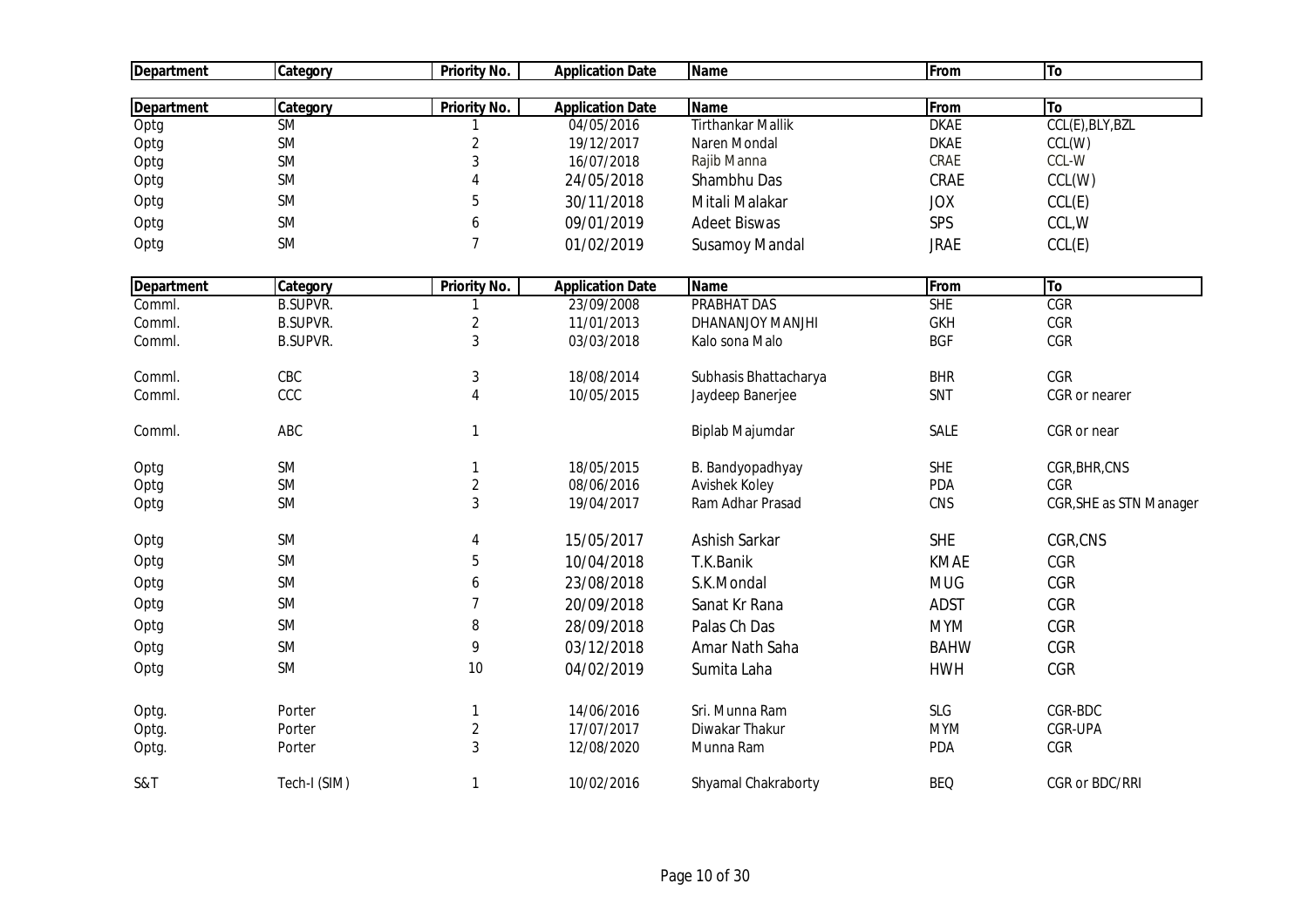| <b>Department</b>         | Category  | <b>Priority No.</b> | <b>Application Date</b>               | <b>Name</b>                | From        | To                   |
|---------------------------|-----------|---------------------|---------------------------------------|----------------------------|-------------|----------------------|
| <b>Department</b>         | Category  | Priority No.        | <b>Application Date</b>               | <b>Name</b>                | From        | <b>To</b>            |
| Comml.                    | BS.       |                     | 05/03/2018                            | Dhurjati Biswas            | <b>TBAE</b> | <b>CPAE</b>          |
|                           |           |                     |                                       |                            |             |                      |
| <b>Department</b>         | Category  | <b>Priority No.</b> | <b>Application Date</b>               | <b>Name</b>                | From        | To                   |
| Optg.                     | Gateman   |                     | 12/01/2017                            | Nirmal Pasad               | AZ          | CTR (Chatra)         |
| <b>Department</b>         | Category  | <b>Priority No.</b> | <b>Application Date</b>               | <b>Name</b>                | From        | To                   |
| Optg.                     | Porter    |                     | 13/07/2016                            | Sri. Uttam Biswas          | SALE        | <b>CWLE</b>          |
| Optg.                     | Porter    | $\overline{2}$      | 27/07/2016                            | Sri. Pankaj Kr. Chourasiya | <b>BZLE</b> | <b>CWLE</b>          |
| Optg                      | SM        | $\mathbf{1}$        | 06/07/2017                            | <b>B.K.Biswas</b>          | <b>TYAE</b> | <b>CWLE</b>          |
|                           | Category  | Priority No.        |                                       | <b>Name</b>                | From        | <b>To</b>            |
| <b>Department</b><br>Optg | <b>SM</b> | 1                   | <b>Application Date</b><br>28/10/2014 | Subhas Bhowmik             | CDAE        | Diara/Singur/Nalikul |
| Optg                      | SM        | $\overline{2}$      | 05/01/2016                            | Pradeep Kr Thakur          | AMBG        | <b>DEA</b>           |
| Optg                      | SM        | $\mathbf{3}$        | 22/11/2018                            | S.K.Sinha                  | AMBG        | <b>DEA</b>           |
|                           |           |                     |                                       |                            |             |                      |
| Optg                      | <b>SM</b> | $\overline{4}$      | 08/01/2019                            | Biswajit Samadder          | KQU         | <b>DEA</b>           |
| Optg                      | <b>SM</b> | 5                   | 28/02/2019                            | Mukta Ram Pal              | <b>NKL</b>  | <b>DEA</b>           |
| Optg.                     | Gateman   | 1                   | 14/06/2016                            | Prem Shankar Tripathy      | AMBG        | <b>DEA</b>           |
| Optg.                     | Gateman   | $\overline{2}$      | 12/12/2016                            | Rajesh Kumar Jaiswara      | <b>BSLE</b> | DEA to TAK           |
| Optg.                     | Gateman   | $\mathfrak{Z}$      | 27/01/2017                            | <b>Biswajit Biswas</b>     | SALE        | <b>DEA-HPL</b>       |
| Comml.                    | CBC       | $\mathbf{1}$        | 24-07-13                              | Biswajit Pan               | <b>SKG</b>  | ABC/DEARAH           |
| Comml.                    | Sr.BC     | $\mathbf{1}$        | 17/07/16                              | Andriyas Topno             | AMBG        | <b>DEARA</b>         |
| Comml.                    | ABC       | $\mathbf{1}$        | 26-06-13                              | Andriyas Topno             | AMBG        | ABC/Dearah           |
| Comml.                    | BS        | 1                   | 12/11/2018                            | Rameswar Mahali            | AMBG        | <b>HPL</b>           |
| S&T                       | Helper    | $\mathbf{1}$        | 23/10/2018                            | Abhishek Kundu             | KQU         | <b>HPL</b>           |
| Optg.                     | SM        | $\mathbf{1}$        | 28/02/2019                            | Kamal Kr Das               | <b>BOI</b>  | <b>HPL</b>           |
| Optg.                     | Porter    | $\mathbf{1}$        | 02/07/2019                            | Biplab Hazra               | <b>NRX</b>  | <b>HPL</b>           |
| Department                | Category  | <b>Priority No.</b> | <b>Application Date</b>               | <b>Name</b>                | From        | To                   |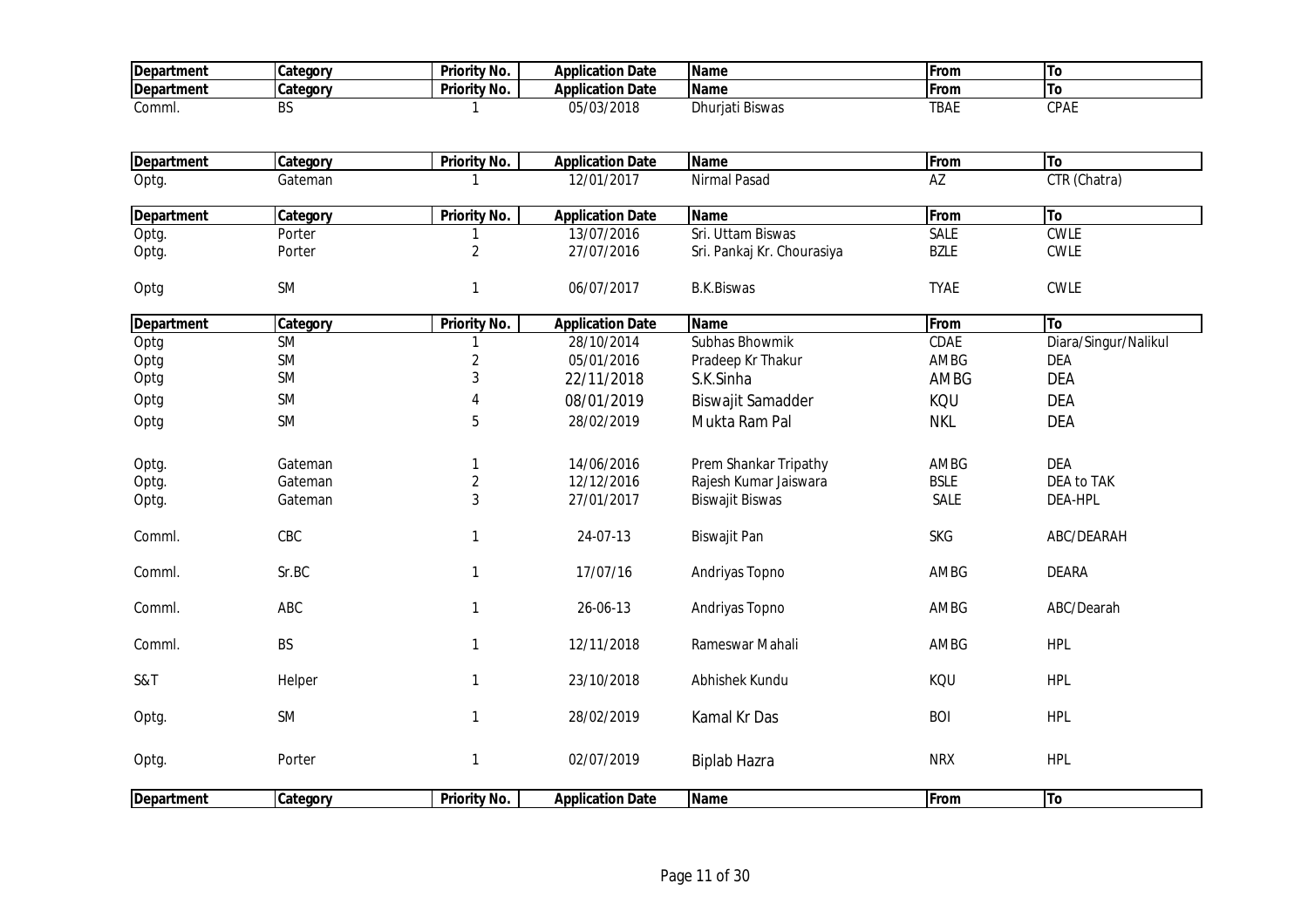| <b>Department</b> | Category          | <b>Priority No.</b> | <b>Application Date</b> | <b>Name</b>                 | From        | To                |
|-------------------|-------------------|---------------------|-------------------------|-----------------------------|-------------|-------------------|
| Optg              | <b>SM</b>         |                     | 15/07/2016              | Tathagata Kotal             | <b>BSLE</b> | DEH-Gokulnagar    |
| Optg              | <b>SM</b>         | $\overline{2}$      | 09/08/2016              | Arun Kr Singh               | GRAE        | DEH-TAK, ADST-PDA |
| Optg              | <b>SM</b>         | 3                   | 10/10/2017              | Subhash Kumar               | <b>NGF</b>  | <b>DEH</b>        |
| <b>Department</b> | Category          | Priority No.        | <b>Application Date</b> | <b>Name</b>                 | From        | To                |
| Optg.             | Porter            |                     | 22/09/2015              | Sri. Susanta Kumar Pramanik | <b>PSAE</b> | DHAE (dainhat)    |
| Optg.             | Porter            | $\sqrt{2}$          | 10/03/2015              | Smt. Maya debi Hela         | <b>LKX</b>  | DHAE-PTAE         |
| Optg.             | Porter            | $\mathbf{1}$        | 03/05/2019              | Sukhen Ghosh                | <b>NHT</b>  | <b>PTAE</b>       |
| Optg.             | Porter            | $\mathbf{1}$        | 11/12/2018              | Sonatan Murmu               | <b>BFZ</b>  | <b>PSAE</b>       |
| Optg.             | Porter            | $\overline{2}$      | 10/06/2019              | Asim Kumar Mondal           | Gangpur     | <b>PSAE</b>       |
| Optg.             | <b>SM</b>         | $\mathbf{1}$        | 28/08/2018              | Arindam Mondal              | <b>SALE</b> | <b>PSAE</b>       |
| Optg.             | <b>SM</b>         | $\overline{2}$      | 15/01/2019              | Paramesh Debnath            | KAN         | <b>PSAE</b>       |
| <b>Department</b> | Category          | <b>Priority No.</b> | <b>Application Date</b> | <b>Name</b>                 | From        | To                |
| Optg.             | Cabinman/Pointman | 1                   | 10/09/2015              | Sk. Fazlur Rahaman          | <b>NKL</b>  | <b>DTAE</b>       |
| Optg.             | Cabinman/Pointman | $\sqrt{2}$          | 08/11/2016              | Rabi Shaw                   | <b>DBP</b>  | DTAE-BGNA         |
| Optg              | <b>SM</b>         | 1                   | 15/05/2015              | Manas Kumar                 | <b>BGRA</b> | DTAE-Jirat        |
| Optg              | <b>SM</b>         | $\overline{2}$      | 15/09/2015              | Amar Kr Tiwari              | <b>BZLE</b> | DTAE-KMAE         |
| Optg              | <b>SM</b>         | 3                   | 30/09/2015              | Arun Basak                  | <b>TYAE</b> | DTAE-KMAE         |
| Optg              | <b>SM</b>         | 4                   | 28/02/2019              | Sabyasachi Halder           | <b>PTAE</b> | <b>DTAE</b>       |
| Optg.             | Porter            | $\mathbf{1}$        | 07/03/2018              | Debasis Mondal              | <b>PTAE</b> | <b>DTAE</b>       |
| Optg.             | Porter            | $\overline{2}$      | 27/02/2020              | <b>SUJOY HEMBROM</b>        | <b>TYAE</b> | <b>DTAE</b>       |
| Optg              | Gateman           | $\mathbf{1}$        | 02/04/2019              | <b>Iswar Tudu</b>           | SAME        | <b>DTAE</b>       |
| S&T               | Helper-II         | $\mathbf{1}$        | 06/08/2020              | Chandar Halder              | <b>DHAE</b> | <b>DTAE</b>       |
| <b>Department</b> | Category          | <b>Priority No.</b> | <b>Application Date</b> | Name                        | From        | To                |
| Optg              | <b>SMR</b>        | -1                  | 13/11/2014              | Dilip Kumar Mondal          | <b>KWAE</b> | Gangatikuri       |
| <b>Department</b> | Category          | Priority No.        | <b>Application Date</b> | <b>Name</b>                 | From        | To                |
| Optg              | <b>SM</b>         |                     | 12/03/2015              | Pronab Kr Sarkar            | <b>KMAE</b> | Garifa-BDC        |
| Optg              | <b>SM</b>         | $\overline{c}$      | 28/04/2015              | Sandip Brahma               | <b>BFZ</b>  | Garifa-Jirat      |
| Optg              | <b>SM</b>         | 3                   | 29/12/2016              | Shambhu Das                 | CRAE        | Garifa            |
| Optg              | <b>SM</b>         | $\overline{4}$      | 28/11/2017              | <b>Adeet Biswas</b>         | SPS         | <b>GFAE</b>       |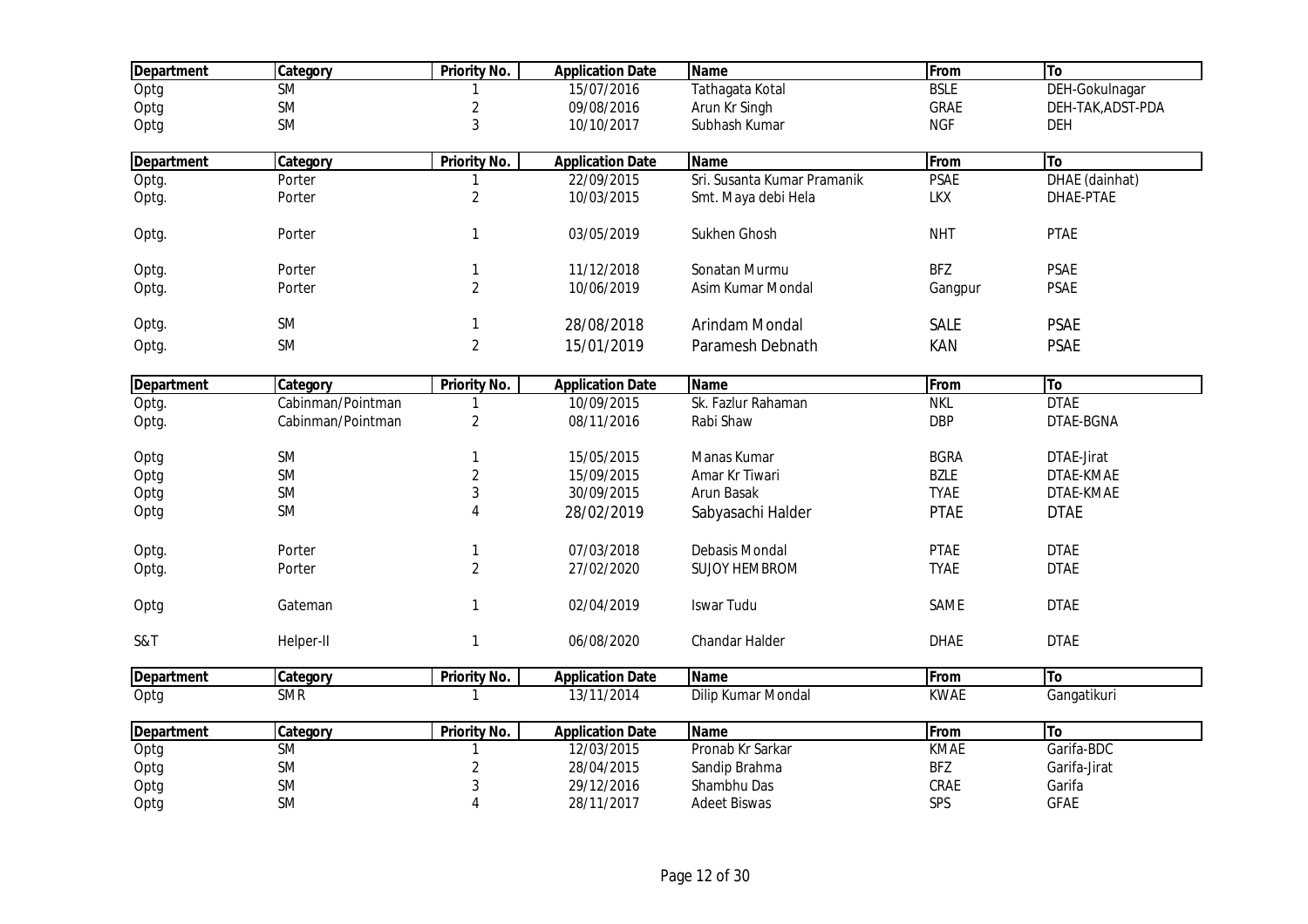| <b>Department</b> | Category               | Priority No.            | <b>Application Date</b> | <b>Name</b>                 | From             | To                         |
|-------------------|------------------------|-------------------------|-------------------------|-----------------------------|------------------|----------------------------|
| Optg              | $\overline{\text{SM}}$ | ҕ                       | $\overline{07}/06/2018$ | R.P.Tatawa                  | CNS              | <b>GFAE</b>                |
| Optg.             | Porter                 | 1                       | 14/03/2016              | Sri. Biswajit Mandal        | <b>PLAE</b>      | GFAE-BDC, TBAE-MUU         |
| Optg.             | Porter                 | $\overline{2}$          | 15/07/2016              | Sri. Labanya Prokash Biswas | Lr. Under        | GFAE, HYG, BSAE, BDC &     |
| Optg.             | Porter                 | 3                       | 10/07/2017              | <b>SUBHAJIT SHAW</b>        | TI(M)/BWN<br>PDA | <b>TBAE</b><br><b>TBAE</b> |
| Optg.             | Porter                 | $\overline{\mathbf{4}}$ | 29/07/2019              | Anup Mondal                 | <b>TPF</b>       | <b>TBAE</b>                |
| <b>Department</b> | Category               | <b>Priority No.</b>     | <b>Application Date</b> | <b>Name</b>                 | From             | <b>To</b>                  |
| Optg.             | Porter                 | 1                       | 20/03/2018              | Gayatri Majhi               | <b>KWAE</b>      | <b>GGLE</b>                |
| <b>Department</b> | Category               | Priority No.            | <b>Application Date</b> | Name                        | From             | To                         |
| Optg.             | Gateman                |                         | 22/06/2016              | Pradip Chattopadhyay        | <b>PCQ</b>       | <b>GKH, KAN, BWN</b>       |
| Optg.             | Gateman                | $\overline{c}$          | 13/10/2017              | Arjun Hansda                | GRP              | <b>GKH</b>                 |
| Optg.             | Gateman                | 3                       | 26/06/2018              | UTTAM HARIJAN               | <b>BSLE</b>      | <b>GKH</b>                 |
| Optg.             | Gateman                | 4                       | 12/10/2020              | <b>MANISH KUMAR</b>         | <b>PCQ</b>       | <b>GKH</b>                 |
| Optg.             | Porter                 | 1                       | 13/06/2018              | Pradip Dutta                | <b>RSLR</b>      | <b>GKH</b>                 |
| Optg.             | Porter                 | $\overline{2}$          | 12/10/2020              | <b>Binay Kumar Singh</b>    | <b>PCQ</b>       | <b>GKH</b>                 |
| Comml.            | CS-I                   | $\mathbf{1}$            | 11/01/17                | Dilip Kr Das                | <b>BWN(P</b>     | <b>GKH</b>                 |
| Comml.            | ABC                    | $\mathbf{1}$            | 03/09/16                | Sukhen Mondal               | SALE             | <b>GKG-SNT</b>             |
| <b>Department</b> | Category               | <b>Priority No.</b>     | <b>Application Date</b> | <b>Name</b>                 | From             | To                         |
| Optg              | <b>SM</b>              | 1                       | 15/06/2015              | Nanda Kishore Sharma        | TI/RPH           | <b>GMAN</b>                |
| Optg              | <b>SM</b>              | $\overline{c}$          | 19/01/2016              | Prasanta Kr Nirala          | <b>NHT</b>       | GMAN, PKR                  |
| Optg              | <b>SM</b>              | 3                       | 13/06/2018              | Om Kumar                    | <b>BSBR</b>      | <b>GMAN</b>                |
| Optg              | <b>SM</b>              | 4                       | 24/12/2018              | Manish Kumar                | <b>NHT</b>       | <b>GMAN</b>                |
| Optg              | <b>SM</b>              | 5                       | 27/12/2018              | Sumit Kumar                 | <b>CTR</b>       | <b>GMAN</b>                |
| Optg              | Porter                 | 1                       | 17/07/2020              | Birendra Kumar Sharma       | <b>GHLE</b>      | <b>GMAN</b>                |
|                   | Porter                 | $\overline{c}$          | 12/02/2021              |                             |                  |                            |
| Optg              |                        |                         |                         | MD. SAHIN                   | <b>MRR</b>       | <b>GMAN</b>                |
| <b>Department</b> | Category               | Priority No.            | <b>Application Date</b> | <b>Name</b>                 | <b>From</b>      | To                         |
| Optg.             | Cabinman/Pointman      | 1                       | 10/01/2018              | <b>Ratan Mondal</b>         | <b>BFZ</b>       | <b>GNND</b>                |
| <b>Department</b> | Category               | <b>Priority No.</b>     | <b>Application Date</b> | <b>Name</b>                 | From             | To                         |
| Comml.            | CBC/BS-I               | $\mathbf{1}$            | 23/09/2016              | ARUN KR. HALDER             | <b>SRP</b>       | <b>GPAE</b>                |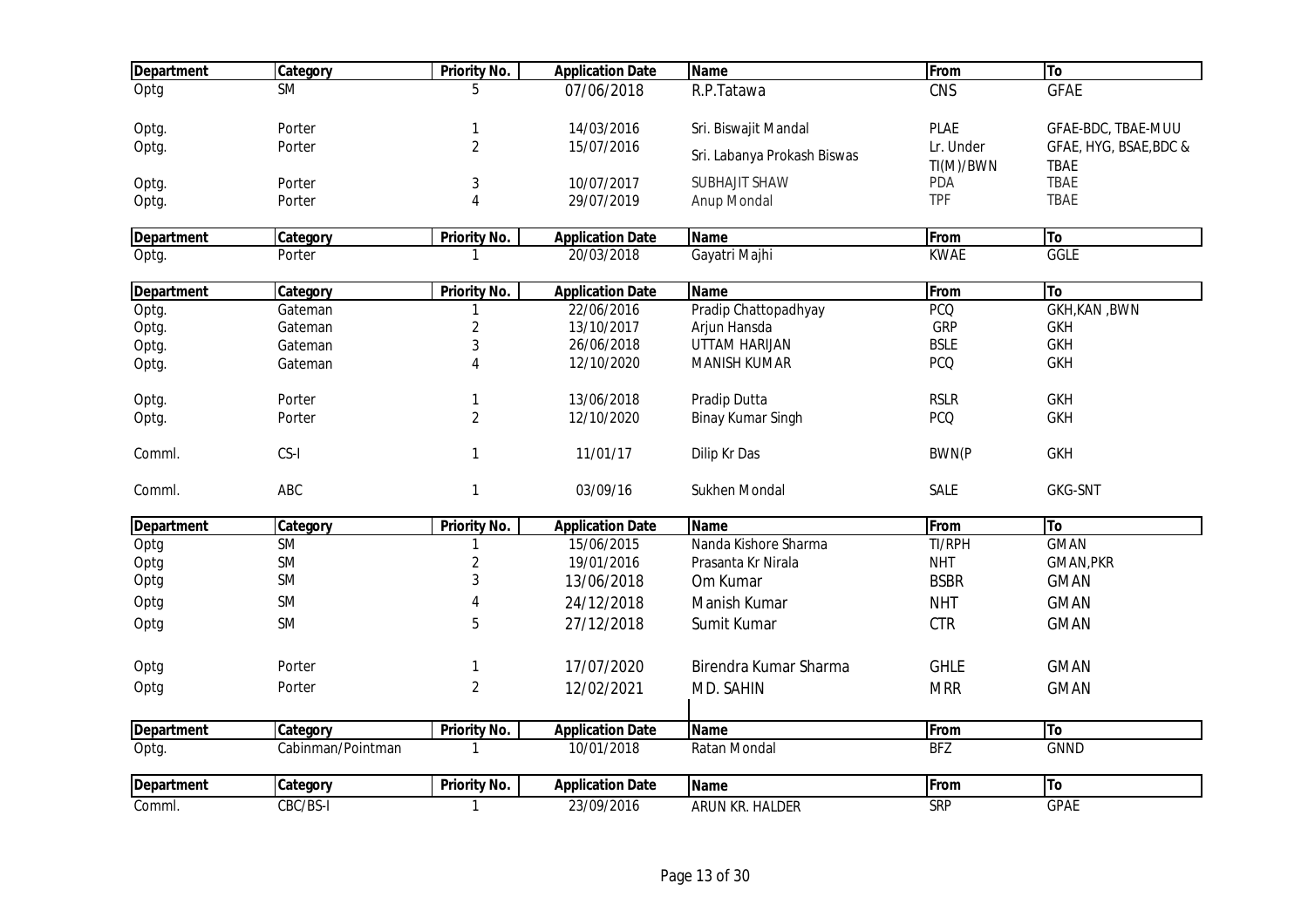| <b>Department</b> | Category       | <b>Priority No.</b> | <b>Application Date</b> | <b>Name</b>           | From        | To              |
|-------------------|----------------|---------------------|-------------------------|-----------------------|-------------|-----------------|
|                   |                |                     |                         |                       |             |                 |
| S&T               | Helper         | $\mathbf{1}$        | 30/11/2018              | Ramesh Singha         | <b>MSAE</b> | <b>GPAE</b>     |
|                   |                | $\mathbf{1}$        |                         |                       |             |                 |
| Optg              | Helper         |                     | 07/02/2019              | Debopam Das           | <b>DHAE</b> | <b>GPAE</b>     |
| Optg              | Porter         | $\mathbf{1}$        | 01/10/2019              | Dipak Kirtan          | <b>JOX</b>  | <b>GPAE</b>     |
|                   |                |                     |                         |                       |             |                 |
| <b>Department</b> | Category       | <b>Priority No.</b> | <b>Application Date</b> | <b>Name</b>           | From        | To              |
| Engg.             | Trackman-IV    | 1                   | 11/02/2019              | Sharmila Banerjee     | BWN/E       | <b>GRAE</b>     |
|                   |                |                     |                         |                       | <b>PDA</b>  | <b>GRAE</b>     |
| Engg.             | TM-IV (Keyman) | $\mathbf{1}$        |                         | Gurupada Soren        |             |                 |
| Comml.            | CBC            | $\mathbf{1}$        | 17/03/18                | Sujata Chatterjee     | <b>KWAE</b> | <b>GRAE</b>     |
|                   |                |                     |                         |                       |             |                 |
| S&T               | Helper         | $\mathbf{1}$        | 20/08/18                | Ram Singh             | SNT         | <b>GRAE</b>     |
| <b>Department</b> | Category       | <b>Priority No.</b> | <b>Application Date</b> | <b>Name</b>           | From        | To              |
| Optg              | <b>SM</b>      | 1                   | 17/08/2017              | Bijay Kr Srivastav    | <b>GRAE</b> | GRP (Gangpur)   |
| Optg              | <b>SM</b>      | $\sqrt{2}$          | 01/09/2017              | Subhash Ch Bose       | CRAE        | GRP, BWN        |
| Optg              | sm             | 3                   | 23/11/2017              | Sushanta Mukhopadhyay | AMBG        | <b>GRP</b>      |
| Optg              | Porter         | $\mathbf{1}$        | 02/09/2020              | Raj Kumar Kamti       | <b>GPAE</b> | <b>GRP</b>      |
|                   |                |                     |                         |                       |             |                 |
| Optg.             | Gateman        | $\mathbf{1}$        | 21/07/2017              | Shibbu Bagdi          | <b>PCQ</b>  | <b>GRP-PLAE</b> |
| <b>Department</b> | Category       | <b>Priority No.</b> | <b>Application Date</b> | <b>Name</b>           | From        | To              |
| Comml.            | CBC/BS-I       | 1                   | 17/11/2008              | HARI CHANDRA MURMU    | <b>JOX</b>  | <b>HMZ</b>      |
| Comml.            | CBC/BS-I       | $\overline{2}$      | 20/02/2012              | <b>SUDHIR MONDAL</b>  | <b>BOI</b>  | HMZ             |
| Comml.            | CBC/BS-I       | 3                   | 11/01/2013              | DHANANJOY MANJHI      | <b>GKH</b>  | HMZ             |
| Comml.            | CBC/BS-I       | 4                   | 26/09/2016              | CHITRA BHAKAT         | <b>TAK</b>  | HMZ             |
| Comml.            | CBC/BS-I       | 5                   | 26/04/2017              | <b>TARUN DAS</b>      | <b>BOY</b>  | HMZ             |
|                   |                |                     |                         |                       |             |                 |
| Comml.            | CBC            | 1                   | 28/04/15                | Prabir Kr. Das        | HMZ         | HMZ-UPA         |
| Optg.             | Gateman        | 1                   | 13/02/2017              | KISHUN PRASAD         | <b>NGF</b>  | HMZ             |
| Optg.             | Gateman        | $\overline{2}$      | 16/02/2017              | <b>NAVIN KUMAR</b>    | <b>MYM</b>  | HMZ             |
| Optg.             | Gateman        | 3                   | 16/05/2017              | <b>AVIJIT DAS</b>     | <b>JOX</b>  | HMZ             |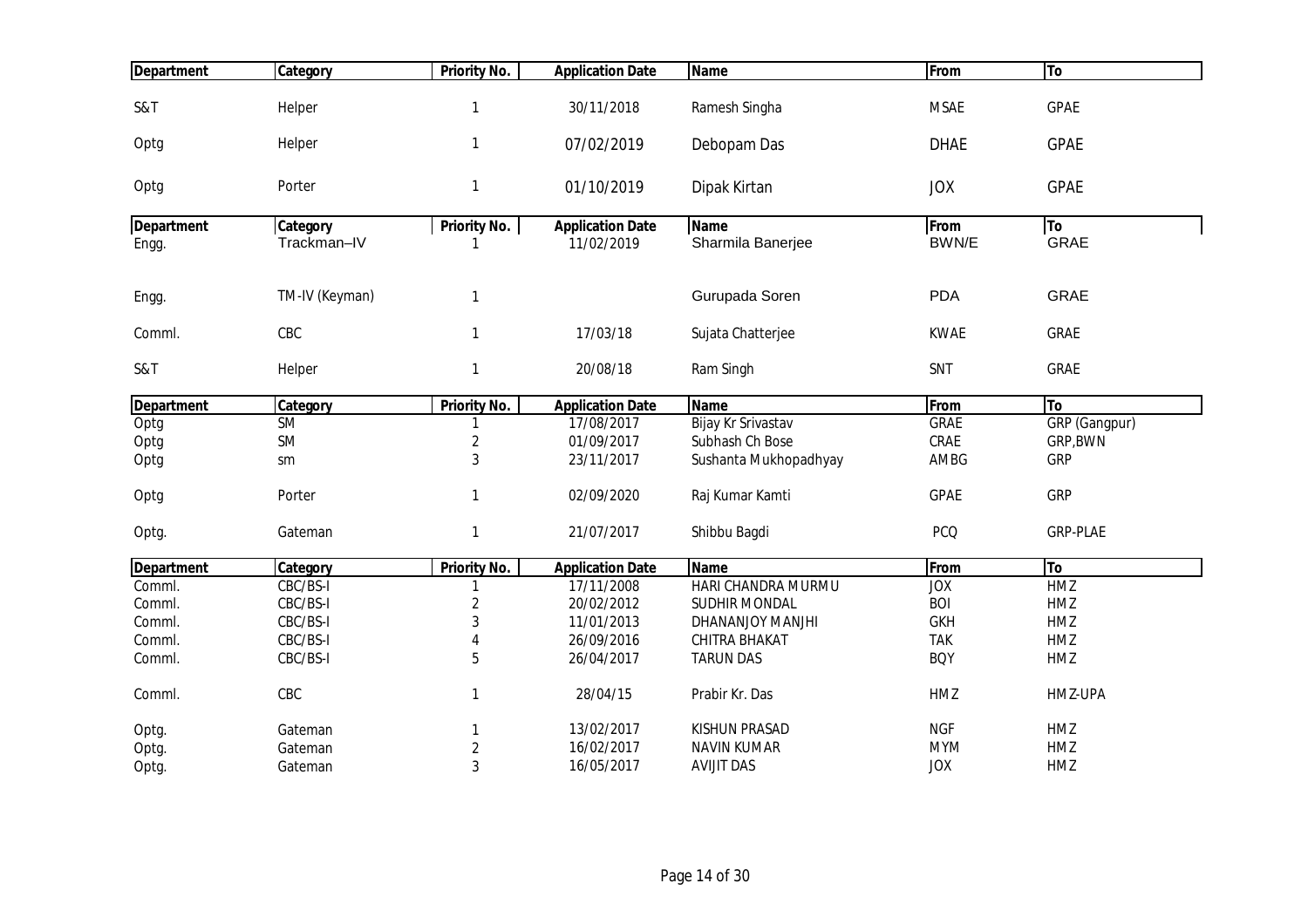| <b>Department</b> | Category      | <b>Priority No.</b> | <b>Application Date</b> | Name                  | From        | To                             |
|-------------------|---------------|---------------------|-------------------------|-----------------------|-------------|--------------------------------|
| <b>Department</b> | Category      | <b>Priority No.</b> | <b>Application Date</b> | <b>Name</b>           | From        | To                             |
| Engg.             | TM-IV/GK      | $\mathbf{1}$        | 12/01/2017              | Sukla Manna           | <b>NHT</b>  | <b>HWH</b>                     |
| Engg.             | TM-IV/GK      | $\overline{2}$      | 15/02/2017              | Chunilal Turah        | <b>PKR</b>  | <b>HWH</b>                     |
|                   |               |                     |                         |                       |             |                                |
| Optg.             | Porter        | $\mathbf{1}$        | 03/05/2016              | Sri. Moloy Kr. Roy    | <b>BOI</b>  | HWH, DKAE or JOX               |
| Optg.             | Porter        | $\overline{2}$      | 03/10/2016              | Konika De Kundu       | <b>TAK</b>  | HWH, including TAK Br.         |
| <b>Department</b> | Category      | <b>Priority No.</b> | <b>Application Date</b> | <b>Name</b>           | From        | To                             |
| Comml.            | CBC/BS-I      | $\mathbf{1}$        | 29/06/2017              | ARUN KR. HALDER       | SRP         | HYG                            |
| Comml.            | Comml. Porter | $\mathbf{1}$        | 30/08/2017              | Rubi Banerjee         | KQU         | HYG, SRP, HWH                  |
| Comml.            | Peon          | $\mathbf{1}$        | 09/02/2015              | LIPIKA iswas          | <b>DMLE</b> | <b>HGY</b>                     |
| Optg              | <b>SM</b>     | $\mathbf{1}$        | 07/07/2010              | Partha Pratim Bhaumik | <b>BMAE</b> | HYG, Garifa                    |
| Optg              | <b>SM</b>     | $\overline{2}$      | 06/09/2011              | Mritunjoy Biswas      | <b>KMAE</b> | <b>HYG</b>                     |
| Optg              | <b>SM</b>     | 3                   | 09/07/2013              | Amit Kumar Biswas     | <b>BAHW</b> | HYG/Tribeni                    |
| Optg              | <b>SM</b>     | 4                   | 16/08/2014              | Subir Das             | ABKA        | <b>HYG</b>                     |
| Optg              | <b>SM</b>     | 5                   | 02/02/2016              | Dilip Kundu           | <b>SYAE</b> | HYG, BDC                       |
| Optg              | <b>SM</b>     | 6                   | 11/07/2016              | Ajay Kr Biswas        | PDA         | HYG, TBAE-RIS                  |
| Optg              | <b>SM</b>     | $\overline{7}$      | 16/02/2017              | Sudeb Biswas          | <b>BSAE</b> | <b>HYG</b>                     |
| Optg              | <b>SM</b>     | 8                   | 27/02/2017              | Amrendra Kr Sharma    | <b>BMAE</b> | HYG,CNS,CGR,SHE,HWH            |
| Optg              | <b>SM</b>     | 9                   | 31/03/2017              | Rajkumar Ram          | <b>TAK</b>  | <b>HYG</b>                     |
| Optg              | <b>SM</b>     | 10                  | 14/08/2017              | Samir Saha            | TI/BDC      | HYG, TBAE-BHR                  |
| Optg              | <b>SM</b>     | 11                  | 01/09/2017              | Sanjay Sarkar         | SAME        | HYG, BDC-HWH                   |
| Optg              | <b>SM</b>     | 12                  | 07/02/2019              | Nayab Hussain         | SIU         | <b>HYG</b>                     |
| Engg.             | TM-IV/GK      | $\mathbf{1}$        | 04/06/2018              | Kabirul Mondal        | BWN/W       | SSE/P.Way/BDC(Hooghly<br>Ghat) |
| S&T               | Helper        | $\mathbf{1}$        | 08/05/2018              | Poonam Show           | GPAE        | <b>HYG</b>                     |
| <b>Department</b> | Category      | <b>Priority No.</b> | <b>Application Date</b> | <b>Name</b>           | From        | To                             |
| Optg.             | Porter        | $\mathbf{1}$        | 16/04/2019              | Rahul Bade            | CRAE        | <b>JOX</b>                     |
| Optg.             | <b>SM</b>     | $\mathbf{1}$        | 28/02/2019              | <b>Abhishek Roy</b>   | <b>JTL</b>  | <b>JOX</b>                     |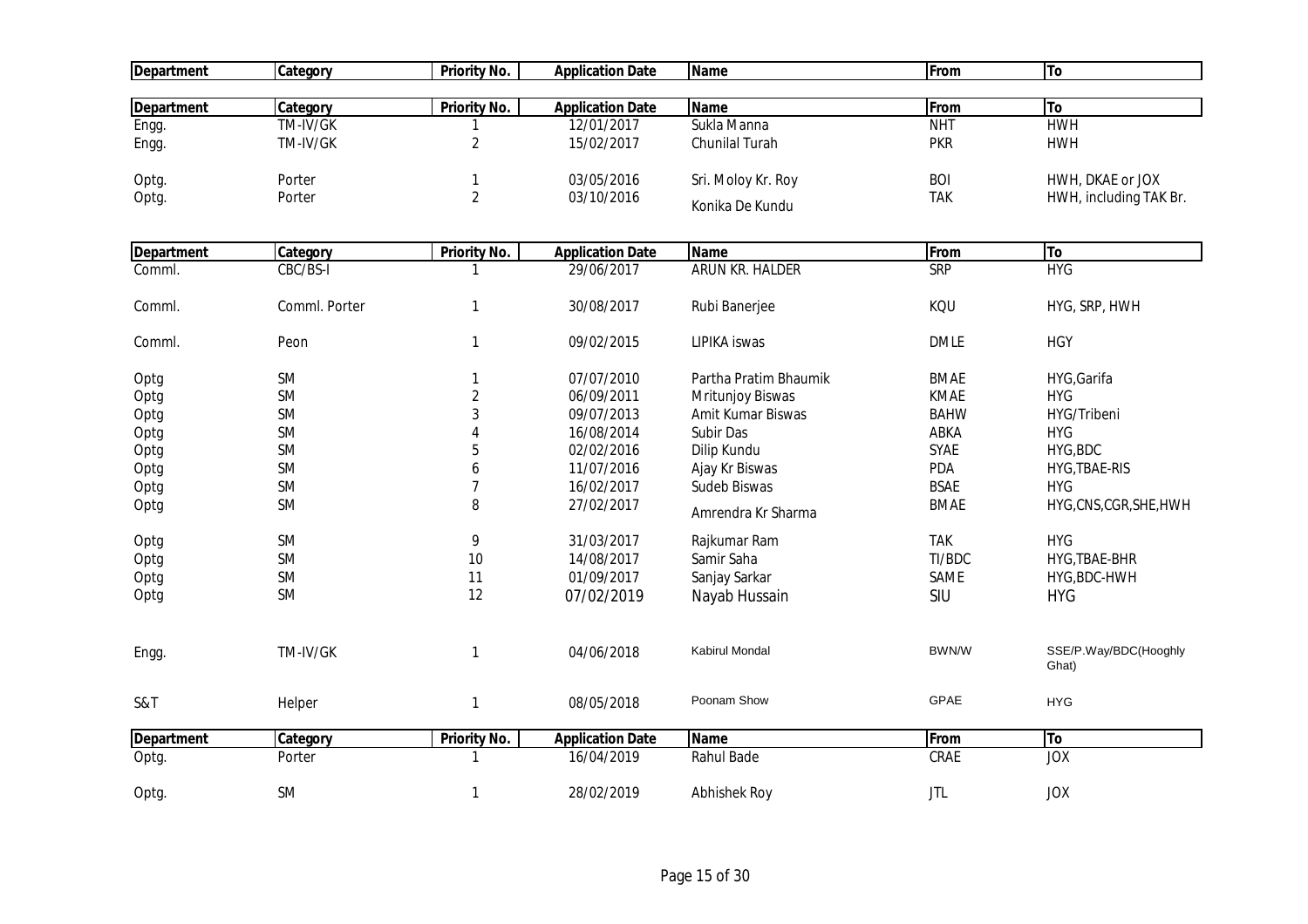| <b>Department</b> | Category          | <b>Priority No.</b> | <b>Application Date</b> | <b>Name</b>             | From        | To                                            |
|-------------------|-------------------|---------------------|-------------------------|-------------------------|-------------|-----------------------------------------------|
| Comml.            | CGC               |                     | 20/06/12                | Pritam Kr.Ghosh         | <b>RPH</b>  | <b>JOX/DKAE</b> goods                         |
| Comml.            | Sr.BC             | $\overline{2}$      | 24/01/18                | Vikash Kumar            | PBZ         | <b>JOX</b>                                    |
| <b>Department</b> | Category          | <b>Priority No.</b> | <b>Application Date</b> | <b>Name</b>             | From        | To                                            |
| Optg.             | Porter            | 1                   | 27/02/2018              | Satyen Nandi            | <b>CDAE</b> | $\overline{\mathsf{J} \mathsf{I} \mathsf{T}}$ |
| Optg.             | Porter            | $\mathbf{2}$        | 10/04/2018              | Prosenjit Biswas        | <b>MGAE</b> | JIT                                           |
| Optg.             | Porter            | $\mathfrak{Z}$      | 29/08/2019              | Soumen Das              | <b>TKP</b>  | JIT                                           |
| Optg.             | Porter            | 4                   | 22/01/2020              | Ashok Kumar Singh       | <b>GRP</b>  | <b>JIT</b>                                    |
| Optg.             | Porter            | 5                   | 28/09/2020              | <b>Debasish Mallick</b> | <b>MRR</b>  | <b>JIT</b>                                    |
| S&T               | Tech/III/SIM      | 1                   | 18/03/2019              | Tarun Kr. Hazra         | <b>MUG</b>  | <b>JIT</b>                                    |
| S&T               | <b>HELPER</b>     | $\mathbf{1}$        | 20/08/2020              | Sanjay Karmakar         | <b>NGF</b>  | JIT                                           |
| Optg.             | Porter            | $\mathbf{1}$        | 18/02/2019              | Subrata Shaw            | KQU         | CDAE                                          |
| Optg.             | Porter            | $\mathbf{1}$        | 05/02/2019              | SK Aspen Ali            | <b>BDC</b>  | <b>KJNA</b>                                   |
| Optg.             | Gateman           | 1                   | 06/09/2018              | Aroof Kumar Verma       | <b>MYM</b>  | <b>KJNA</b>                                   |
| <b>Department</b> | Category          | <b>Priority No.</b> | <b>Application Date</b> | <b>Name</b>             | From        | To                                            |
| Optg.             | Cabin Master      | 1                   | $\overline{02}/05/2014$ | Lakshmi Ram             | <b>BOI</b>  | <b>JRAE</b>                                   |
| Comml.            | <b>BS</b>         | $\mathbf{1}$        | 9-12-2013, 12-9-14      | Mahabir Oraon           | <b>SRP</b>  | Any stn between JRAE to<br><b>BWN</b>         |
| Department        | Category          | <b>Priority No.</b> | <b>Application Date</b> | <b>Name</b>             | From        | To                                            |
| Optg              | <b>SM</b>         |                     | 07/09/2017              | Saurabh Kumar           | <b>JTL</b>  | KJRA, BGNA, Negun                             |
| Optg              | SM                | $\overline{2}$      | 22/01/2019              | Sk.Mokbul Hossain       | <b>NGX</b>  | <b>KJRA</b>                                   |
| <b>Department</b> | Category          | Priority No.        | <b>Application Date</b> | <b>Name</b>             | From        | To                                            |
| Optg.             | Cabinman/Pointman | 1                   | 29/09/2015              | Sk. Samir Ali           | <b>BEQ</b>  | <b>KAN</b>                                    |
| Comml.            | ABC               | 1                   | 15/10/15                | Umesh Kumar Rana        | <b>SALE</b> | KAN/TIT/ GRP/SKG                              |
| Comml.            | ABC               | $\overline{2}$      | 04/09/17                | Rahul Kumar Raman       | <b>TAK</b>  | KAN,                                          |
| Comml.            | Sr.BC             | 1                   | 25/11/13                | Kaji Injamul Hoque      | <b>JRAE</b> | ABC-TIT/KAN                                   |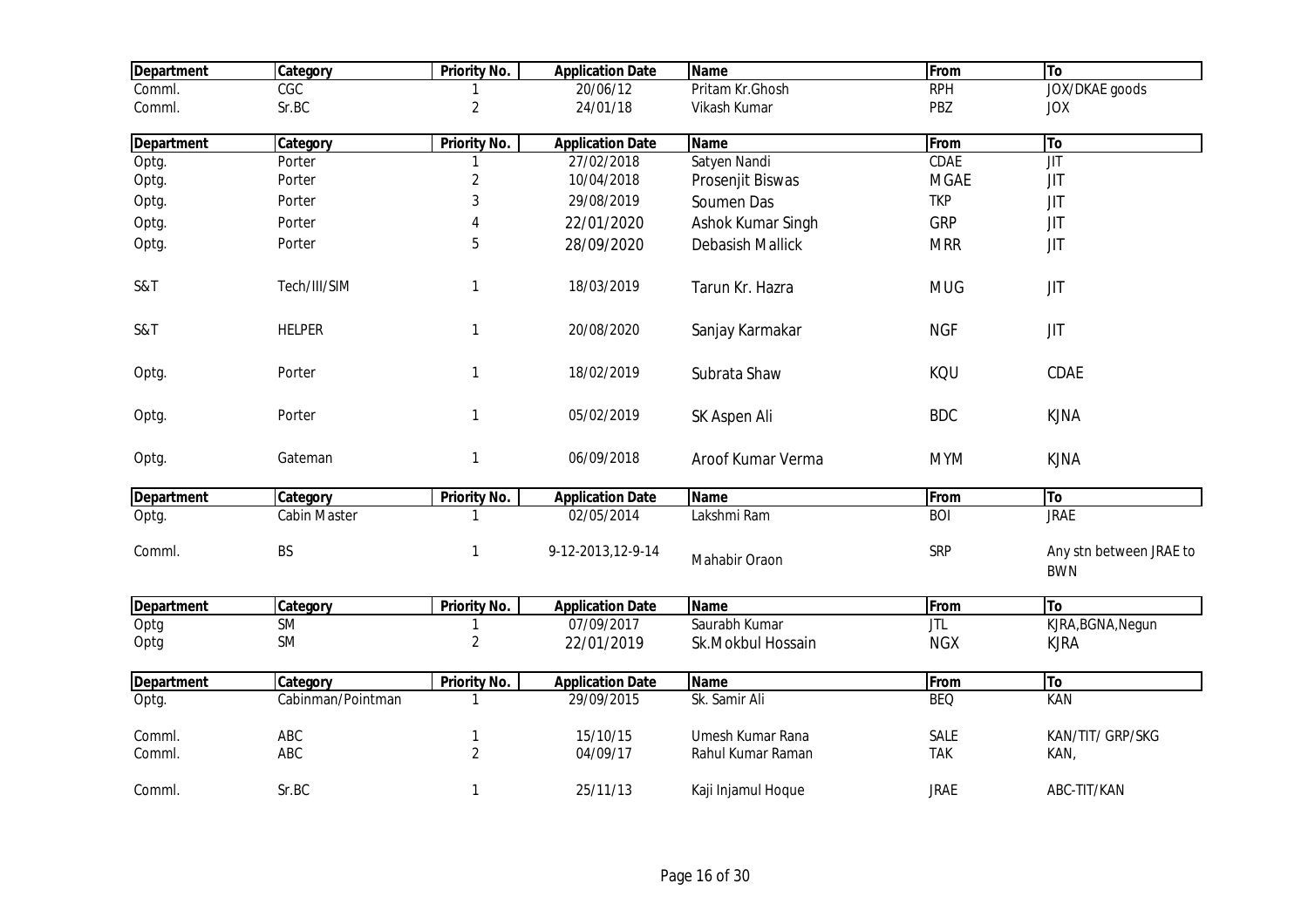| <b>Department</b> | <b>Category</b>        | <b>Priority No.</b> | <b>Application Date</b> | <b>Name</b>               | From        | To                                    |
|-------------------|------------------------|---------------------|-------------------------|---------------------------|-------------|---------------------------------------|
| Optg.             | $\overline{\text{SM}}$ |                     | 08/01/2019              | Ajay Singh                | AZ          | KAN                                   |
| <b>Department</b> | Category               | Priority No.        | <b>Application Date</b> | <b>Name</b>               | From        | To                                    |
| Optg.             | Porter                 |                     | 09/05/2018              | <b>MINSARUL SK</b>        | AZ          | <b>KGLE</b>                           |
| Optg.             | Porter                 | $\sqrt{2}$          | 26/04/2019              | Naba Kumar Mandal         | <b>CWLE</b> | KGLE                                  |
| Comml.            | CPC                    | $\mathbf{1}$        | 14/07/14                | Chandra Sekhar Hazra      | <b>BWN</b>  | ABC/KGLE                              |
| Comml.            | Sr. BC                 | $\mathbf{1}$        | 24/03/2014              | Niloy Sinha               | <b>BAA</b>  | KGLE                                  |
| <b>Department</b> | Category               | Priority No.        | <b>Application Date</b> | <b>Name</b>               | From        | To                                    |
| Optg              | <b>SM</b>              | 1                   | 26/02/2016              | <b>Tapas Kr Das</b>       | SDI         | Kirnahar, Lavpur                      |
| <b>Department</b> | Category               | <b>Priority No.</b> | <b>Application Date</b> | <b>Name</b>               | From        | To                                    |
| Comml.            | CBC                    | $\mathbf{1}$        | 30/12/15                | Sanjay Kumar Paswan       | <b>DHAE</b> | KJU, BDC, CGR                         |
| Comml.            | Sr.Bc                  | $\mathbf{1}$        | 27/10/16                | Dipak Kumar Mondal        | <b>NDAE</b> | KJU to BSAE                           |
| Comml.            | CLRCC under TI         | $\mathbf{1}$        | 06/05/13                | Siya Ram Jaiswal          | <b>BDC</b>  | Kuntighat, Hooghlyghat,<br><b>HWH</b> |
| Comml.            | <b>BS</b>              | $\mathbf{1}$        | 22/01/19                | Gauranga Sekha Mandal     | <b>RSLR</b> | KJU                                   |
| <b>Department</b> | Category               | <b>Priority No.</b> | <b>Application Date</b> | <b>Name</b>               | From        | To                                    |
| Optg.             | Gateman                | 1                   | 25/03/2011              | Dinabandhu Rajak          | <b>RJG</b>  | <b>KLP</b>                            |
| Optg.             | Porter                 | $\mathbf{1}$        | 31/01/2018              | <b>BARUN BISWAS</b>       | <b>NRX</b>  | <b>KMAE</b>                           |
| Optg.             | Porter                 | $\sqrt{2}$          | 18/05/2018              | <b>Basudev Goswami</b>    | <b>GGLE</b> | <b>KMAE</b>                           |
| Optg.             | Porter                 | 3                   | 17/09/2019              | <b>SMT Rumpa Mondal</b>   | <b>BGRA</b> | <b>KMAE</b>                           |
| Optg.             | Porter                 | 1                   | 28/09/2018              | Mousumi Banerjee          | <b>KHN</b>  | <b>SYAE</b>                           |
| Optg.             | Porter                 | $\sqrt{2}$          | 04/02/2019              | Tushar Kanti Ghosh        | <b>HPL</b>  | SYAE                                  |
| Optg.             | Porter                 | 3                   | 07/03/2019              | SUDHANSHU SEKHARA PRADHAN | <b>BOI</b>  | <b>SYAE</b>                           |
| Optg              | <b>SM</b>              | $\mathbf{1}$        | 27/03/2015              | R.S.Yadav                 | GSGB        | KMAE-ABKA                             |
| Optg              | <b>SM</b>              | $\overline{2}$      | 07/02/2018              | Sujit Sarkar              | KAN         | <b>KMAE</b>                           |
| Optg              | <b>SM</b>              | 3                   | 02/11/2018              | Subhajit Mukherjee        | <b>DBP</b>  | <b>KMAE</b>                           |
| Optg              | <b>SM</b>              | 4                   | 08/01/2019              | Upendra Kr Ram            | <b>GGLE</b> | <b>KMAE</b>                           |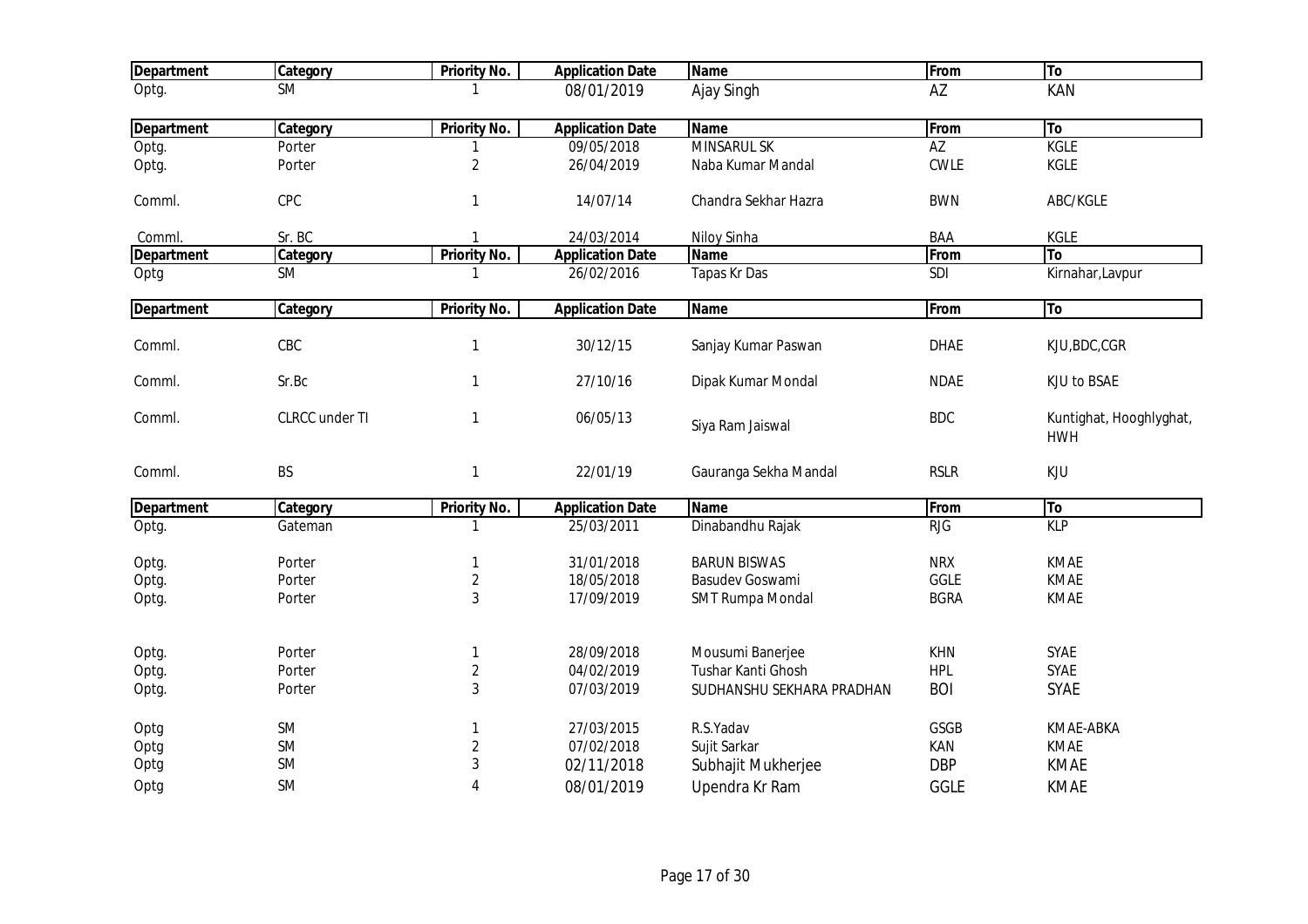| <b>Department</b>          | Category  | <b>Priority No.</b>     | <b>Application Date</b> | <b>Name</b>              | From        | To                 |
|----------------------------|-----------|-------------------------|-------------------------|--------------------------|-------------|--------------------|
| $\overline{\text{S&ampT}}$ | Tech/III  |                         | 09/07/2020              | Sudipta Kishore Karmakar | <b>NGX</b>  | <b>KMAE</b>        |
|                            |           |                         |                         |                          |             |                    |
| S&T                        | Helper    | $\mathbf{1}$            | 05/12/2019              | <b>Biswanath Das</b>     | AMP         | <b>KMAE</b>        |
| S&T                        | Asstt(    | $\overline{2}$          | 19/03/2021              | <b>Bijan Biswas</b>      | <b>JTL</b>  | <b>KMAE</b>        |
| Department                 | Category  | <b>Priority No.</b>     | <b>Application Date</b> | <b>Name</b>              | From        | To                 |
| Comml.                     | CBC/BS-I  |                         | 17/11/2008              | HARI CHANDRA MURMU       | JOX         | <b>KOG</b>         |
| Comml.                     | CBC/BS-I  | $\overline{2}$          | 20/02/2012              | <b>SUDHIR MONDAL</b>     | <b>BOI</b>  | KOG                |
| Comml.                     | CBC/BS-I  | $\mathbf{3}$            | 11/01/2013              | DHANANJOY MANJHI         | <b>GKH</b>  | KOG                |
| Comml.                     | CBC/BS-I  | $\overline{4}$          | 24/02/2015              | HARENDRA PRASAD          | <b>BHR</b>  | KOG                |
| Comml.                     | CBC/BS-I  | $\sqrt{5}$              | 26/09/2016              | CHITRA BHAKAT            | <b>TAK</b>  | KOG                |
| Comml.                     | CBC/BS-I  | 6                       | 26/04/2017              | <b>TARUN DAS</b>         | <b>BOY</b>  | KOG                |
| Comml.                     | CCC       | $\mathbf{1}$            | 12/10/12                | Anindya Kr.Bose          | <b>BHR</b>  | KOG - BLY          |
| Comml.                     | Sr.BC     | $\mathbf{1}$            | 14/01/17                | Ruma Chattopadhyay       | <b>RIS</b>  | KOG                |
| Comml.                     | Sr.BC     | $\overline{2}$          | 25/09/17                | <b>Tanmoy Ghosh</b>      | <b>BGAE</b> | KOG                |
| Comml.                     | Sr.BC     | $\mathfrak{Z}$          | 09/10/17                | Anuj Kumar Jha           | HIH         | KOG                |
| Comml.                     | Sr.BC     | $\overline{4}$          | 07/11/17                | Debashis Bandhopadhyay   | <b>BLY</b>  | KOG                |
| Comml.                     | ABC       | $\mathbf{1}$            | 02-02-15,16-06-15       | Ruma Chattopadhyay       | <b>RIS</b>  | KOG                |
| Optg.                      | Porter    | $\mathbf{1}$            | 30/11/2017              | <b>BENU SARKAR</b>       | <b>TAK</b>  | KOG                |
| Optg.                      | Porter    | $\overline{2}$          | 26/11/2018              | Pritam Sarkar            | <b>MUG</b>  | KOG                |
| Optg                       | SM        | $\mathbf{1}$            | 09/02/2015              | Moumi Bhattacharya       | <b>SKG</b>  | KOG-TBAE           |
| Optg                       | <b>SM</b> | $\overline{2}$          | 10/03/2015              | Sheo Shankar Yadav       | <b>SYAE</b> | KOG-BHR            |
| Optg                       | SM        | $\mathfrak{Z}$          | 27/02/2017              | Dulal Kr Shaw            | <b>GRAE</b> | KOG-CGR except SHE |
| Optg                       | SM        | $\overline{\mathbf{4}}$ | 06/08/2018              | Avijit Singha            | AMBG        | KOG                |
| Optg                       | SM        | 5                       | 16/08/2018              | K.K.Verma                | HG          | KOG                |
| Optg                       | <b>SM</b> | 6                       | 08/10/2018              | Bishwajit Jha            | CDAE        | KOG                |
| Optg                       | SM        | $\overline{7}$          | 12/10/2018              | Prashanta Kr Gupta       | <b>PLAE</b> | KOG                |
| Optg                       | <b>SM</b> | 8                       | 22/11/2018              | Rajesh Kumar             | <b>JRAE</b> | <b>KOG</b>         |
| Optg                       | SM        | 9                       | 30/11/2018              | Chaitali Malik           | <b>HPL</b>  | <b>KOG</b>         |
| Optg                       | SM        | 10                      | 15/02/2019              | Jayanta Roy              | <b>BRPA</b> | KOG                |
| Optg                       | SM        | 11                      | 12/03/2019              | <b>Biplab Boxi</b>       | <b>GRAE</b> | KOG                |
| S&T                        | Tech/III  | 12                      | 26/09/2018              | <b>Biman Das</b>         | <b>MYM</b>  | KOG                |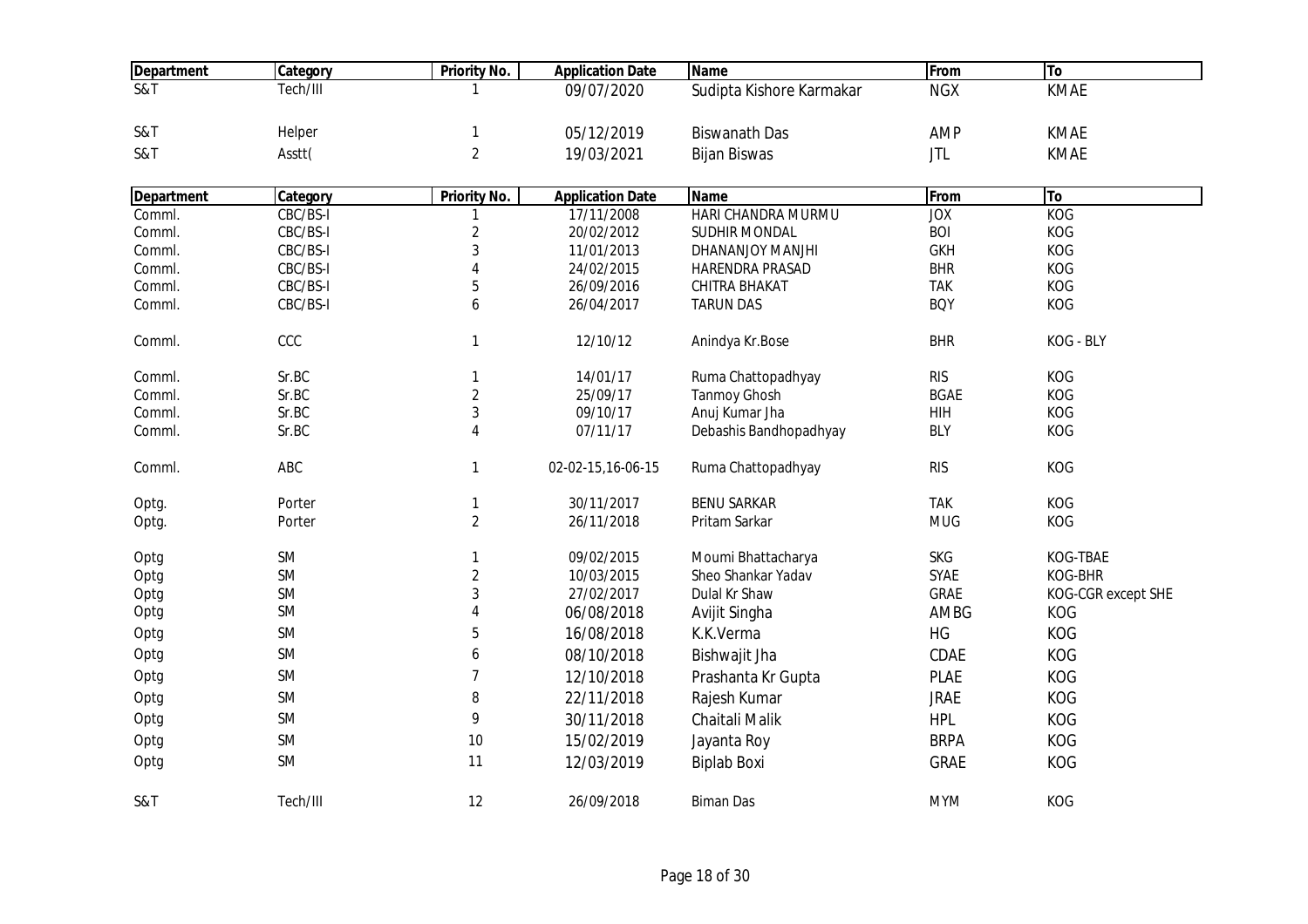| <b>Department</b> | Category           | <b>Priority No.</b> | <b>Application Date</b> | <b>Name</b>           | From        | To                                       |
|-------------------|--------------------|---------------------|-------------------------|-----------------------|-------------|------------------------------------------|
| S&T               | Helper             | $\mathbf{1}$        | 25/04/2018              | Ratna Biswas          | <b>MUG</b>  | KOG                                      |
| <b>Department</b> | Category           | <b>Priority No.</b> | <b>Application Date</b> | <b>Name</b>           | From        | To                                       |
| Medical           | Safaiwala          | $\overline{2}$      | 26/04/2016              | Sri Bikram Dhara      | <b>HWH</b>  | KQU                                      |
| Engg.             | Trackman-IV        | $\mathbf{1}$        | 11/06/2019              | Manoj De              | BWN/E       | KQU                                      |
| Engg.             | TM-IV (Gatekeeper) | $\mathbf{1}$        | 17/11/2017              | Navin Kr.Sukla        | PDA         | KQU                                      |
| Engg.             | TM-IV (Gatekeeper) | $\overline{2}$      | 17/11/2017              | Ramakant Sharma       | <b>RPH</b>  | KQU                                      |
|                   |                    |                     |                         |                       |             |                                          |
| Comml.            | CTI                | $\mathbf{1}$        | 14/02/2017              | Samrat Dey            | TE/SNT      | KQU, TAK, SHE, BDC                       |
| Comml.            | CTI                | $\overline{2}$      | 19/07/2017              | Samrat Dey            | SNT         | KQU, TAK, SHE, BDC                       |
| Comml.            | <b>TE</b>          | $\mathbf{1}$        | 03/02/2017              | Samrat Dey            | SNT         | KQU/TAK/SHE/BDC                          |
| Optg              | <b>SM</b>          | $\mathbf{1}$        | 11/08/2015              | Sayantan Kar          | <b>PCQ</b>  | KQU-DKAE, SHE-TAK, BDC-<br>HWH, SYAE, HG |
| Optg              | <b>SM</b>          | $\overline{2}$      | 15/01/2019              | Md Danish Iqbal       | <b>SDLE</b> | KQU                                      |
| Optg              | <b>SM</b>          | $\mathbf{3}$        | 20/02/2019              | Mukesh Kr sharma      | <b>JOX</b>  | KQU                                      |
| Optg.             | Gateman            | $\mathbf{1}$        | 19/08/2020              | Abhijit Paul          | <b>NHT</b>  | KQU                                      |
| <b>Department</b> | Category           | <b>Priority No.</b> | <b>Application Date</b> | <b>Name</b>           | From        | To                                       |
| Optg              | <b>SM</b>          | 1                   | 08/12/2017              | Sandeepan Kumar       | <b>RPH</b>  | KURV (Kurwa)                             |
| Optg              | SM                 | $\overline{2}$      | 13/08/2018              | Birendra Kumar        | <b>RPH</b>  | Kurwa                                    |
| Optg              | <b>SM</b>          | $\mathbf{3}$        | 28/09/2018              | <b>Binod Kr Mahto</b> | <b>PRGR</b> | <b>KURV</b>                              |
| <b>Department</b> | Category           | <b>Priority No.</b> | <b>Application Date</b> | <b>Name</b>           | From        | To                                       |
| Optg.             | Gateman            | $\mathbf{1}$        | 19/12/2017              | Somenath Singha       | <b>DHAE</b> | Labpur                                   |
| Optg              | <b>SM</b>          | $\mathbf{1}$        | 27/11/2017              | Nilesh Kumar          | AMP         | Labpur                                   |
| Optg              | <b>SM</b>          | $\overline{2}$      | 20/12/2017              | Radhe Shyam           | <b>JTL</b>  | Labpur                                   |
|                   |                    |                     |                         |                       |             |                                          |
| Optg.             | Porter             | $\mathbf{1}$        | 10/01/2018              | <b>ASRAF ALI</b>      | KAN         | <b>LABPUR</b>                            |
| <b>Department</b> | Category           | <b>Priority No.</b> | <b>Application Date</b> | <b>Name</b>           | From        | To                                       |
| Optg.             | Porter             | $\mathbf{1}$        | 12/03/2018              | Debashis Upadhyay     | <b>KNSN</b> | <b>LCAE</b>                              |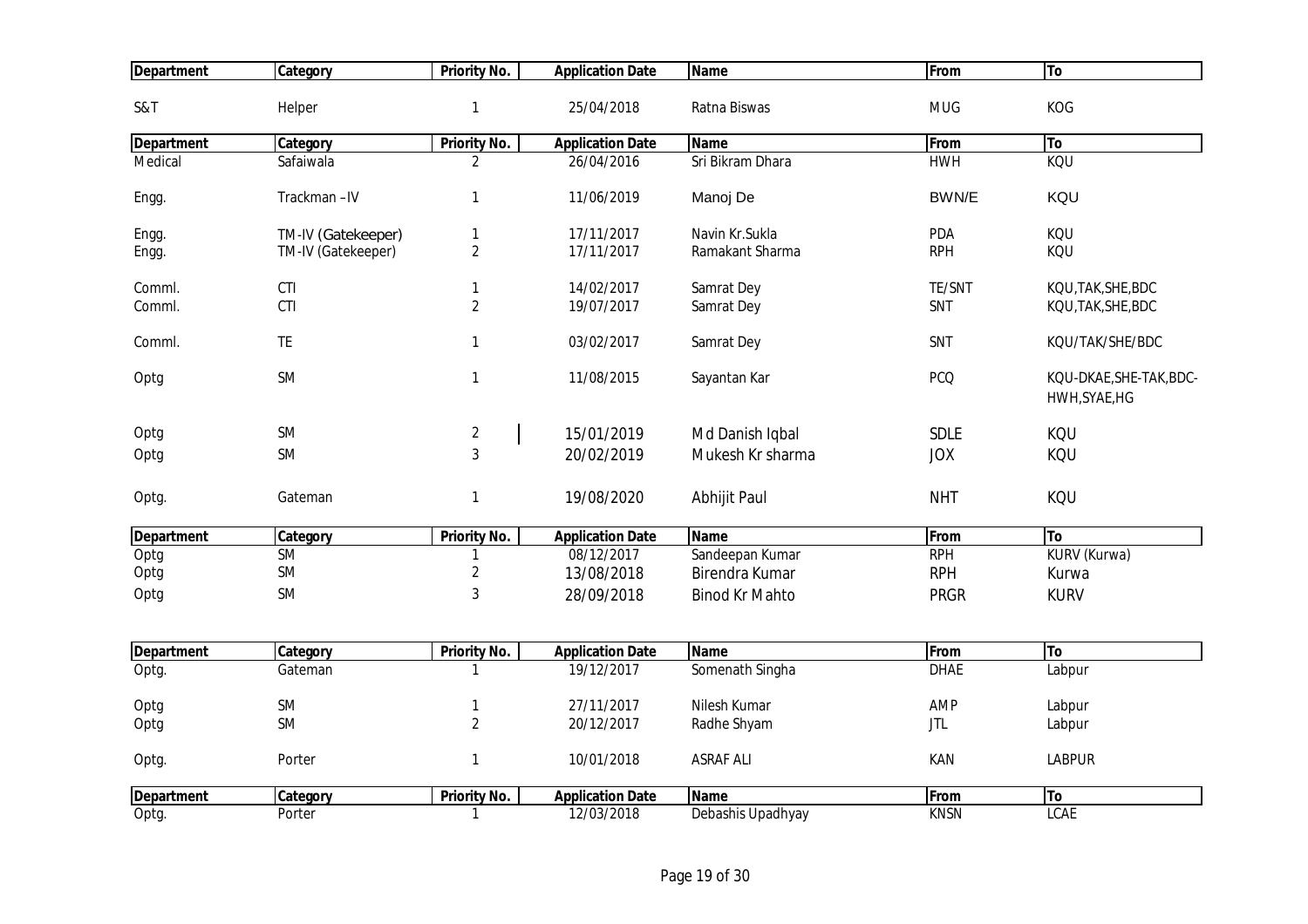| <b>Department</b>          | Category            | <b>Priority No.</b> | <b>Application Date</b> | <b>Name</b>           | From            | To                            |
|----------------------------|---------------------|---------------------|-------------------------|-----------------------|-----------------|-------------------------------|
| Optg.                      | Gateman             | $\mathbf{1}$        | 20/11/2019              | Sumit Mandal          | <b>DHAE</b>     | <b>LCAE</b>                   |
| S&T                        | Helper              | $\mathbf{1}$        | 26/10/2018              | Sandip Mondal         | SDI             | <b>LCAE</b>                   |
| Optg.                      | Porter              | $\mathbf{1}$        | 01/08/2018              | MINSARUL SK           | AZ              | <b>KNSN</b>                   |
| <b>Department</b>          | Category            | Priority No.        | <b>Application Date</b> | <b>Name</b>           | From            | <b>To</b>                     |
| Optg.                      | Porter              | 1                   | 08/09/2016              | Sunil Kr. Routh       | <b>BSAE</b>     | LLH-UPA                       |
| <b>Department</b>          | Category            | <b>Priority No.</b> | <b>Application Date</b> | <b>Name</b>           | From            | To                            |
| $\overline{\text{S&ampT}}$ | Tech-II (SIM)       | $\mathbf{1}$        | 20/02/2017              | Santwanu Kr. Mandal   | <b>NHT</b>      | <b>MLV</b>                    |
| S&T                        | Tech-III            | $\mathbf{1}$        | 28/12/2018              | Santwanu Kr. Mondal   | <b>NHT</b>      | <b>MLV</b>                    |
| Comml.                     | CBC                 | $\mathbf{1}$        | 07/09/16                | Debasis Bhowmick      | <b>BHP</b>      | MLV or SNT BO                 |
| <b>Department</b>          | Category            | <b>Priority No.</b> | <b>Application Date</b> | <b>Name</b>           | From            | <b>To</b>                     |
| Optg.                      | Gateman             | -1                  | 10/07/2013              | Ram Prosad Kora       | TIT             | <b>MSAE</b>                   |
| Engg.                      | TM-IV/GK            | $\mathbf{1}$        | 13/08/2018              | Debkanan Bagdi        | BWN/W           | SSE/P.Way/BWN/E(Masagr<br>am) |
| <b>Department</b>          | Category            | <b>Priority No.</b> | <b>Application Date</b> | <b>Name</b>           | From            | <b>To</b>                     |
| Optg.                      | Cabinman/Pointman   | $\mathbf{1}$        | 06/07/2015              | Ram Avilak Kewat      | <b>KLNT</b>     | <b>MUG</b>                    |
| Optg.                      | Porter              | $\mathbf{1}$        | 26/12/2017              | <b>HALIM SIKARI</b>   | <b>KHANA</b>    | <b>MUG</b>                    |
| Optg.                      | <b>Cabin Master</b> | $\mathbf{1}$        | 28/11/2016              | Raja Ram              | KAN             | MUG to HWH                    |
| Optg                       | <b>SM</b>           | $\mathbf{1}$        | 21/06/2017              | Indrajit Roy Karforma | <b>RPH</b>      | MUG-PLAE                      |
| Comml.                     | CBC                 | $\mathbf{1}$        | 21/04/15                | <b>Anand Kumar</b>    | <b>NKL</b>      | CBC/MUG                       |
| Comml.                     | CBC                 | $\overline{2}$      | 29/02/16                | Ashim Kumar Paul      | <b>BGAE</b>     | TBAE/MUG/PDA                  |
| <b>Department</b>          | Category            | <b>Priority No.</b> | <b>Application Date</b> | <b>Name</b>           | From            | To                            |
| <b>S&amp;T</b>             | SSE//S              | 1                   | 09/03/2018              | Nayan Gopal Sarkar    | <b>DKAE</b>     | <b>BZL</b>                    |
| S&T                        | Tech.(II)           | $\mathbf{1}$        | 22/08/2020              | Santosh Kumar Kamti   | DKAE/RR         | BZL                           |
| S&T                        | Assistant(S&T)      | $\mathbf{1}$        | 26/12/2019              | Harendra Goala        | <b>DKAE/RRI</b> | <b>BZL</b>                    |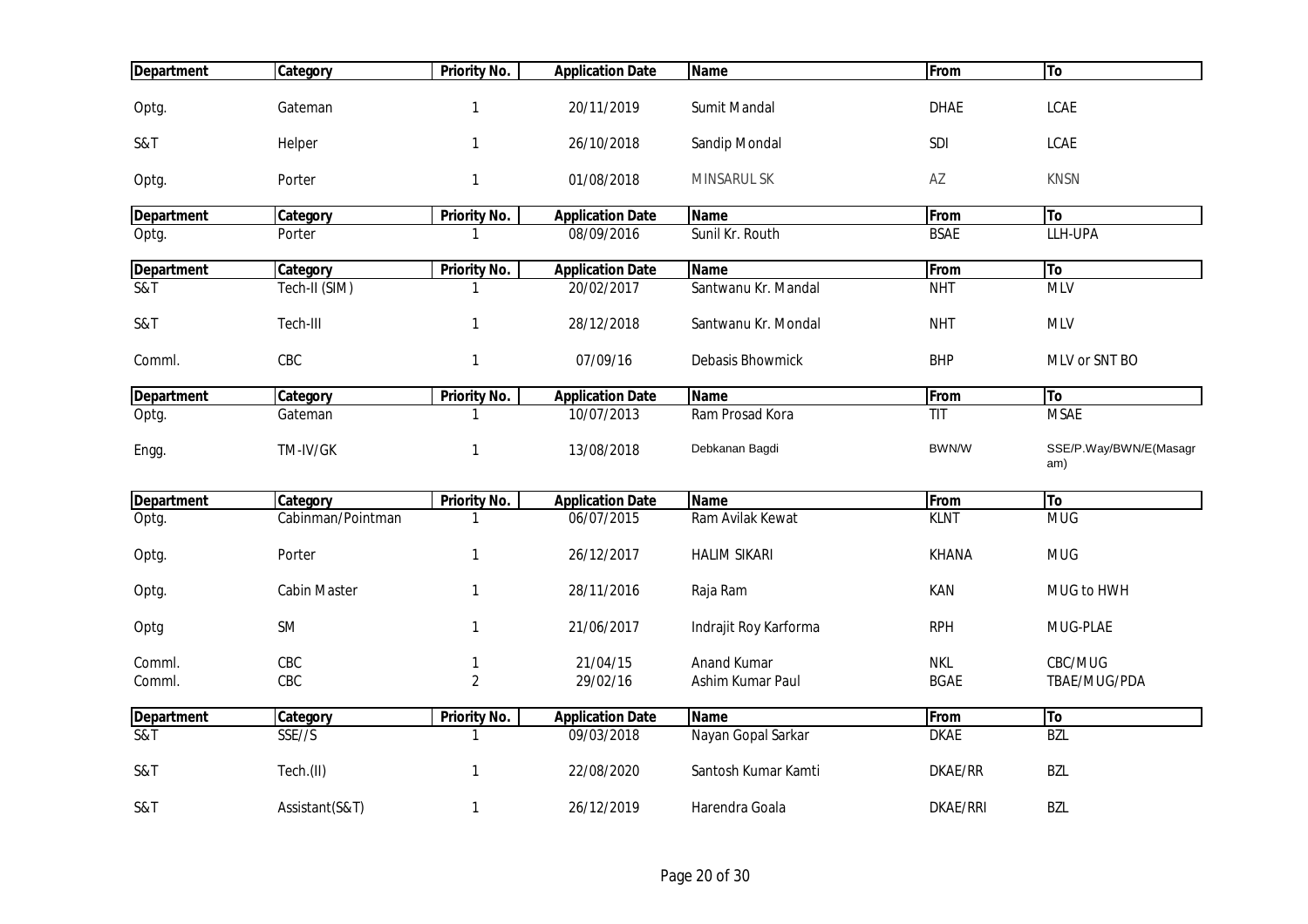| <b>Department</b>          | Category       | <b>Priority No.</b> | <b>Application Date</b> | <b>Name</b>             | From           | To              |
|----------------------------|----------------|---------------------|-------------------------|-------------------------|----------------|-----------------|
| $\overline{\text{S&ampT}}$ | Assistant(S&T) | 2                   | 22/06/2022              | <b>Manohar Prasad</b>   | KQU            | <b>BZL</b>      |
| S&T                        | Helper         | $\mathbf{1}$        | 10/10/2019              | Bikash Singha           | SNT            | <b>MGAE</b>     |
| Optg.                      | Gateman        | $\mathbf{1}$        | 14/01/2020              | <b>ABDUL KHALEK</b>     | GSGB           | <b>MGAE</b>     |
| Optg.                      | Gateman        | $\mathbf{2}$        | 15/01/2020              | <b>ATAUR RAHMAN</b>     | SDI            | <b>MGAE</b>     |
| S&T                        | Helper         | $\mathbf{1}$        | 25/07/16                | Rohit Balmiki           | <b>BWN</b>     | MUG/BDC/CNS     |
| S&T                        | Helper         | $\mathbf{1}$        | 06/06/2016              | Pranoy Sarkar           | <b>GPAE</b>    | TBAE, BSAE, BDC |
| S&T                        | Helper         | $\overline{2}$      | 21/05/2018              | Arup Kr. Halder         | Ambika Khalna  | <b>BSAE</b>     |
| S&T                        | Helper         | 3                   | 17/02/2019              | Subhajit Majumder       | <b>DKAE</b>    | <b>BSAE</b>     |
| S&T                        | Helper         | $\mathbf{1}$        | 12/12/2016              | Animesh Ghosh           | <b>NDAE</b>    | <b>BHR</b>      |
| S&T                        | Helper         | $\overline{2}$      | 24/10/2018              | Sapan Kr. Paswan        | <b>BMAE</b>    | <b>BHR</b>      |
| S&T                        | Helper         | $\mathbf{1}$        | 03/03/2017              | Sovan Chattopadhyay     | RRI/HWH        | Nearest GKH     |
| S&T                        | Helper         | $\mathbf{1}$        | 17/03/2017              | Rabindra Nath Goswami   | KAN            | ARAMBAGH        |
| S&T                        | Helper         | $\sqrt{2}$          | 25/10/2017              | Lakshmi Narayan Mondal  | <b>TAK</b>     | ARAMBAGH        |
| S&T                        | Helper         | $\mathbf{1}$        | 17.10.2017              | Somnath Das             | <b>MUG</b>     | <b>BEQ</b>      |
| S&T                        | Helper         | $\sqrt{2}$          | 13/08/2018              | Sahishnu Biswas         | <b>SHE</b>     | <b>BEQ</b>      |
| S&T                        | Helper         | $\sqrt{3}$          | 19/11/2018              | <b>Bipin Ram Gond</b>   | <b>MLV</b>     | <b>BEQ</b>      |
| S&T                        | Sr. Tech       | $\mathbf{1}$        | 09/06/2018              | Nemai Chandra Ghosh     | <b>BDC/RRI</b> | MUG/CR          |
| S&T                        | Sr. Tech       | $\mathbf{1}$        | 15/02/2018              | Arun Kr.Mondal          | JOX/AFTC       | Bhattanagar     |
| S&T                        | Tech/I         | $\mathbf{1}$        | 26/02/2018              | Swapan Kr. Kundu        | BEQ/NC         | BEQ/LR          |
| S&T                        | Tech/I         | $\overline{2}$      | 11/04/2018              | Alok Kr. Sinha          | KQU            | <b>BEQ</b>      |
| S&T                        | Tech/I         | $\sqrt{3}$          | 29/08/2018              | Kamal Kar               | Rasulpur       | <b>BEQ</b>      |
| S&T                        | Tech/I         | 4                   | 09/10/2018              | Arittra Bar             | KQU            | <b>BEQ</b>      |
| S&T                        | Tech/III       | $\mathbf{1}$        | 09/06/2018              | Tarun Kr. Hazra         | MUG/RC         | ABKA/CR         |
| S&T                        | JE/S           | $\mathbf{1}$        | 14/10/2019              | <b>Bhim Kumar Singh</b> | <b>GRAE</b>    | MYM/BOI         |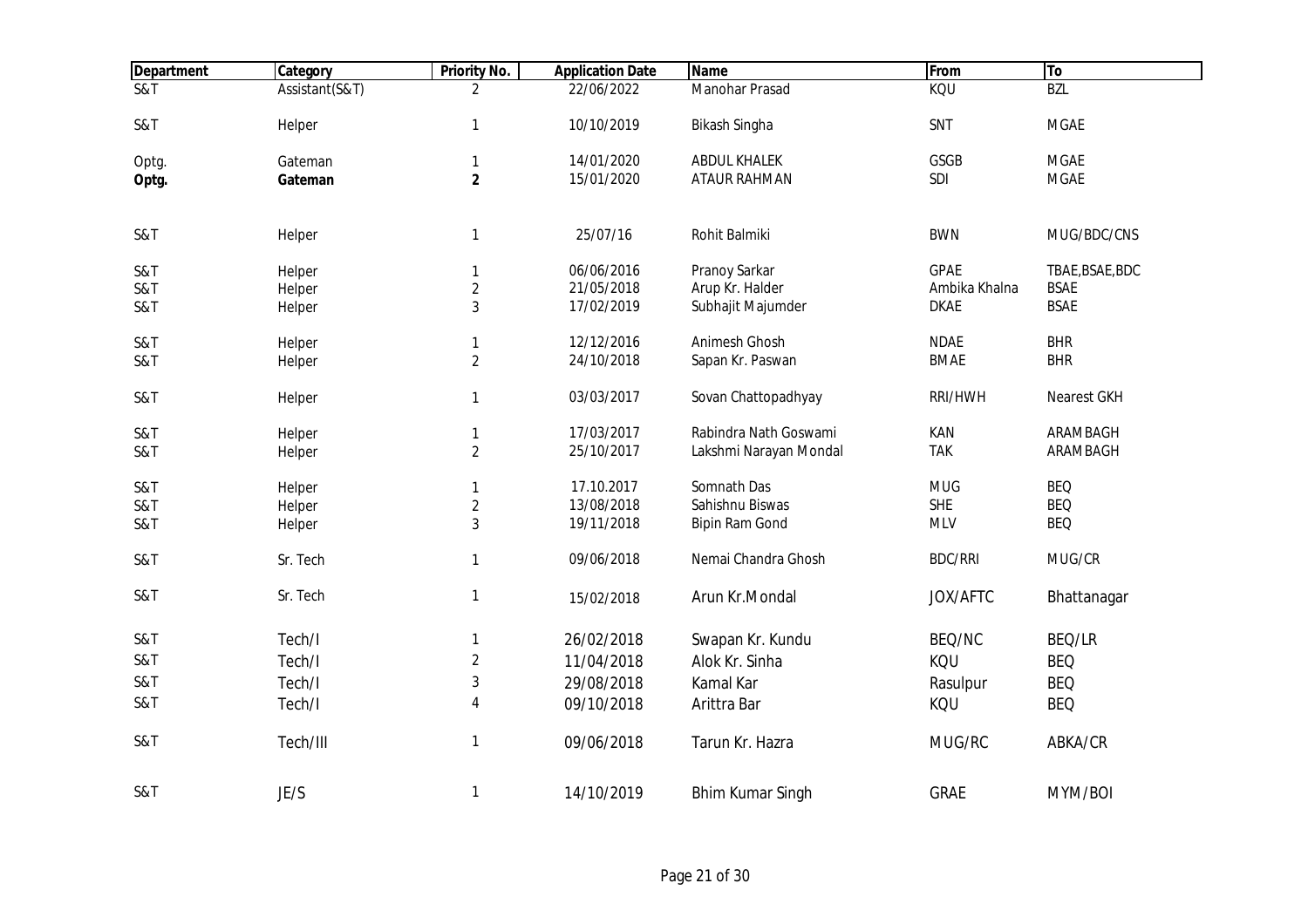| <b>Department</b> | Category    | <b>Priority No.</b> | <b>Application Date</b> | <b>Name</b>                  | From            | <b>To</b>        |
|-------------------|-------------|---------------------|-------------------------|------------------------------|-----------------|------------------|
| <b>S&amp;T</b>    | Tech/III    |                     | 23/05/2018              | Khagendra Mukhopadhyay       | <b>SKG</b>      | <b>MYM</b>       |
| S&T               | Tech/III    | $\mathbf{1}$        | 12/06/2018              | Babai Munda                  | <b>BWN/RRI</b>  | <b>TAK</b>       |
| S&T               | Tech/III    | $\overline{2}$      | 17/12/2020              | <b>Biswajit Pandit</b>       | SOAE            | <b>TAK</b>       |
| S&T               | Helper      | $\mathbf{1}$        | 07/11/2018              | Jhantu Bera                  | <b>BWN</b>      | <b>TAK</b>       |
| S&T               | Helper      | $\overline{2}$      | 10/10/2019              | Subhasis Sengupta            | KAN             | <b>TAK</b>       |
| <b>Department</b> | Category    | <b>Priority No.</b> | <b>Application Date</b> | <b>Name</b>                  | From            | To               |
| Comml.            | CBC         | 1                   | 16/04/2011              | Gautam Kr. Singh             | <b>RJG</b>      | <b>MRR</b>       |
| Comml.            | CBC         | $\overline{2}$      | 03/11/16                | Abhinandan Kumar             | <b>BHP</b>      | <b>MRR</b>       |
| Comml.            | CBC         | 3                   | 10/11/16                | Prasanta Kumar Das           | <b>PKR</b>      | MRR/NHT          |
| <b>Department</b> | Category    | <b>Priority No.</b> | <b>Application Date</b> | <b>Name</b>                  | From            | To               |
| Comml.            | CBC/BS-I    | $\mathbf{1}$        | 11/01/2013              | <b>DHANANJOY MANJHI</b>      | <b>GKH</b>      | <b>MUU</b>       |
| <b>Department</b> | Category    | <b>Priority No.</b> | <b>Application Date</b> | <b>Name</b>                  | From            | T <sub>o</sub>   |
| Optg              | <b>SM</b>   | 1                   | 07/02/2018              | Palas Ch Das                 | <b>NGF</b>      | <b>MYM</b>       |
| Optg              | Porter      | $\mathbf{1}$        | 28/11/2018              | Munna                        | <b>GHLE</b>     | <b>MYM</b>       |
| Optg              | Gateman     | $\mathbf{1}$        | 10/12/2018              | Dipak Turi                   | <b>GKH</b>      | <b>MYM</b>       |
| Optg              | Gateman     | $\mathbf{1}$        | 04/02/2019              | Sanjay Kumar                 | <b>GHLE</b>     | <b>NGF</b>       |
| Comml.            | <b>HBC</b>  | $\mathbf{1}$        | 8-4-2015,08-7-16        | Sankar Sengupta              | <b>TLO</b>      | MYM.BGF, RSLRBWN |
| Comml.            | <b>BS-I</b> | $\mathbf{1}$        | 06/01/16                | Mahabir Oraon                | <b>SRP</b>      | MYM, JRAE        |
| <b>Department</b> | Category    | <b>Priority No.</b> | <b>Application Date</b> | <b>Name</b>                  | From            | To               |
| Comml.            | CEC         | $\mathbf{1}$        | 06/03/17                | Bivash Chandra Bandyopadhyay | <b>GRP</b>      | <b>NBAE</b>      |
| <b>Department</b> | Category    | <b>Priority No.</b> | <b>Application Date</b> | <b>Name</b>                  | From            | To               |
| Engg.             | TM-IV/GK    | 1                   | 01/09/2016              | Gouranga Das                 | $\overline{AZ}$ | <b>NKL</b>       |
| Optg.             | <b>SM</b>   | $\mathbf{1}$        | 03/10/2018              | Bijesh Kr Jaiswara           | <b>GNJP</b>     | <b>NKL</b>       |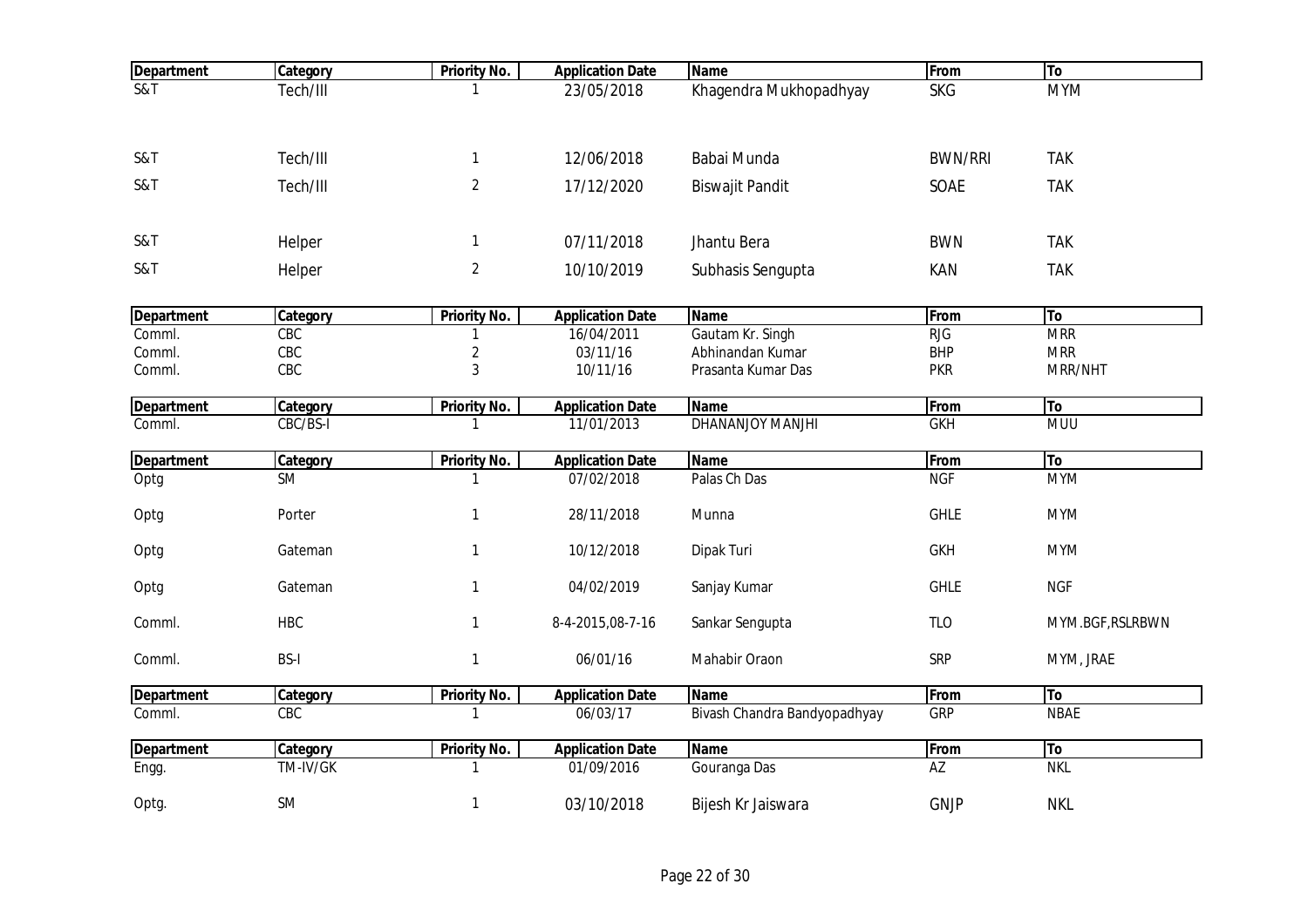| <b>Department</b> | Category               | <b>Priority No.</b> | <b>Application Date</b> | <b>Name</b>               | From        | To                                    |
|-------------------|------------------------|---------------------|-------------------------|---------------------------|-------------|---------------------------------------|
| Optg.             | $\overline{\text{SM}}$ | 2                   | 21/01/2019              | Arun Kr Singh             | <b>MUG</b>  | <b>NKL</b>                            |
| Optg.             | <b>SM</b>              | $\sqrt{3}$          | 01/02/2019              | Prakash Dutta             | <b>BRPA</b> | <b>NKL</b>                            |
| Optg.             | Porter                 | $\mathbf{1}$        | 20/01/2020              | <b>VIVEK SHAW</b>         | <b>KAN</b>  | <b>NKL</b>                            |
| <b>Department</b> | Category               | Priority No.        | <b>Application Date</b> | <b>Name</b>               | From        | To                                    |
| Optg.             | Cabinman/Pointman      |                     | 10/07/2012              | Nanad Kumat Mal           | SDI         | <b>NHT</b>                            |
| Comml.            | <b>SrBC</b>            | $\mathbf{1}$        | 05/02/16                | <b>Vikash Prasad</b>      | <b>BDC</b>  | NHT, RPH                              |
| Comml.            | Sr.BC                  | $\overline{2}$      | 27/09/16                | Sourav Das                | <b>BHP</b>  | NHT/LAP                               |
| Comml.            | <b>HBC</b>             | $\mathbf{1}$        | 07/09/16                | <b>Biswajit Mukherjee</b> | <b>RPH</b>  | Nalhati                               |
| Optg              | <b>SM</b>              | $\mathbf{1}$        | 27/11/2017              | Sukumar Palit             | KAN         | NGX (Nigan)                           |
| Optg              | <b>SM</b>              | $\overline{2}$      | 03/12/2018              | Roshan Kr Saw             | <b>AMP</b>  | Negun                                 |
| Optg              | <b>SM</b>              | $\mathbf{1}$        | 21/01/2019              | Chandradeep Choudhry      | <b>GSGB</b> | <b>NHT</b>                            |
| Engg.             | TM-IV (Chowkidar)      | $\mathbf{1}$        | 31/08/2016              | Chandu Shaw               | <b>RPH</b>  | <b>NHT</b>                            |
| <b>Department</b> | Category               | <b>Priority No.</b> | <b>Application Date</b> | <b>Name</b>               | From        | To                                    |
| Optg              | <b>SM</b>              | $\mathbf{1}$        | 27/06/2016              | K.C.Mallick               | <b>BPS</b>  | <b>NRX</b>                            |
| <b>Department</b> | Category               | Priority No.        | <b>Application Date</b> | <b>Name</b>               | From        | To                                    |
| Optg.             | Cabinman/Pointman      |                     | 05/12/2017              | G.N. Upadhyay             | <b>BGRA</b> | Pachandi                              |
| Optg.             | Cabinman/Pointman      | $\sqrt{2}$          | 11/01/2018              | N.K.Ghosh                 | <b>BFZ</b>  | Pachandi                              |
| Optg              | <b>SM</b>              | $\mathbf{1}$        | 17/10/2017              | Niraj Kr ChowDhury        | <b>CWLE</b> | Pachandi                              |
| Optg              | <b>SM</b>              | $\overline{2}$      | 25/10/2017              | Susanta Kr Biswas         | GGLE        | Pachandi                              |
| Optg              | Porter                 | $\mathbf{1}$        | 31/10/2018              | Chanchal Dhara            | CGLE        | Pachandi                              |
| Optg.             | Gateman                | $\mathbf{1}$        | 01/06/2018              | Amar Majhi                | <b>DHAI</b> | Pachandi                              |
| <b>Department</b> | Category               | <b>Priority No.</b> | <b>Application Date</b> | <b>Name</b>               | From        | To                                    |
| Optg.             | Gateman                | $\mathbf{1}$        | 09/05/2016              | Md.Imtiyaz                | <b>ADST</b> | PDA                                   |
| Optg              | <b>SM</b>              | $\mathbf{1}$        | 27/05/2016              | Ranjeet Kr Shaw           | <b>TPF</b>  | PDA-RIS, SHE-KQU, BDC-<br><b>GPAE</b> |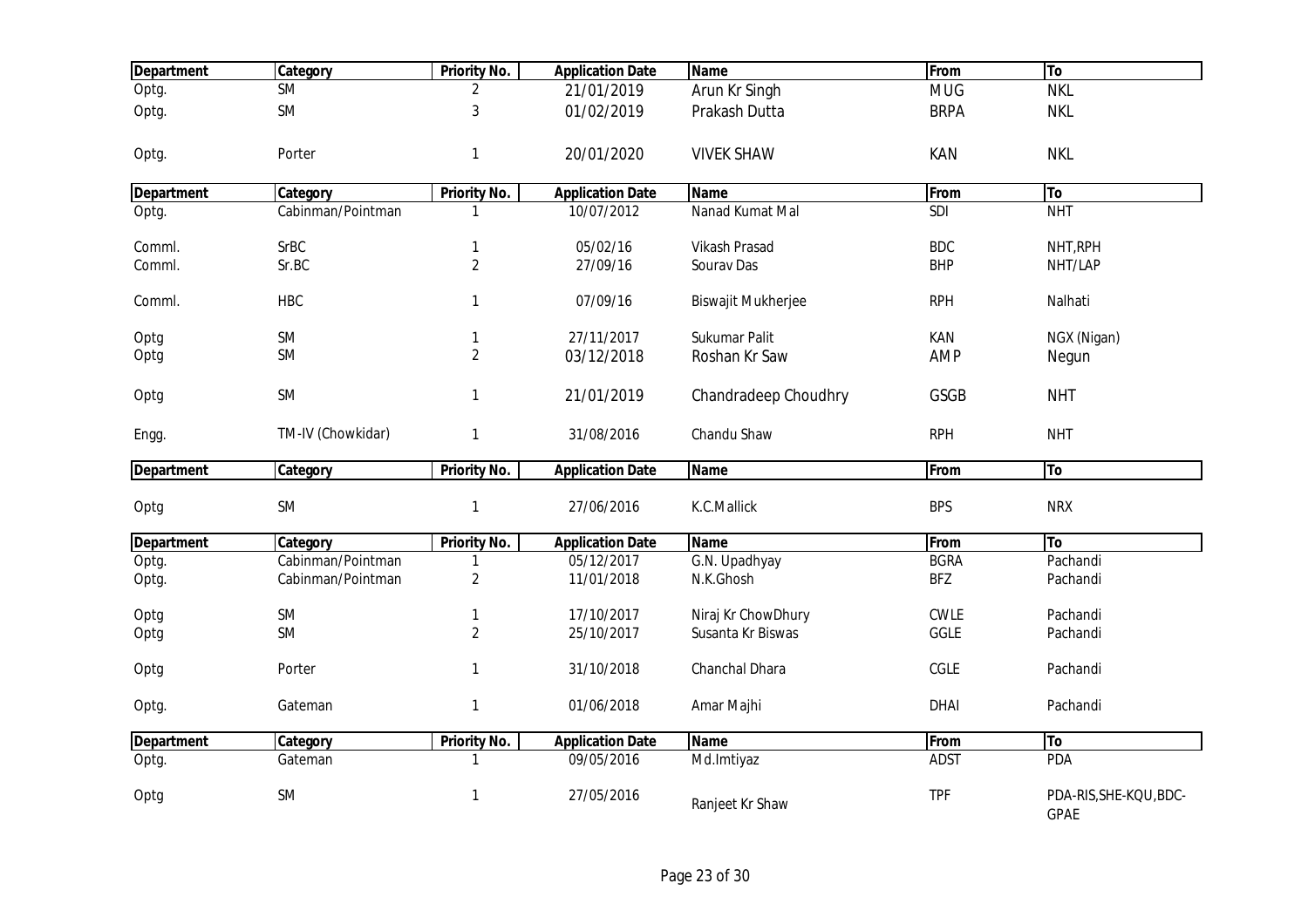| <b>Department</b> | Category               | <b>Priority No.</b> | <b>Application Date</b> | <b>Name</b>                 | From            | To            |  |
|-------------------|------------------------|---------------------|-------------------------|-----------------------------|-----------------|---------------|--|
| Optg              | $\overline{\text{SM}}$ | 2                   | 04/10/2016              | Sanjay Kr Sharma            | <b>RPH</b>      | PDA-SHE sec   |  |
| Optg              | <b>SM</b>              | 3                   | 04/02/2019              | Sayan Basak                 | <b>TPF</b>      | <b>PDA</b>    |  |
| Commercial        | Porter                 | $\mathbf{1}$        | 18/06/2015              | Chandana Bose               | <b>BWN</b>      | PDA           |  |
| Comml.            | CBC                    | $\mathbf{1}$        | 06/02/18                | Ashim Kumar Paul            | <b>BGAE</b>     | PDA           |  |
| Engineering       | Trackman-IV            | 1                   | 11/08/2020              | Pradip Paul                 | BWN/W           | <b>PDA</b>    |  |
| Engineering       | Trackman-IV            | $\overline{2}$      | 11/08/2020              | Subhajit Das                | BWN/W           | <b>PDA</b>    |  |
| Engineering       | Trackman-IV            | 3                   | 15/10/22020             | Arnab Sadhukhan             | <b>NHT</b>      | <b>PDA</b>    |  |
| Engineering       | Trackman-IV            | 4                   | 03/12/2020              | Kanu Soren                  | BWN/E           | <b>PDA</b>    |  |
| Engineering       | Trackman-IV            | 5                   | 15/01/2021              | Arunanshu Ghosh             | <b>PKR</b>      | <b>PDA</b>    |  |
| Engineering       | Trackman-IV            | 6                   | 15/01/2021              | <b>Milan Das</b>            | <b>PKR</b>      | <b>PDA</b>    |  |
| Engineering       | Trackman-IV            | $\overline{7}$      | 15/01/2021              | Mali Ghosh                  | KQU             | <b>PDA</b>    |  |
| <b>Department</b> | Category               | Priority No.        | <b>Application Date</b> | <b>Name</b>                 | From            | To            |  |
| Optg.             | Gateman                | $\mathbf{1}$        | 18/01/2017              | <b>Guljar Mallick</b>       | <b>GRP</b>      | <b>PLAE</b>   |  |
| Optg.             | Gateman                | $\overline{2}$      | 31/03/2017              | Umesh Yadav                 | <b>RJG</b>      | PNE or GKH    |  |
| Optg.             | Gateman                | 3                   | 01/09/2018              | Aroof Kumar Verma           | <b>MYM</b>      | <b>PLAE</b>   |  |
|                   |                        |                     |                         |                             |                 |               |  |
| <b>Department</b> | Category               | Priority No.        | <b>Application Date</b> | <b>Name</b>                 | From            | To            |  |
| Optg              | <b>SM</b>              | 1                   | 23/02/2018              | <b>Asish Mondal</b>         | $\overline{AZ}$ | <b>PRAE</b>   |  |
| Optg              | <b>SM</b>              | $\overline{2}$      | 07/02/2019              | Adarsh Kr Kandhway          | <b>MSAE</b>     | PRAE          |  |
|                   |                        |                     |                         |                             |                 |               |  |
| <b>Department</b> | Category               | <b>Priority No.</b> | <b>Application Date</b> | <b>Name</b>                 | From            | <b>To</b>     |  |
| Optg              | <b>SM</b>              |                     | 15/01/2015              | Pankaj Kumar                | <b>PCQ</b>      | PNE           |  |
| Optg              | SM                     | $\overline{2}$      | 16/01/2015              | Naresh Kujur                | Kopai           | <b>PNE</b>    |  |
| Optg              | <b>SM</b>              | 3                   | 09/02/2015              | Pratik Gayen                | Kopai           | <b>PNE</b>    |  |
| Optg              | <b>SM</b>              | 4                   | 25/05/2016              | Anupam Chakraborty          | <b>PCQ</b>      | <b>PNE</b>    |  |
| Optg              | Porter                 | $\mathbf{1}$        | 22/02/2019              | Sitaram Tanti               | <b>NHT</b>      | <b>PNE</b>    |  |
| Optg.             | Gateman                | $\mathbf{1}$        | 08/07/2019              | Manish Kumar                | <b>PCQ</b>      | PNE           |  |
| Department        | Category               | <b>Priority No.</b> | <b>Application Date</b> | <b>Name</b>                 | From            | <b>To</b>     |  |
| Optg              | <b>SM</b>              | 1                   | 16/09/2016              | Kundan Kumar                | <b>PKR</b>      | RJG (Rajgram) |  |
| Optg              | <b>SM</b>              | $\overline{2}$      | 08/01/2019              | <b>Bhaskar Prasad Singh</b> | <b>GMAN</b>     | RJG(IC)       |  |
| Comml.            | ABC                    |                     | 25/07/17                | Pravash Kumar Gupta         | <b>MYM</b>      | RJG, PKR, MRR |  |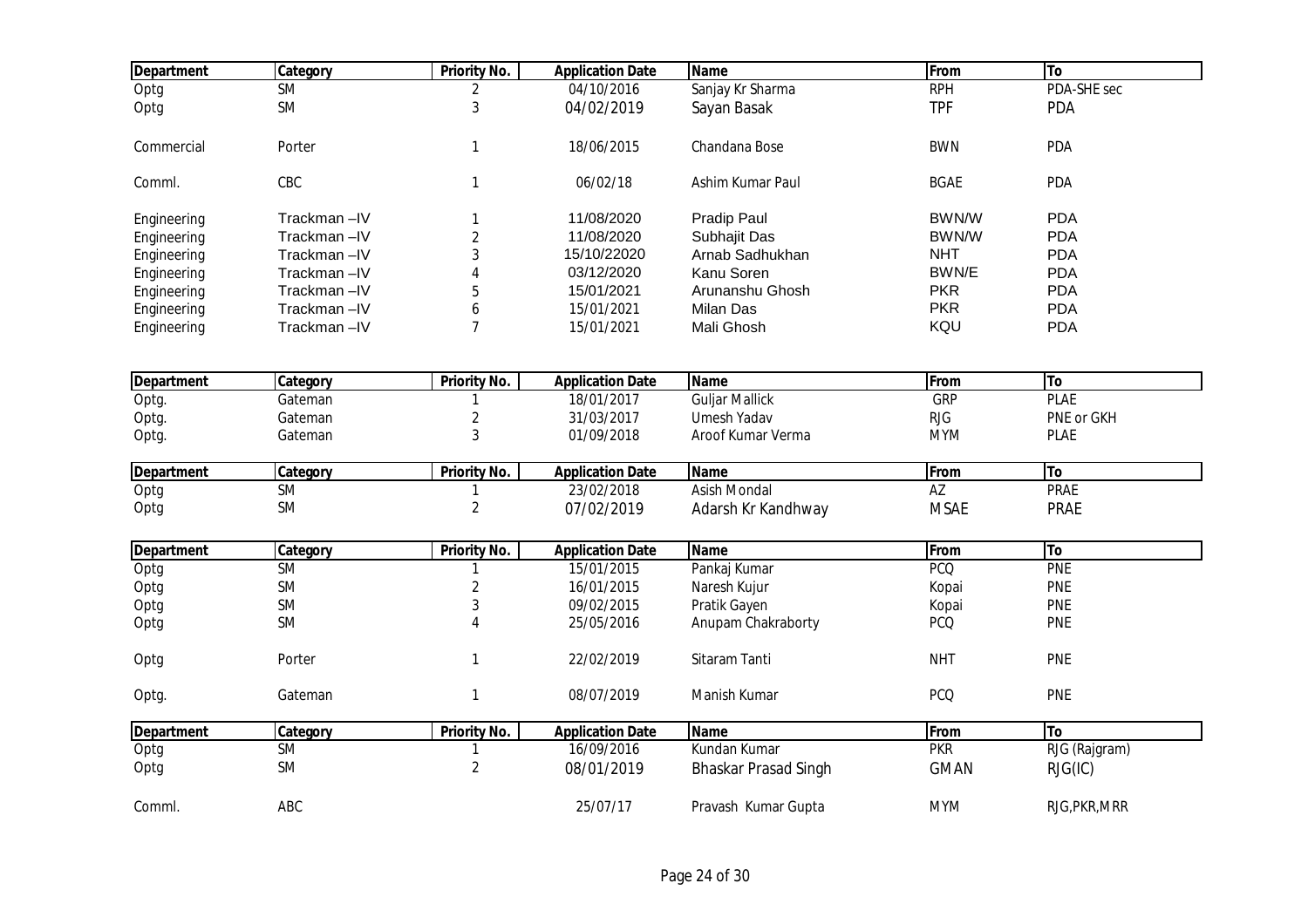| <b>Department</b> | Category  | <b>Priority No.</b> | <b>Application Date</b> | <b>Name</b>           | From        | To                                                                 |
|-------------------|-----------|---------------------|-------------------------|-----------------------|-------------|--------------------------------------------------------------------|
| Comml.            | GSS       | $\mathbf{1}$        | 25/09/18                | Anilk Kumar Baskey    | <b>PKR</b>  | <b>RJG</b>                                                         |
| <b>Department</b> | Category  | <b>Priority No.</b> | <b>Application Date</b> | <b>Name</b>           | From        | To                                                                 |
| Comml.            | CBC/BS-I  |                     | 17/11/2008              | HARI CHANDRA MURMU    | JOX         | RIS                                                                |
| Comml.            | CBC/BS-I  | $\overline{2}$      | 20/02/2012              | <b>SUDHIR MONDAL</b>  | <b>BOI</b>  | <b>RIS</b>                                                         |
| Comml.            | CBC/BS-I  | 3                   | 11/01/2013              | DHANANJOY MANJHI      | <b>GKH</b>  | <b>RIS</b>                                                         |
| Comml.            | CBC/BS-I  | $\overline{4}$      | 24/02/2015              | HARENDRA PRASAD       | <b>BHR</b>  | <b>RIS</b>                                                         |
| Comml.            | CBC/BS-I  | 5                   | 26/09/2016              | CHITRA BHAKAT         | <b>TAK</b>  | <b>RIS</b>                                                         |
| Comml.            | CBC/BS-I  | 6                   | 26/04/2017              | <b>TARUN DAS</b>      | <b>BQY</b>  | <b>RIS</b>                                                         |
| Optg              | <b>SM</b> | $\mathbf{1}$        | 30/01/2018              | Om Prakash Jha        | <b>JRAE</b> | <b>RIS</b>                                                         |
| Optg              | <b>SM</b> | $\overline{2}$      | 28/11/2018              | Sudesh Kr Verma       | <b>JTL</b>  | <b>RIS</b>                                                         |
| Optg              | <b>SM</b> | $\sqrt{3}$          | 20/02/2019              | Vikash Kr Hela        | <b>DKAE</b> | <b>RIS</b>                                                         |
| Optg.             | Gateman   | 1                   | 16/11/2015              | Satyajit Mallick      | <b>GPAE</b> | RIS-SHE                                                            |
| Optg.             | Gateman   | $\overline{2}$      | 16/02/2017              | Navin Kumar           | <b>MYM</b>  | <b>RIS</b>                                                         |
| Optg.             | Shuntman  | 1                   | 11/12/2014              | <b>DASHRATH VERMA</b> | SNT         | RIS To BDC                                                         |
| Optg.             | Shuntman  | $\overline{2}$      | 28/05/2018              | Rajkishor Pandey      | <b>BDC</b>  | <b>RIS</b>                                                         |
| Optg.             | Porter    | $\mathbf{1}$        | 22/11/2018              | Vibek Shaw            | KAN         | <b>RIS</b>                                                         |
| <b>Department</b> | Category  | <b>Priority No.</b> | <b>Application Date</b> | <b>Name</b>           | From        | To                                                                 |
| Comml.            | Peon      |                     | 07/12/2015              | Baidynath Purkait     | <b>KPAE</b> | <b>RSAE</b>                                                        |
| <b>Department</b> | Category  | Priority No.        | <b>Application Date</b> | <b>Name</b>           | From        | To                                                                 |
| Optg.             | Porter    | $\mathbf 1$         | 22/03/2018              | Mahadev Yadav         | AZ          | <b>RSLR</b>                                                        |
| <b>Department</b> | Category  | Priority No.        | <b>Application Date</b> | Name                  | From        | To                                                                 |
| Optg.             | Porter    | 1                   | 21/03/2016              | Babul Sk.             | <b>TYAE</b> | <b>SALE</b>                                                        |
| Optg.             | Gateman   | $\mathbf{1}$        | 04/12/2019              | Niranjan Mandal       | SPS         | <b>SALE</b>                                                        |
| <b>Department</b> | Category  | <b>Priority No.</b> | <b>Application Date</b> | <b>Name</b>           | From        | To                                                                 |
| Comml.            | Sr.BC     |                     | 25/11/09                | Partha Sarathi Ghosh  | RIS         | SHLM or any Goods in<br>HWH area (Trfd. To SRP<br>on Admin ground) |
| <b>Department</b> | Category  | Priority No.        | <b>Application Date</b> | <b>Name</b>           | From        | <b>To</b>                                                          |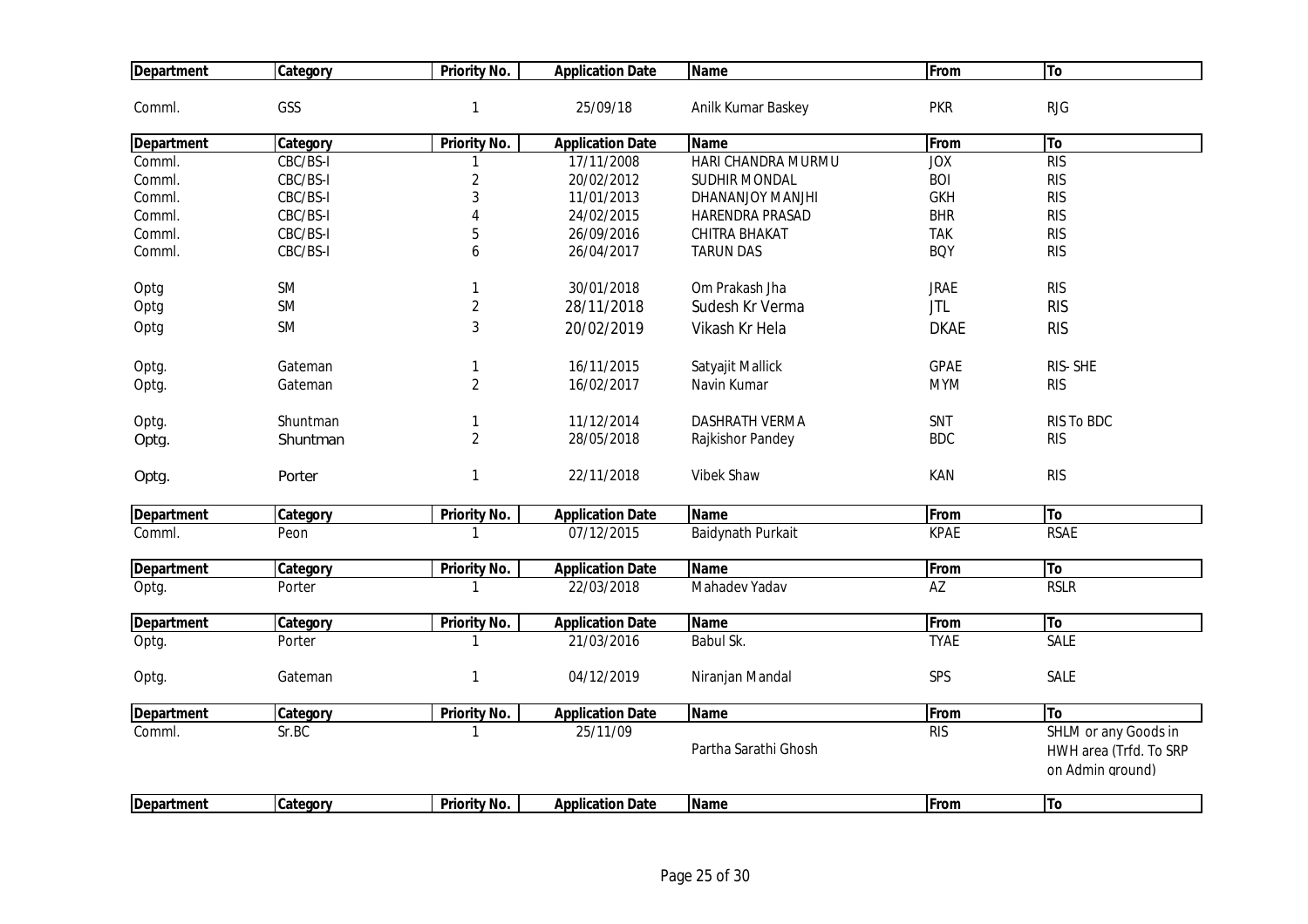| <b>Department</b> | Category          | <b>Priority No.</b> | <b>Application Date</b> | <b>Name</b>            | From         | To                                       |
|-------------------|-------------------|---------------------|-------------------------|------------------------|--------------|------------------------------------------|
| Optg.             | Gateman           |                     | 17/07/2017              | Ataur Rahman           | AZ           | SDI                                      |
|                   |                   |                     |                         |                        |              |                                          |
| <b>Department</b> | Category          | <b>Priority No.</b> | <b>Application Date</b> | <b>Name</b>            | From         | To                                       |
| Optg              | <b>SM</b>         | 1                   | 13/10/2017              | Diya Saha Roy          | <b>PRAE</b>  | S <sub>1</sub>                           |
| Optg              | <b>SM</b>         | $\overline{2}$      | 08/01/2019              | Himanshu Kumar         | <b>PTAE</b>  | SIU                                      |
| Optg              | <b>SM</b>         | $\sqrt{3}$          | 21/01/2019              | Manoj Kamti            | <b>SALE</b>  | SIU                                      |
| Optg              | Gateman           | $\mathbf{1}$        | 18/06/2019              | MD NASIM AHMAD         | <b>SLG</b>   | SIU                                      |
| Comml.            | <b>BS</b>         | $\mathbf{1}$        | 17-11-2008 - 18-11-13   | Hari Chand Murmu       | <b>JOX</b>   | SIU / or inbetween SIU-<br>UPA in M/Line |
| <b>Department</b> | Category          | Priority No.        | <b>Application Date</b> | <b>Name</b>            | From         | To                                       |
| Optg.             | Cabinman/Pointman | $\mathbf{1}$        | 29/12/2014              | <b>Dilip Pasi</b>      | <b>JOX</b>   | <b>SKG</b>                               |
| Optg.             | Cabin Master      | $\mathbf{1}$        | 11/02/2010              | N. C Hembram           | <b>SKG</b>   | SKG to BDC                               |
| Optg              | SM                | $\mathbf{1}$        | 19/05/2017              | Sarfaraz Nawaz         | GRP          | <b>SKG</b>                               |
| Comml.            |                   | 9                   | 29-05-12,22-08-14       | Prabir Kumar Sarkar    | <b>MYM</b>   | BS-I/SKG, BWN                            |
| Comml.            | <b>SrBC</b>       | 6                   | 13-02-12,14-12-15       | <b>BASUDEV SAMANTA</b> | <b>NBAE</b>  | SKG, GRP                                 |
| <b>Department</b> | Category          | Priority No.        | <b>Application Date</b> | <b>Name</b>            | From         | <b>To</b>                                |
| Optg              | <b>SM</b>         | $\mathbf{1}$        | 08/06/2016              | Ravi Kumar             | <b>PCQ</b>   | Sikaripara, Harinsingha,<br>Pinagaria    |
| Optg              | <b>SM</b>         | $\overline{2}$      | 13/01/2017              | <b>Binod Kr Mahto</b>  | <b>PRGR</b>  | <b>SKIP</b>                              |
| Optg              | <b>SM</b>         | $\mathbf{3}$        | 08/02/2017              | Radhe Das              | SNT          | SKIP, Pinagaria                          |
| Optg              | <b>SM</b>         | 4                   | 15/05/2017              | Kumar Vikash           | TBB          | SKIP, PRGR                               |
| Optg              | <b>SM</b>         | 5                   | 06/07/2017              | Anil Abhishek          | <b>CWLE</b>  | <b>SKIP</b>                              |
| Optg              | <b>SM</b>         | 6                   | 02/11/2018              | Vijjay Kr Sah          | <b>BSBSR</b> | Sikaripara                               |
| Optg              | SM                | $\overline{7}$      | 10/12/2018              | Krishnadeo Tamarkar    | <b>PNE</b>   | <b>SKIP</b>                              |
| <b>Department</b> | Category          | <b>Priority No.</b> | <b>Application Date</b> | <b>Name</b>            | From         | <b>To</b>                                |
| Comml.            | ABC               |                     | 19/05/17                | Biplab Majumdar        | <b>SALE</b>  | SLG, MUG, JIT, PDA, KJU,<br><b>DMLE</b>  |
| <b>Department</b> | Category          | <b>Priority No.</b> | <b>Application Date</b> | <b>Name</b>            | From         | <b>To</b>                                |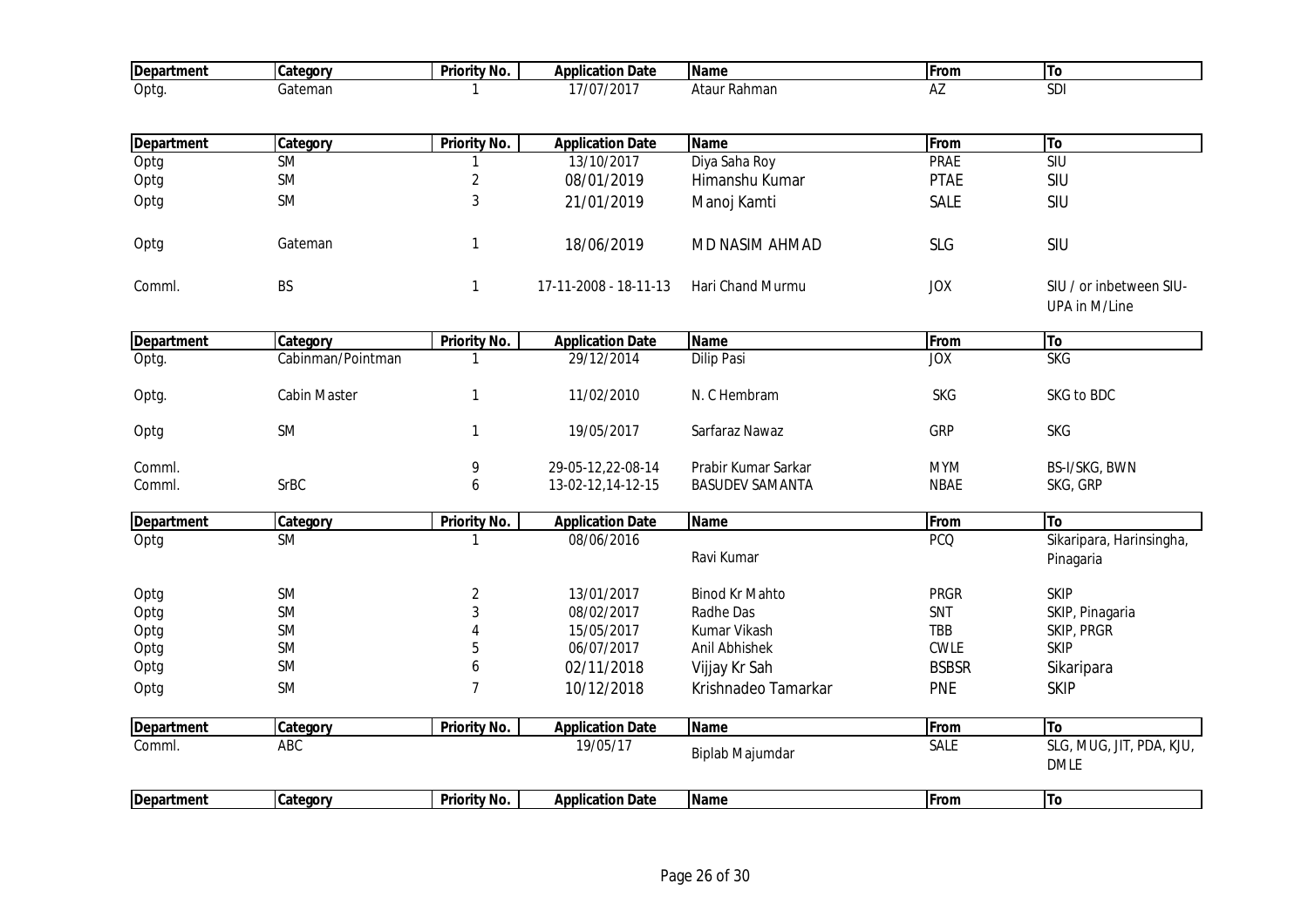| <b>Department</b> | Category            | <b>Priority No.</b>        | <b>Application Date</b> | <b>Name</b>          | From        | To                     |
|-------------------|---------------------|----------------------------|-------------------------|----------------------|-------------|------------------------|
| Optg.             | Cabinman/Pointman   |                            | 05/01/2015              | Ganapati Let         | <b>TPF</b>  | SNT                    |
| Optg.             | Cabinman/Pointman   | $\overline{2}$             | 27/05/2015              | Motilal Harizon      | KAN         | SNT-RPH                |
| Optg.             | Shuntman            | $\mathbf{1}$               | 08/08/2016              | <b>ARIF KHAN</b>     | <b>PKR</b>  | <b>SNT &amp; RPH</b>   |
| Optg.             | <b>Cabin Master</b> | $\mathbf{1}$               | 26/12/2016              | Ananda Mohan Sarkar  | <b>BOI</b>  | SNT to RPH             |
| Optg              | <b>SM</b>           | $\mathbf{1}$               | 28/02/2019              | Manjit Singh         | <b>GHLE</b> | SNT                    |
| <b>Department</b> | Category            | <b>Priority No.</b>        | <b>Application Date</b> | <b>Name</b>          | From        | To                     |
| Comml.            | <b>ECRC</b>         | 1                          | 09/01/2017              | Anjan Kumar Ghosal   | <b>SHE</b>  | SNT, RPH, BHP          |
| Comml.            | CCC                 | $\mathbf{1}$               | 03/01/17                | Gouranga Chatterjee  | <b>RPH</b>  | SNT                    |
| Comml.            | <b>LRCBC</b>        | $\sqrt{2}$                 |                         | Rajib Mukherjee      | <b>RPH</b>  | <b>SNT Goods</b>       |
| Comml.            | ABC                 |                            | 30/01/15                | Rajnish Kumar        | AMP         | SNT                    |
| Comml.            | ABC                 | 1<br>$\overline{2}$        | 02/09/15                | Mrinal Kanti Dutta   | AMBG        | SNT                    |
|                   |                     |                            |                         |                      |             |                        |
| Engineering       | Peon                | $\mathbf{1}$               | 18/06/2019              | Nilanjan Bauri       | LLH         | SNT                    |
| <b>Department</b> | Category            | <b>Priority No.</b>        | <b>Application Date</b> | <b>Name</b>          | From        | To                     |
|                   | <b>SM</b>           |                            | 11/09/2015              | Swapan Kr Biswas     | <b>BFZ</b>  | Srikhanda (SPS)        |
| Optg<br>Optg      | <b>SM</b>           | $\mathbf{1}$<br>$\sqrt{2}$ | 14/08/2017              |                      | <b>KWAE</b> | Sripat Srikhanda as    |
|                   |                     |                            |                         | Dilip Kr Mondal      |             | manager                |
| Optg              | <b>SM</b>           | $\sqrt{3}$                 | 21/05/2018              | Parimal Ch Das       | <b>KLNT</b> | SPS                    |
|                   |                     |                            |                         |                      |             |                        |
| Optg.             | Cabinman/Pointman   | 1                          | 29/12/2017              | Ambika Prasad Shee   | <b>BDC</b>  | SPS                    |
| Optg.             | Cabinman/Pointman   | $\sqrt{2}$                 | 29/12/2017              | Sujit Ram            | AGAE        | SPS                    |
| Optg.             | Porter              | $\mathbf{1}$               | 13/12/2017              | <b>SUJIT RUHIDAS</b> | <b>PTAE</b> | SPS                    |
| Optg.             | Porter              | $\overline{2}$             | 19/03/2019              | MD. Taslim Sekh      | <b>DHAE</b> | SPS                    |
|                   |                     |                            |                         |                      |             |                        |
| Optg.             | Gateman             | $\mathbf{1}$               | 05/11/2018              | Ananda Kumar Mridha  | <b>KJNA</b> | SPS                    |
| <b>Department</b> | Category            | <b>Priority No.</b>        | <b>Application Date</b> | <b>Name</b>          | From        | To                     |
| Comml.            | CBC                 | $\mathbf{1}$               | 25/06/12                | Sri Asif Ali         | <b>BBAE</b> | Stn nearest to Shibpur |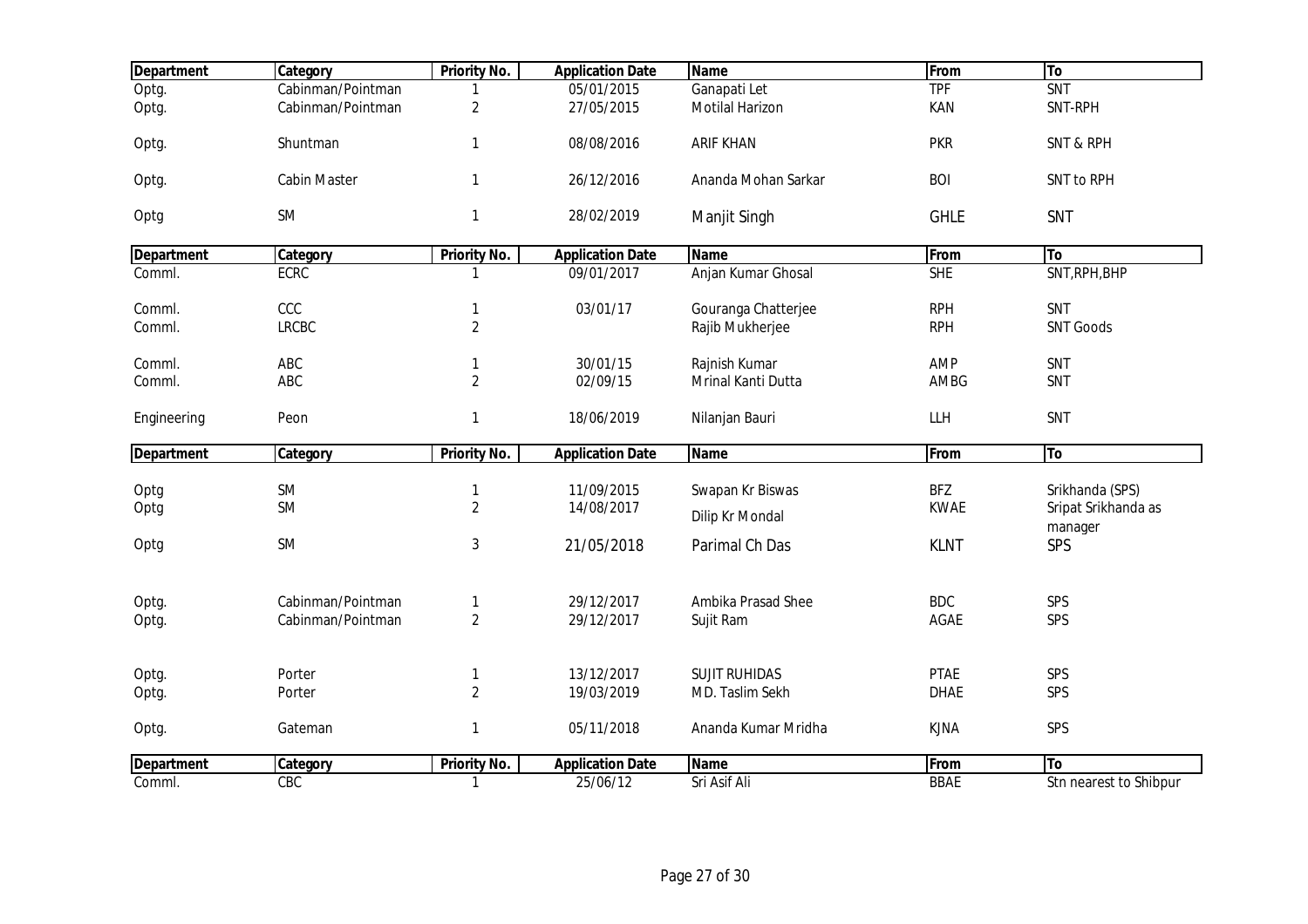| <b>Department</b> | Category    | Priority No.        | <b>Application Date</b>                 | <b>Name</b>           | From         | To                    |
|-------------------|-------------|---------------------|-----------------------------------------|-----------------------|--------------|-----------------------|
| <b>Department</b> | Category    | Priority No.        | <b>Application Date</b>                 | <b>Name</b>           | From         | <b>To</b>             |
| Comml.            | CCC         | -1                  | 06/01/15                                | Ashok Kr.Mukhopadhyay | <b>CDAE</b>  | <b>SHBC</b>           |
|                   |             |                     |                                         |                       |              |                       |
| <b>Department</b> | Category    | <b>Priority No.</b> | <b>Application Date</b>                 | <b>Name</b>           | From         | To                    |
| Elect-TRD         | JE          | $\mathbf{1}$        | 06/07/2018                              | Rajib Mondal          | ssE/TRD/NDAE | SSE/TRD/PNE           |
| <b>Department</b> | Category    | <b>Priority No.</b> | <b>Application Date</b>                 | <b>Name</b>           | From         | To                    |
| Optg              | <b>SM</b>   | $\mathbf 1$         | 02/11/2018                              | Sanjoy Mudi           | <b>GRAE</b>  | <b>AMBG</b>           |
| Optg              | Gateman     | $\mathbf{1}$        | 18/12/2018                              | Pramod Kumar          | <b>NGF</b>   | AMBG                  |
| <b>Department</b> | Category    | Priority No.        | <b>Application Date</b>                 | Name                  | From         | To                    |
| Optg              | <b>SM</b>   | $\mathbf{1}$        | 30/07/2015                              | Vinod Kr Nishad       | <b>PCQ</b>   | TAK-HWH, PLAE-HWH     |
| Optg              | SM          | $\overline{2}$      | 10/09/2015                              | Soumen Das            | <b>MLV</b>   | TAK-Arambag           |
| Optg.             | Gateman     | $\mathbf{1}$        | 08/02/2017                              | Saheb Samanta         | <b>GRAE</b>  | TAK or BAHW-NKL       |
| Optg.             | Porter      | $\mathbf{1}$        | 19/09/2018                              | Prodyut Karmakar      | <b>BMAE</b>  | <b>BAHW</b>           |
| Optg.             | SM          | $\mathbf{1}$        | 25/01/2019                              | Pankaj Kumar          | Kopai        | <b>BAHW</b>           |
| Optg.             | <b>SM</b>   | $\overline{2}$      | 04/02/2019                              | Pankaj Kumar          | <b>PNE</b>   | <b>BAHW</b>           |
| Optg.             | <b>SM</b>   | 3                   | 12/03/2019                              | Arnab Mal             | <b>KNSN</b>  | <b>BAHW</b>           |
| Engg.             | TM-IV/GK    | $\mathbf{1}$        | 12/01/2017                              | Souvik Dutta          | KWAE (BG)    | TAK/Arambag           |
| Comml.            | BS          | $\mathbf{1}$        | 22-7-2010, 29-4-11, 10-3-<br>14 22-8-14 | Rameswar Mahali       | <b>NSF</b>   | TAK, KKAE             |
| Medical           | Safaiwala   | $\mathbf{1}$        | 09/08/18                                | <b>Bikram Dhara</b>   | <b>HWH</b>   | <b>TAK</b>            |
| <b>Department</b> | Category    | <b>Priority No.</b> | <b>Application Date</b>                 | <b>Name</b>           | From         | To                    |
| Comml.            | <b>SrBC</b> | $\mathbf{1}$        | 19/11/13                                | Swapan Bhattacharyay  | <b>MRR</b>   | HBC/TIT/KAN           |
| Comml.            | ABC         | $\mathbf{1}$        | 23-03-12                                | Swapan Kr. Das        | LOK          | Between TIT - SKG/BWN |
|                   |             |                     | 03/08/18                                | <b>Vivek Kumar</b>    | CRAE         | TI/M/HBC              |
| Department        | Category    | <b>Priority No.</b> | <b>Application Date</b>                 | <b>Name</b>           | From         | To                    |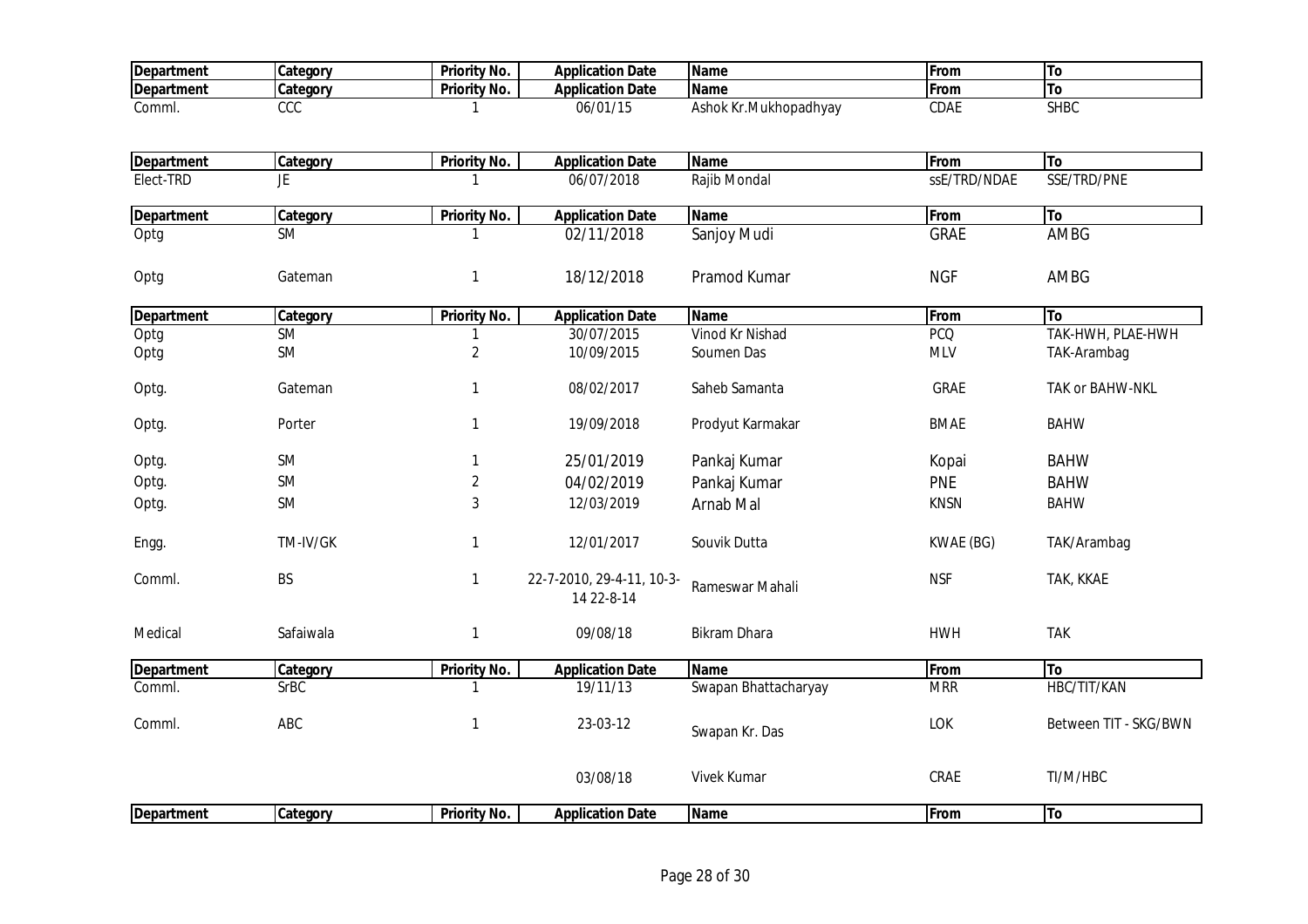| <b>Department</b> | Category    | <b>Priority No.</b> | <b>Application Date</b> | <b>Name</b>           | From         | To                       |
|-------------------|-------------|---------------------|-------------------------|-----------------------|--------------|--------------------------|
| Engg.             | TM-II       |                     | 10/01/2018              | SABYASACHI LET        | <b>BWN/W</b> | <b>TD/KAN</b>            |
| Engg.             | TM-IV       | $\sqrt{2}$          | 03/12/2020              | <b>BISWAJIT PAL</b>   | LQU          | TD/KAN                   |
| <b>Department</b> | Category    | <b>Priority No.</b> | <b>Application Date</b> | <b>Name</b>           | From         | To                       |
| Optg              | <b>SM</b>   |                     | 06/12/2016              | Sanjay Kr Chourasia   | <b>TBB</b>   | Tilbhita-Rajgram         |
|                   |             |                     |                         |                       |              |                          |
| Optg              | SM          | $\mathbf{1}$        | 12/07/2018              | Sulendra Kr Shaw      | <b>GNJP</b>  | <b>BMRH</b>              |
|                   |             |                     |                         |                       |              |                          |
| Optg              | SM          | $\mathbf{1}$        | 09/08/2018              | Koushik Mondal        | AZ           | <b>KNHR</b>              |
|                   |             |                     |                         |                       |              |                          |
| Optg.             | Gateman     | $\mathbf{1}$        | 29/08/2018              | Mithun Sarkar         | <b>NGF</b>   | <b>KNHR</b>              |
|                   |             |                     |                         |                       |              |                          |
| Optg              | Porter      | $\mathbf{1}$        | 13/01/2021              | <b>BAPAN MONDAL</b>   | <b>CTR</b>   | <b>KNHR</b>              |
|                   |             |                     |                         |                       |              |                          |
| Optg              | SM          | $\mathbf{1}$        | 30/08/2018              | Ajay Kr Paswan        | CDAE         | <b>GHLE</b>              |
|                   |             |                     |                         |                       |              |                          |
| Optg              | SM          | $\mathbf{1}$        | 20/09/2018              | Tejnarayan Singh      | <b>DKAE</b>  | SYDL                     |
| <b>Department</b> | Category    | Priority No.        | <b>Application Date</b> | <b>Name</b>           | From         | To                       |
| Optg.             | Gateman     | 1                   | 13/03/2015              | <b>Abul Basar</b>     | GSGB         | <b>TKP</b>               |
|                   |             |                     |                         |                       |              |                          |
| <b>Department</b> | Category    | Priority No.        | <b>Application Date</b> | <b>Name</b>           | From         | To                       |
| Optg              | <b>SM</b>   | 1                   | 08/01/2019              | Mahakash Mondal       | <b>MYM</b>   | <b>TLO</b>               |
| Optg.             | Porter      | 1                   | 13/02/2018              | Krishna Kamal Mandal  | <b>GHLE</b>  | <b>TLO</b>               |
| Optg.             | Porter      | $\sqrt{2}$          | 30/05/2017              | Subhas Biswas         | KAN          | TLO, HYG, GFAE, SHE, SRP |
| Optg.             | Porter      | $\mathfrak{Z}$      | 20/07/2017              | Sumit Kumar Banerjee  | <b>PCQ</b>   | <b>TLO</b>               |
|                   |             |                     |                         |                       |              |                          |
| <b>Department</b> | Category    | Priority No.        | <b>Application Date</b> | <b>Name</b>           | From         | <b>To</b>                |
| Comml.            | <b>ECRC</b> | $\mathbf{1}$        | 26/04/2017              | Santanu Mukherjee     | Khiddirpur   | Non-Public dealing work/ |
|                   |             |                     |                         |                       |              |                          |
| Department        | Category    | <b>Priority No.</b> | <b>Application Date</b> | <b>Name</b>           | From         | To                       |
| Medical           | Safaiwala   | 1                   | 30/09/2015              | Sri Sheo Shankar Ram  | Med          | Comml                    |
| Medical           | Safaiwala   | 1                   | 04/04/2017              | Sri Mahendra Hela     | Med          | Elect(G)                 |
| Medical           | Safaiwala   | $\overline{2}$      | 04/04/2017              | Sri Ramu Hela         | Med          | Elect(G)                 |
|                   |             |                     |                         |                       |              |                          |
|                   |             |                     |                         |                       |              |                          |
| Comml.            | ABC         | $\mathbf{1}$        | 21/07/15                | Santanu Roy Chowdhury | <b>SHE</b>   | Non-Cash                 |